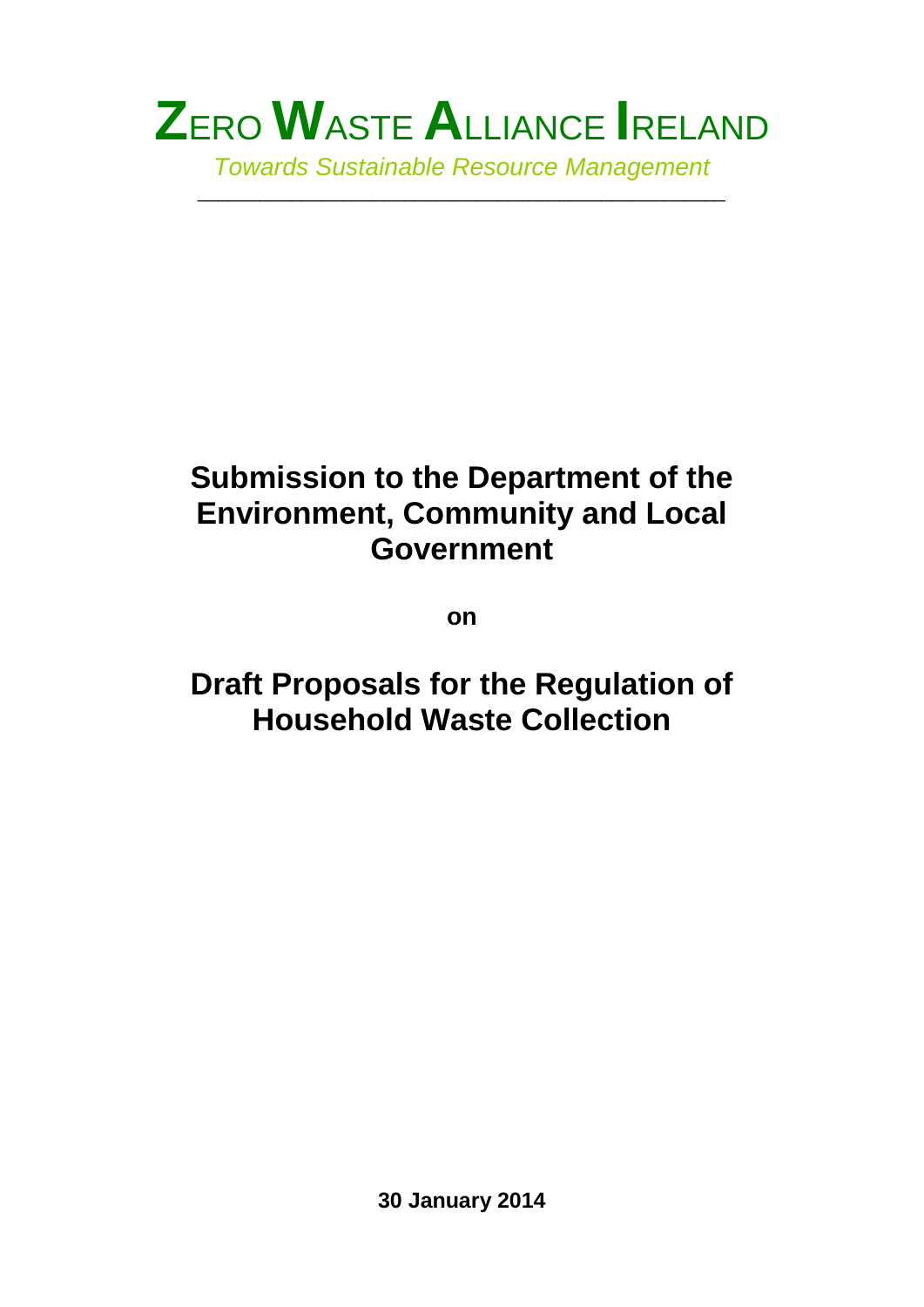

*Towards Sustainable Resource Management*

\_\_\_\_\_\_\_\_\_\_\_\_\_\_\_\_\_\_\_\_\_\_\_\_\_\_\_\_\_\_\_\_\_\_\_\_\_\_\_\_\_\_\_\_\_\_\_\_\_\_\_

# **Submission to the Department of the Environment, Community and Local Government on Draft Proposals for the Regulation of Household Waste Collection**

**30 January 2014**

### **CONTENTS**

|         |                                                                                                                                                |                      |                      | U U I L I I J        |                      |                      |                      |                      |                      |                |
|---------|------------------------------------------------------------------------------------------------------------------------------------------------|----------------------|----------------------|----------------------|----------------------|----------------------|----------------------|----------------------|----------------------|----------------|
|         |                                                                                                                                                |                      |                      |                      |                      |                      |                      |                      |                      | Page           |
| 1.      | <b>INTRODUCTION</b>                                                                                                                            |                      |                      |                      |                      |                      | $\ddot{\phantom{a}}$ |                      |                      | 1              |
| 2.      | ZERO WASTE ALLIANCE IRELAND (ZWAI)                                                                                                             |                      |                      |                      |                      |                      | $\ddot{\phantom{a}}$ |                      | Ω.                   | 3              |
| 2.1     | Origin and early activities of ZWAI                                                                                                            |                      |                      |                      |                      | $\ddot{\phantom{a}}$ | ä.                   |                      | Ω.                   | 3              |
| 2.2     | Our basic principles                                                                                                                           |                      |                      | $\ddot{\phantom{a}}$ | $\ddot{\phantom{a}}$ | $\ddotsc$            | $\ddotsc$            |                      | Ω.                   | $\overline{4}$ |
| 2.3     | What we are doing                                                                                                                              |                      |                      | ä.                   | $\ddot{\phantom{a}}$ | $\ddot{\phantom{a}}$ |                      |                      |                      | 4              |
| 3.      | THE REGULATION OF HOUSEHOLD WASTE COLLECTION -<br>OUR RESPONSES TO THE QUESTIONS IN THE<br><b>CONSULTATION DOCUMENT</b>                        |                      |                      |                      |                      |                      |                      |                      |                      | 6              |
| 3.1     | Waste Hierarchy, the Polluter Pays Principle, the responsibility<br>of the producer, and segregation of waste at source<br>(Questions 1 to 10) |                      |                      | $\ddot{\phantom{a}}$ | $\ddot{\phantom{a}}$ | $\ddot{\phantom{a}}$ |                      |                      |                      | 6              |
| 3.1.1   | Question 1                                                                                                                                     | $\ddot{\phantom{a}}$ |                      | ä.                   | $\mathbf{r}$ .       | $\ddot{\phantom{1}}$ | $\ddotsc$            | ٠.                   | Ω.                   | $\overline{7}$ |
| 3.1.2   | Question 2                                                                                                                                     |                      |                      | ò.                   | Ω.                   | Ω.                   |                      |                      |                      | 10             |
| 3.1.3   | Question 3                                                                                                                                     |                      | $\epsilon$ .         | н.                   | Ω.                   | $\ddot{\phantom{1}}$ | $\ddot{\phantom{a}}$ | ä.                   | $\ddot{\phantom{a}}$ | 11             |
| 3.1.4   | Question 4                                                                                                                                     |                      | $\ddot{\phantom{a}}$ | $\ddot{\phantom{a}}$ | $\ddotsc$            | $\ddotsc$            | $\mathbf{r}$ .       | $\ddot{\phantom{a}}$ | $\ddot{\phantom{a}}$ | 12             |
| 3.1.5   | Question 5                                                                                                                                     |                      | Ω.                   | ò.                   | Ω.                   | $\ddot{\phantom{a}}$ | $\ddot{\phantom{a}}$ |                      |                      | 13             |
| 3.1.6   | Question 6                                                                                                                                     |                      | н.                   | н.                   | н.                   | $\ddot{\phantom{a}}$ | $\ddot{\phantom{a}}$ | Ω.                   | Ω.                   | 13             |
| 3.1.7   | Question 7                                                                                                                                     | $\ddot{\phantom{a}}$ |                      | Ω.                   | Ω.                   | Ω.                   | Ω.                   |                      | Ω.                   | 13             |
| 3.1.8   | Question 8                                                                                                                                     |                      | χ.                   | ä.                   | $\ddot{\phantom{a}}$ | ä.                   | ä.                   | ä.                   |                      | 14             |
| 3.1.8.1 | Question 8a                                                                                                                                    |                      | έċ.                  | н.                   | $\mathbf{r}$ .       | Ω.                   | ä.                   |                      | Ω.                   | 14             |
| 3.1.8.2 | Question 8b                                                                                                                                    |                      | $\ddot{\phantom{a}}$ | $\ddot{\phantom{a}}$ | ä.                   | $\ddot{\phantom{a}}$ | $\mathbf{r}$ .       | ä.                   |                      | 14             |
| 3.1.8.3 | Question 8c                                                                                                                                    |                      | χ.                   | Ω.                   | $\ddot{\phantom{1}}$ | $\ddot{\phantom{1}}$ | $\ddot{\phantom{a}}$ | ä.                   | Ω.                   | 16             |
| 3.1.8.4 | Question 8d                                                                                                                                    |                      | Ω.                   | ò.                   | Ω.                   | Ω.                   | Ω.                   | Ω.                   | Ω.                   | 16             |
| 3.1.9   | Question 9                                                                                                                                     | $\sim$               | ä.                   | Ω.                   | $\ddot{\phantom{a}}$ | $\ddot{\phantom{a}}$ | Ω.                   | ä.                   | $\ddot{\phantom{a}}$ | 16             |
| 3.1.10  | Question 10                                                                                                                                    |                      | $\ddot{\phantom{a}}$ | $\ddot{\phantom{a}}$ |                      | $\ddot{\phantom{a}}$ | $\ddot{\phantom{a}}$ |                      |                      | 20             |
| 3.2     | Mandated service levels (Questions 11 to 13)                                                                                                   |                      |                      |                      |                      |                      | $\ddot{\phantom{a}}$ | $\ddot{\phantom{a}}$ |                      | 22             |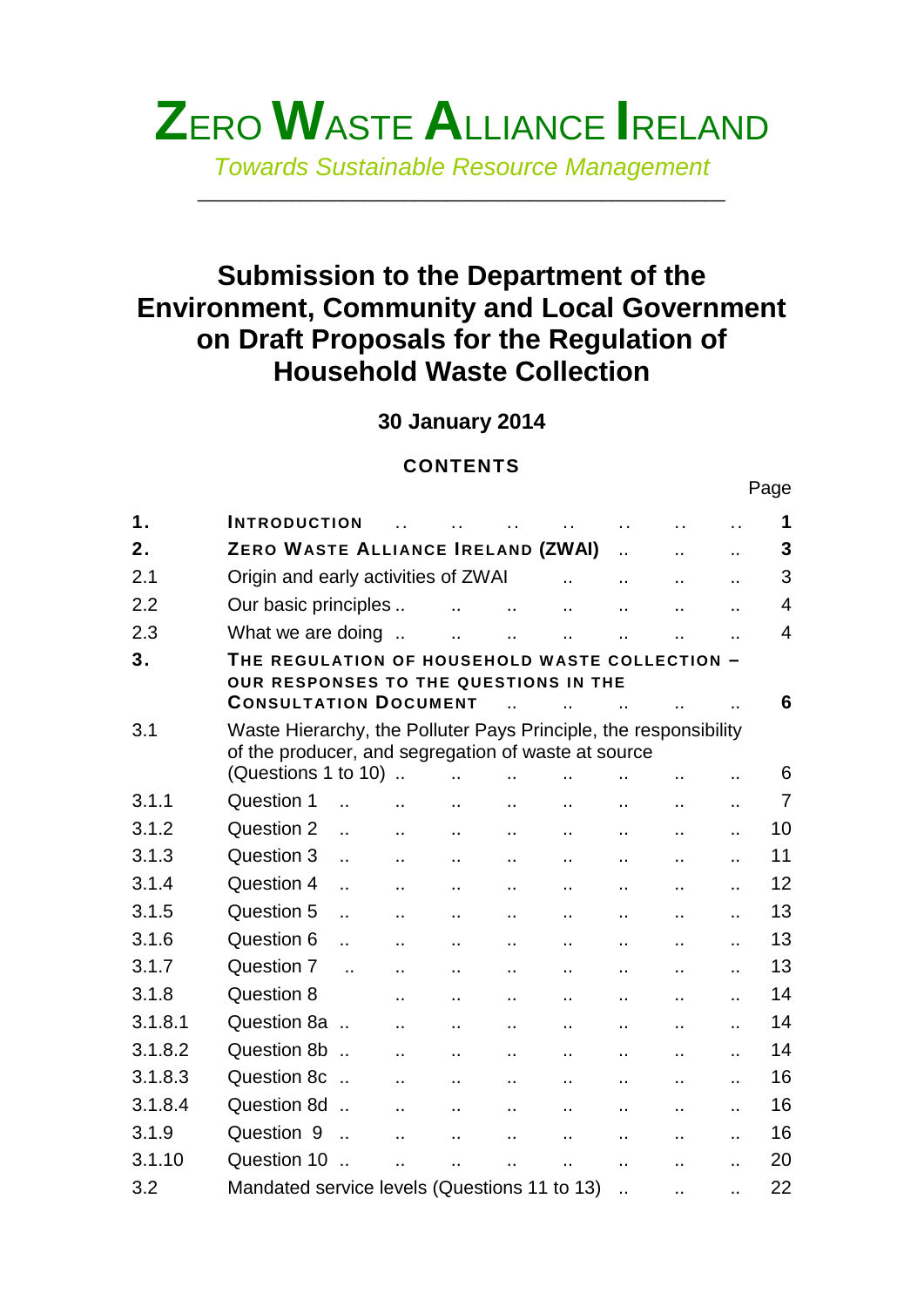# **CONTENTS, CONTD.**

|         |                                                          |                      |                      |                        |                      |                      |                      |    | Page |
|---------|----------------------------------------------------------|----------------------|----------------------|------------------------|----------------------|----------------------|----------------------|----|------|
| 3.2.1   | Question 11                                              | $\ddot{\phantom{a}}$ | Ω,                   | $\cdot$ .              | $\ddot{\phantom{0}}$ | н,                   | .,                   | ٠. | 22   |
| 3.2.2   | Question 12                                              | $\ddotsc$            | Ω.                   | $\ddot{\phantom{a}}$   | $\ddot{\phantom{a}}$ |                      |                      | Ω. | 23   |
| 3.2.2.1 | Question 12a                                             | $\ddot{\phantom{a}}$ | $\ddot{\phantom{a}}$ | $\ddot{\phantom{a}}$   | $\ddot{\phantom{a}}$ | Ω.                   |                      | Ω. | 23   |
| 3.2.2.2 | Question 12b                                             |                      | Ω.                   | $\ddot{\phantom{a}}$   | $\ddot{\phantom{a}}$ | Ω.                   | Ω.                   | Ω. | 23   |
| 3.2.2.3 | Question 12c                                             |                      |                      | $\ddot{\phantom{a}}$   | $\ddot{\phantom{a}}$ | Ω,                   | Ω.                   | Ω. | 24   |
| 3.2.3   | Question 13                                              | $\ddot{\phantom{a}}$ | $\ddot{\phantom{a}}$ | $\ddot{\phantom{a}}$   | $\ddot{\phantom{1}}$ | Ω,                   | Ω.                   | Ω. | 24   |
| 3.3     | Pricing structures (Questions 14 to 22)                  |                      |                      |                        | $\ddotsc$            | Ω,                   |                      | Ω. | 24   |
| 3.3.1   | Question 14                                              | $\ddot{\phantom{a}}$ | $\mathbf{r}$ .       | μ.                     | $\ddot{\phantom{a}}$ | Ω.                   | μ.                   | Ω. | 24   |
| 3.3.2   | Question 15                                              | $\mathbf{r}$ .       | $\ddot{\phantom{a}}$ | $\ddot{\phantom{a}}$   | $\ddot{\phantom{a}}$ | Ω.                   | Ω,                   | Ω. | 24   |
| 3.3.3   | Question 16                                              | Ω.                   | $\ddot{\phantom{a}}$ | $\ddotsc$              | $\ddot{\phantom{a}}$ | Ω,                   | Ω.                   | Ω. | 24   |
| 3.3.4   | Question 17                                              | $\ddot{\phantom{a}}$ | $\ddotsc$            | $\ddot{\phantom{1}}$   | .,                   | Ω,                   | .,                   | Ω. | 24   |
| 3.3.5   | Question 18                                              | Ω.                   | $\epsilon$ .         | $\ddotsc$              | $\ddot{\phantom{a}}$ | Ω,                   | Ω.                   | Ω. | 25   |
| 3.3.6   | Question 19                                              | $\mathbf{r}$ .       | $\ddot{\phantom{a}}$ | $\ddotsc$              | $\ddot{\phantom{a}}$ | Ω.                   | Ω.                   | Ω. | 25   |
| 3.3.7   | Question 20                                              | $\mathbf{r}$ .       | $\mathbf{r}$ .       | $\ddot{\phantom{a}}$   | Ω.                   | Ω.                   | ä.                   |    | 25   |
| 3.3.8   | Question 21<br>$\sim$                                    | $\mathbf{r}$ .       | $\ddot{\phantom{a}}$ | $\ddot{\phantom{a}}$   | $\ddot{\phantom{a}}$ | Ω.                   | Ω.                   | Ω. | 26   |
| 3.3.9   | Question 22                                              | $\ddot{\phantom{a}}$ | $\ddotsc$            | $\ddot{\phantom{a}}$   | $\ddot{\phantom{1}}$ | Ω.                   | Ω.                   | Ω. | 26   |
| 3.4     | Fit and proper person (Questions 23 to 29)               |                      |                      |                        |                      | Ω.                   | Ω.                   | Ω. | 26   |
| 3.4.1   | Question 23                                              | $\ddot{\phantom{a}}$ | $\ddot{\phantom{a}}$ | $\ddot{\phantom{a}}$   | Ω.                   | $\ddot{\phantom{a}}$ | Ω.                   | Ω. | 26   |
| 3.4.2   | Question 24                                              | $\mathbf{r}$ .       | $\ddot{\phantom{1}}$ | $\ddot{\phantom{a}}$ . | $\ddot{\phantom{a}}$ | $\ddot{\phantom{a}}$ | $\ddot{\phantom{a}}$ | Ω. | 26   |
| 3.4.3   | Question 25                                              | $\ddot{\phantom{a}}$ | $\ddot{\phantom{a}}$ | $\ddot{\phantom{a}}$   | $\ddot{\phantom{a}}$ | Ω,                   | Ω.                   | Ω. | 27   |
| 3.4.4   | Question 26                                              | $\ddotsc$            | $\ddot{\phantom{a}}$ | $\ddot{\phantom{a}}$   | $\cdot$ .            | $\ddot{\phantom{a}}$ | Ω.                   | ., | 27   |
| 3.4.5   | Question 27                                              | $\ddot{\phantom{a}}$ | $\ddotsc$            | $\ddot{\phantom{a}}$   | .,                   | ٠.                   | Ω,                   | ., | 28   |
| 3.4.6   | Question 28                                              | Ω.                   | $\ddotsc$            | $\ddotsc$              | .,                   | Ω,                   | Ω.                   | Ω, | 28   |
| 3.4.7   | Question 29                                              | Ω.                   | $\ddot{\phantom{a}}$ | $\ddotsc$              | $\ddot{\phantom{1}}$ | Ω,                   | $\ddot{\phantom{a}}$ | Ω. | 28   |
| 3.5     | Waste management collection permit fees (Questions 30 to |                      |                      |                        |                      |                      |                      |    |      |
|         | 35)                                                      | $\ddot{\phantom{a}}$ | Ω.                   | $\ddot{\phantom{a}}$   |                      |                      |                      |    | 29   |
| 3.5.1   | Question 30                                              | $\ddot{\phantom{a}}$ | $\ddot{\phantom{a}}$ | $\ddot{\phantom{a}}$   |                      | ٠.                   | $\ddot{\phantom{a}}$ | Ω. | 29   |
| 3.5.1.1 | Question 30a                                             | Ω.                   | $\ddot{\phantom{a}}$ | Ω,                     | $\ddot{\phantom{a}}$ |                      | Ω.                   |    | 29   |
| 3.5.1.2 | Question 30b                                             |                      | Ω,                   | $\ddotsc$              |                      |                      |                      | Ω. | 31   |
| 3.5.1.3 | Question 30c                                             |                      | $\ddot{\phantom{a}}$ |                        |                      |                      |                      |    | 31   |
| 3.5.2   | Question 31                                              | $\ddot{\phantom{a}}$ | $\ddot{\phantom{a}}$ |                        | .,                   |                      | Ω.                   | Ω. | 31   |
| 3.5.3   | Question 32                                              | Ω.                   | $\ddot{\phantom{a}}$ | Ω.                     |                      | .,                   | .,                   | Ω. | 31   |
| 3.5.4   | Question 33                                              | Ω.                   | $\ddot{\phantom{a}}$ | Ω.                     | .,                   | Ω.                   | Ω.                   | Ω. | 32   |
| 3.5.5   | Question 34                                              | Ω.                   |                      | Ω.                     |                      | .,                   |                      | Ω. | 32   |
| 3.5.6   | Question 35                                              |                      | Ω,                   | Ω,                     | .,                   | ٠.                   |                      | ., | 32   |
| 3.6     | Customer charters (Questions 36 to 40)                   |                      |                      |                        |                      |                      | .,                   | Ω. | 32   |
| 3.6.1   | Question 36                                              |                      |                      |                        | ٠.                   | ٠.                   | Ω.                   | Ω. | 32   |
| 3.6.2   | Question 37                                              | Ω.                   | $\ddot{\phantom{a}}$ | $\ddot{\phantom{a}}$   | $\ddotsc$            | Ω.                   | н,                   | Ω. | 33   |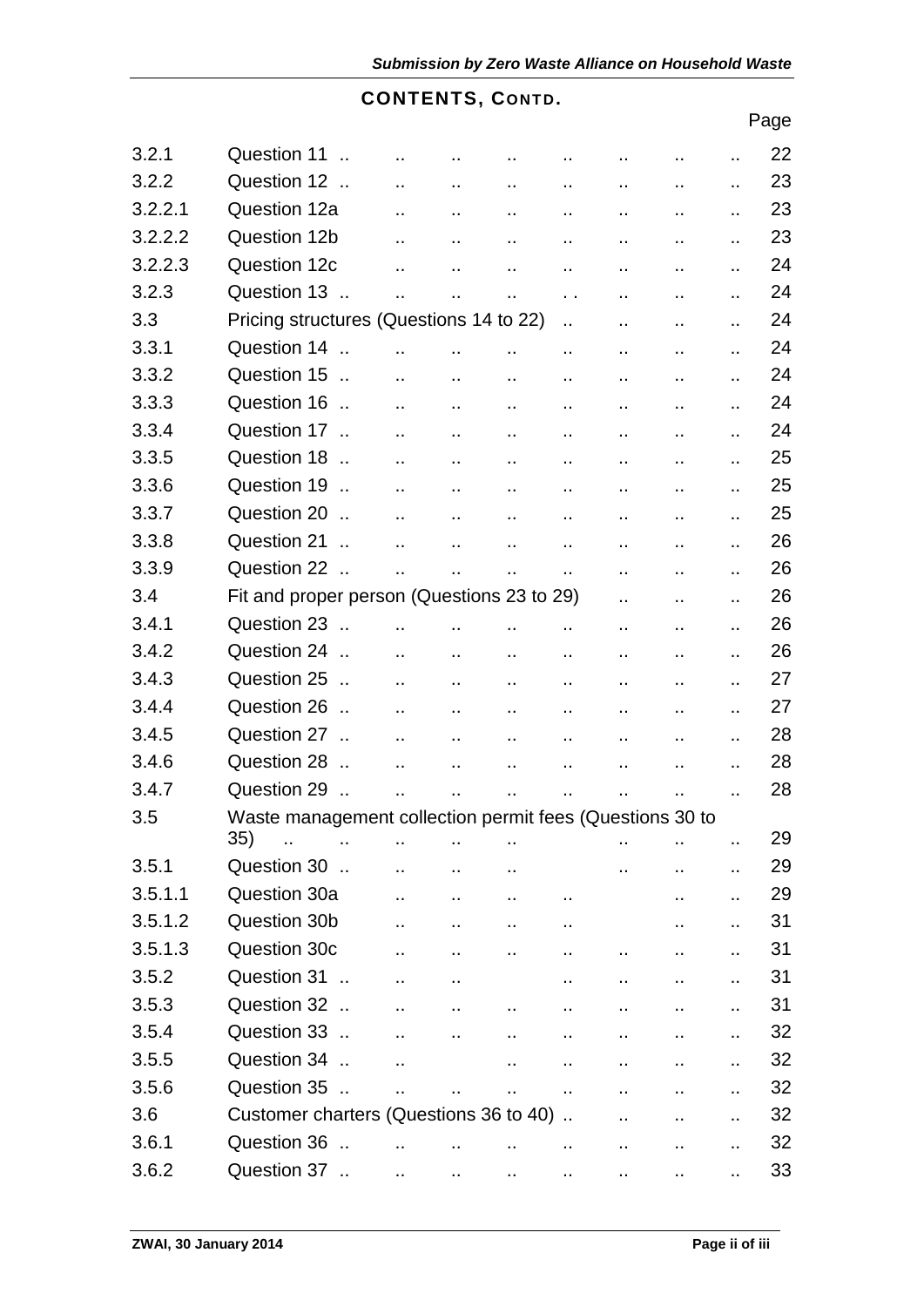# **CONTENTS, CONTD.**

|          |                                                                                                               |                      |                      |                      |                        |                      |                      |    | Page |
|----------|---------------------------------------------------------------------------------------------------------------|----------------------|----------------------|----------------------|------------------------|----------------------|----------------------|----|------|
| 3.6.3    | Question 38                                                                                                   | $\ddot{\phantom{a}}$ |                      |                      | $\ddot{\phantom{a}}$   |                      |                      | Ω. | 33   |
| 3.6.4    | Question 39                                                                                                   | Ω.                   | $\ddotsc$            | $\ddot{\phantom{a}}$ | $\ddot{\phantom{a}}$   | Ω.                   | ٠.                   | μ. | 33   |
| 3.6.5    | Question 40<br>$\ddot{\phantom{a}}$                                                                           | Ω.                   | н.                   | $\ddot{\phantom{a}}$ | μ.                     | Ω.                   | $\ddot{\phantom{a}}$ | μ, | 33   |
| 3.7      | Managing nuisance and health & safety (Questions 41 to 44)                                                    |                      |                      |                      |                        |                      |                      |    | 34   |
| 3.7.1    | Question 41                                                                                                   | μ.                   | Ω.                   |                      | Ω,                     | Ω.                   |                      | ., | 34   |
| 3.7.2    | Question 42                                                                                                   | ä.                   | $\ddot{\phantom{a}}$ | $\ddot{\phantom{a}}$ | Ω.                     | $\ddotsc$            | ä.                   |    | 36   |
| 3.7.3    | Question 43                                                                                                   | $\mathbf{r}$ .       | н.                   | $\ddot{\phantom{a}}$ | $\ddot{\phantom{1}}$   | $\ddotsc$            | ä.                   |    | 36   |
| 3.7.3.1  | Question 43a                                                                                                  | Ω.                   | н.                   | Ω.                   | Ω.                     | $\ddot{\phantom{a}}$ | Ω,                   |    | 36   |
| 3.7.3.2  | Question 43b                                                                                                  | ä.                   | $\ddot{\phantom{a}}$ | $\mathbf{r}$ .       | $\ddot{\phantom{a}}$   | $\mathbf{r}$ .       | ä.                   |    | 36   |
| 3.7.4    | Question 44                                                                                                   | $\ddot{\phantom{a}}$ | άú.                  |                      |                        | Ω.                   |                      | Ω. | 37   |
| 3.8      | Householder obligations and awareness, and education<br>measures to support householders (Questions 45 to 47) |                      |                      |                      |                        |                      |                      | Ω. | 37   |
| 3.8.1    | Question 45                                                                                                   | $\ddot{\phantom{a}}$ |                      |                      |                        |                      |                      | Ω, | 37   |
| 3.8.2    | Question 46                                                                                                   | $\mathbf{r}$ .       | н.                   | $\mathbf{r}$ .       | $\ddot{\phantom{a}}$   | $\ddotsc$            | Ω,                   | Ω, | 38   |
| 3.8.3    | Question 47                                                                                                   | $\ddot{\phantom{a}}$ | $\ddot{\phantom{a}}$ | $\ddot{\phantom{a}}$ | μ.                     | Ω,                   | $\ddot{\phantom{a}}$ | Ω, | 38   |
| 3.9      | Reducing administrative burden (Questions 48 to 49).                                                          |                      |                      |                      |                        |                      |                      | Ω, | 38   |
| 3.9.1    | Question 48                                                                                                   | $\ddot{\phantom{a}}$ |                      |                      | Ω.                     |                      | ٠.                   | Ω. | 38   |
| 3.9.1.1  | Question 48a                                                                                                  | Ω.                   | $\ddotsc$            | $\ddot{\phantom{a}}$ | $\ddot{\phantom{a}}$   | $\ddot{\phantom{a}}$ | $\ddot{\phantom{a}}$ | Ω, | 38   |
| 3.9.1.2  | Question 48b                                                                                                  | Ω.                   | $\ddot{\phantom{a}}$ | Ω.                   | $\ddot{\phantom{a}}$   | $\ddotsc$            | ä.                   | Ω. | 38   |
| 3.9.1.3  | Question 48c                                                                                                  | Ω.                   | $\ddotsc$            | $\ddot{\phantom{a}}$ | $\ddot{\phantom{a}}$   | $\ddotsc$            | $\ddot{\phantom{a}}$ |    | 38   |
| 3.9.1.4  | Question 48d                                                                                                  | Ω.                   | $\ddotsc$            | $\ddot{\phantom{a}}$ | $\ddot{\phantom{a}}$   |                      | Ω.                   |    | 39   |
| 3.9.1.5  | Question 48e                                                                                                  | $\ddot{\phantom{a}}$ | $\ddotsc$            | $\ddotsc$            | $\ddot{\phantom{a}}$ . | $\ddotsc$            | $\ddot{\phantom{a}}$ | μ. | 39   |
| 3.9.1.6  | <b>Question 48f</b>                                                                                           | .,                   | $\ddotsc$            | $\ddot{\phantom{a}}$ |                        | ٠.                   | Ω.                   | Ω. | 39   |
| 3.9.1.7  | Question 48g                                                                                                  | Ω.                   |                      | $\ddot{\phantom{0}}$ |                        |                      | ٠.                   |    | 39   |
| 3.9.1.8  | Question 48h                                                                                                  |                      |                      |                      |                        |                      |                      | ., | 39   |
| 3.9.1.9  | <b>Question 48i</b>                                                                                           |                      | ò.                   | $\ddot{\phantom{a}}$ | ò.                     |                      |                      | Ω. | 40   |
| 3.9.1.10 | Question 48j                                                                                                  | Ω.                   | н.                   | $\ddot{\phantom{a}}$ | $\ddot{\phantom{a}}$   |                      | Ω.                   | μ. | 40   |
| 3.9.2    | Question 49                                                                                                   |                      |                      | ä.                   | $\ddot{\phantom{a}}$   |                      |                      | ä. | 40   |
| 4.       | <b>NUTRIENT RECOVERY FROM HOUSEHOLD WASTE </b>                                                                |                      |                      |                      |                        |                      |                      | Ω. | 40   |
| 5.       | <b>CONCLUDING OBSERVATIONS </b>                                                                               |                      |                      |                      | $\ddot{\phantom{a}}$   |                      |                      |    | 42   |

ZWAI-HW-02 Contents of Submission on Household Waste.doc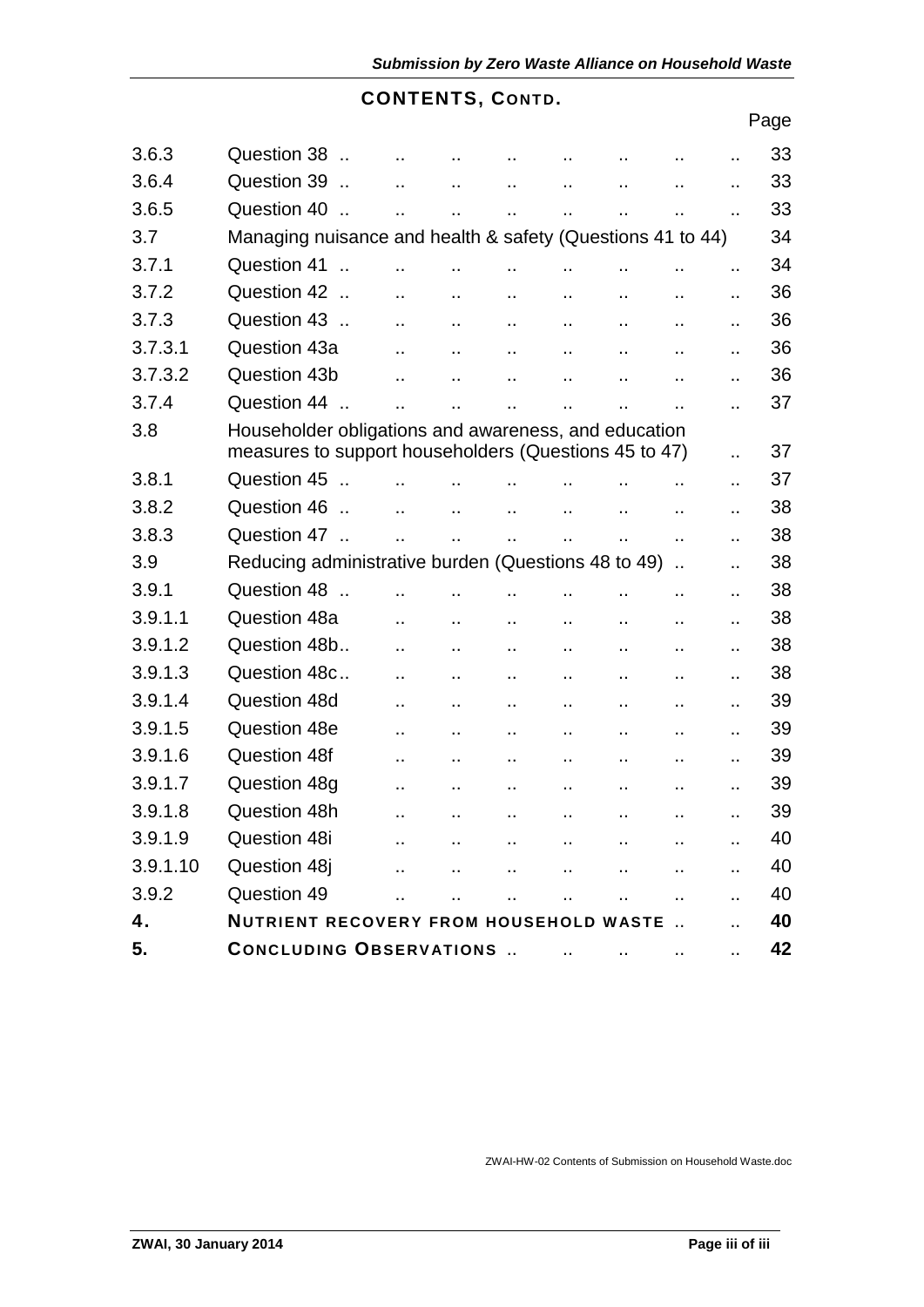

*Towards Sustainable Resource Management*

\_\_\_\_\_\_\_\_\_\_\_\_\_\_\_\_\_\_\_\_\_\_\_\_\_\_\_\_\_\_\_\_\_\_\_\_\_\_\_\_\_\_\_\_\_\_\_\_\_\_\_

# **Submission to the Department of the Environment, Community and Local Government on Draft Proposals for the Regulation of Household Waste Collection**

**30 January 2014**

# **1. INTRODUCTION**

The most recent policy document on waste, published by the Department of the Environment, Community and Local Government in July 2012, states that the new waste management policy …

*"provides a roadmap on how Ireland will move away from an over dependence on landfill, by putting in place the most appropriate technologies and approaches to reduce waste, while at the same time maximising the resources that we can recover from waste".***<sup>1</sup>**

It is stated that the implementation of this policy will "*virtually eliminate our reliance on landfill*", despite the prediction in the same document that the annual quantity of municipal waste generated will increase by 825,000 tonnes (to 3.7m tonnes) within the next 15 years.**<sup>2</sup>**

In commenting on household waste, the policy document observes that:

*"In European terms, the evolution and structure of household waste collection markets in Ireland is somewhat unique, in that a system of side by side competition, primarily among private sector waste collection firms, has developed. This system has strengths and weaknesses from the perspectives of the State, the consumer and the waste management industry. The current market and regulatory structures have evolved over time and now require re evaluation to take account of emerging performance requirements at national and EU level"***<sup>3</sup>** *.*

**<sup>1</sup>** A Resource Opportunity – Waste Management Policy in Ireland. Department of the Environment, Community and Local Government. July 2012. Page 3, Minister's Foreword.

**<sup>2</sup>** A Resource Opportunity – Waste Management Policy in Ireland. Department of the Environment, Community and Local Government. July 2012. Section 3.1, Page 27.

**<sup>3</sup>** A Resource Opportunity – Waste Management Policy in Ireland. Department of the Environment, Community and Local Government. July 2012. Section 4.1, Page 29.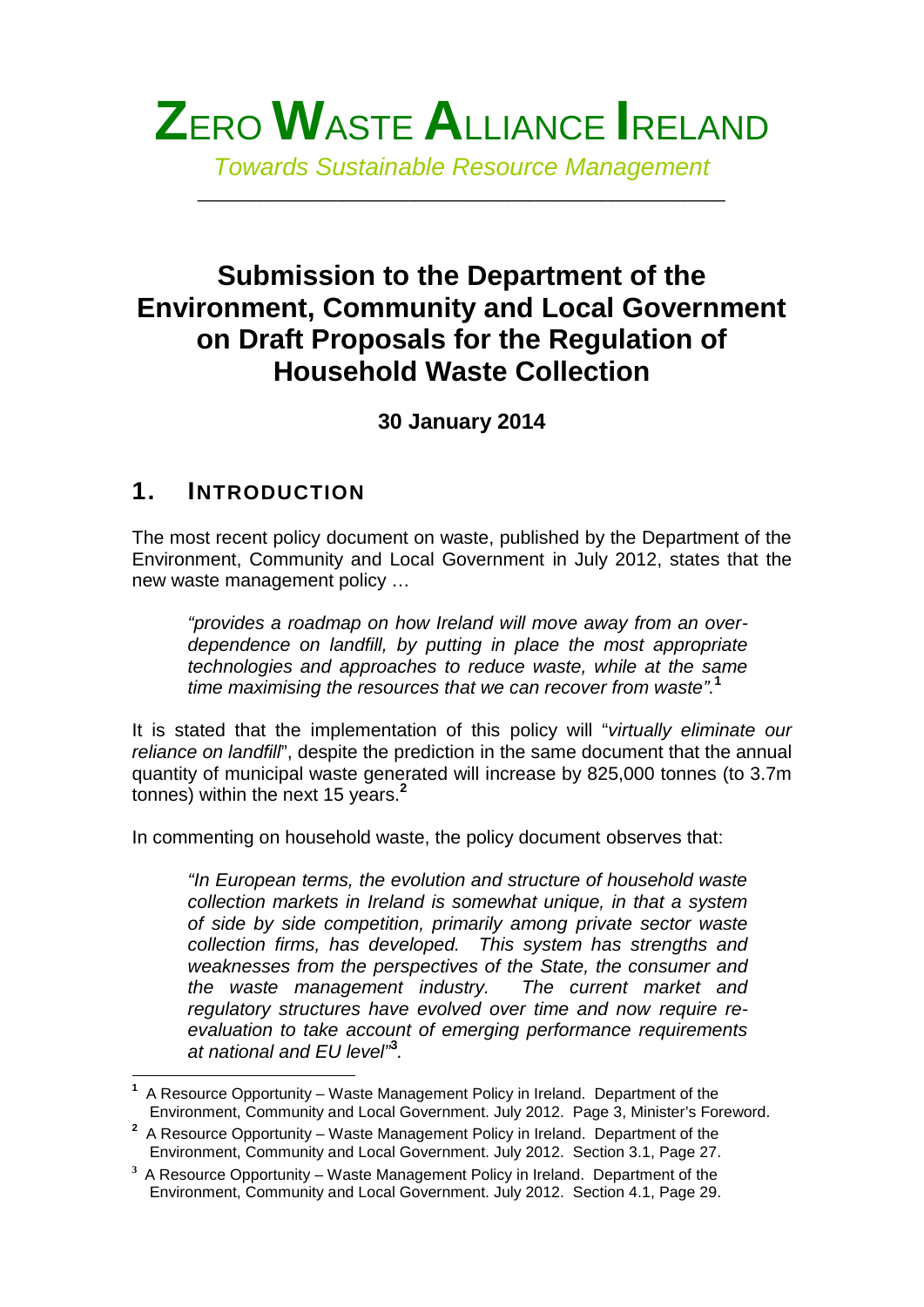In considering household waste, the principal goals of the waste management policy and proposed new regulation system are listed as:

- $\triangleright$  Ensuring adherence to the waste hierarchy and the polluter pays principle;
- $\triangleright$  Minimising the disposal of waste to landfill;
- $\triangleright$  Maximising recoverable resources:
- $\triangleright$  Ensuring compliance with national and European policy, including the landfill Directive and the Waste Framework Directive;
- $\triangleright$  Providing for the segregation of household waste, as required by EU and national law;
- $\triangleright$  Maximising the number of households with access to a waste collection service and maximising householder participation;
- $\triangleright$  Minimising the price paid by householders, while ensuring that environmental objectives are achieved;
- $\triangleright$  Ensuring a high quality service to the householder;
- $\triangleright$  Supporting a competitive and progressive waste management industry: and,
- $\triangleright$  Meeting other social preferences such as minimising community disamenity and maximising health and safety.

The policy document also identifies areas of poor or problematic performance, including:

- low rates of householder participation in some areas:
- insufficient levels of prevention and reuse of waste;
- insufficient levels of segregation of household waste;
- pricing structures which do not incentivise sustainable behaviour;
- failure by the State to meet its legal obligations under EU law;
- potential competition and corporate governance issues;
- social and environmental failures such as illegal waste activities; and,
- insufficient or ineffective implementation of the polluter pays principle in cases where industry does not take appropriate responsibility for the end of life treatment of their products.

These problematic areas confirm the observations by the OECD a few years earlier that "*except in manufacturing, however, waste generation has not been decoupled from economic growth*", and, *"despite improvement, municipal waste collection is fragmented and not adequately regulated*".**<sup>4</sup>**

Sixteen months after publication of the above policy document, the Department of the Environment, Community and Local Government issued a discussion paper intended to facilitate a public consultation of the environmental regulation

**<sup>4</sup>** OECD Environmental Performance Reviews -- IRELAND -- Conclusions and Recommendations, page 12. OECD, 2009.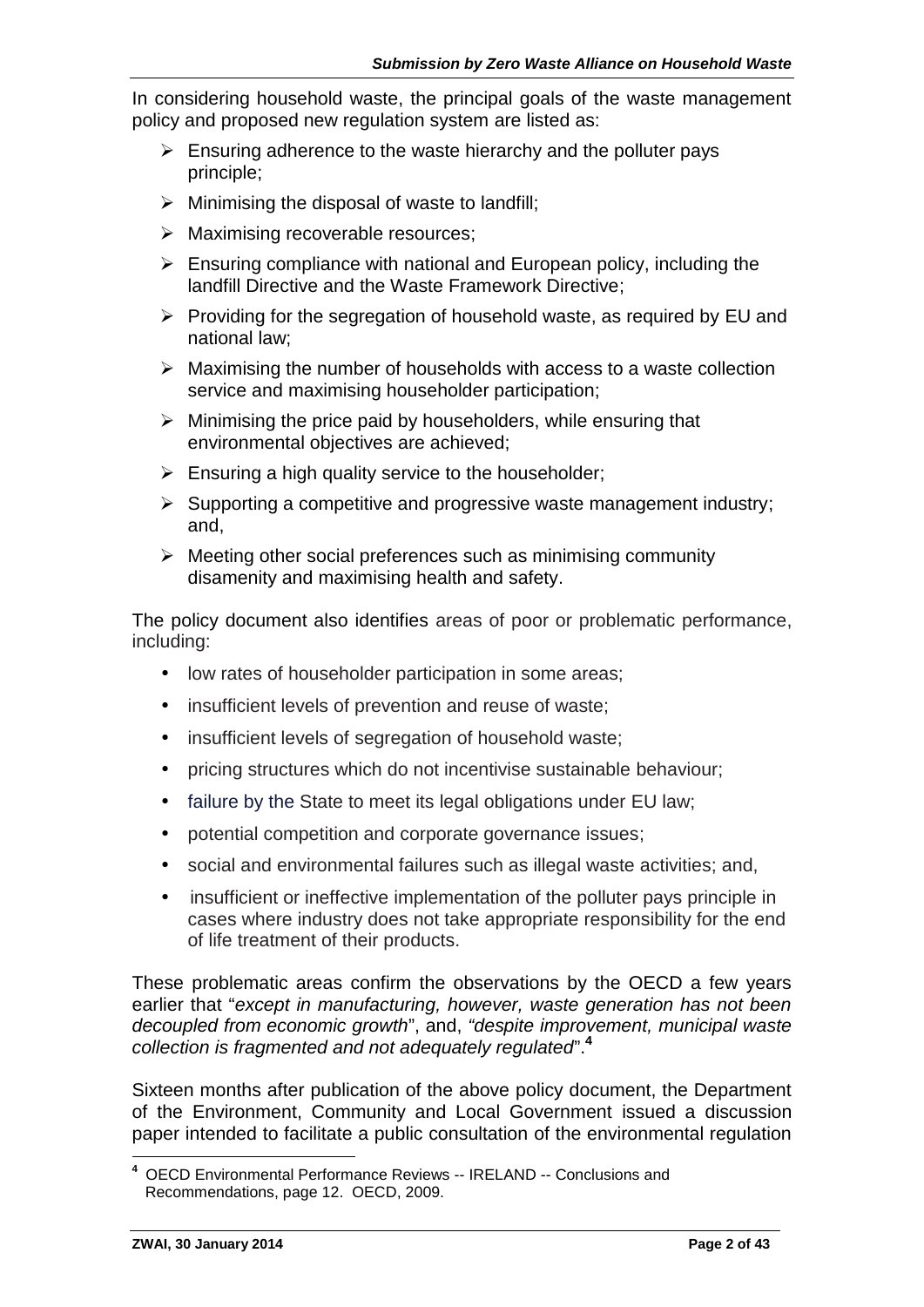of household waste collection. This was not so much a discussion document, but rather a series of questions on different themes and areas associated with household waste management, the replies to which might be used by the Department to assist the detailed development of a new regime to strengthen the regulation of household waste collection.**<sup>5</sup>**

The Department has invited comments on household waste management from interested parties, and **Zero Waste Alliance Ireland** (**ZWAI**) is pleased to make the following submission in response to some of the questions in the document. Not all the questions are answered, as we consider that only some of them are relevant to the objectives of ZWAI.

# **2. ZERO WASTE ALLIANCE IRELAND (ZWAI)**

# **2.1 Origin and Early Activities of ZWAI**

Zero Waste Alliance Ireland (ZWAI) was established in May 1999 as an alliance of anti-landfill and anti-incineration groups from many locations in Ireland, and has subsequently developed into a national confederation of local residents' groups, supported by all of Ireland's principal environmental organisations, with the objectives of:

- i) sharing information, ideas and contacts,
- ii) finding and recommending environmentally sustainable and practical solutions to the growing domestic, municipal, industrial and agricultural waste management crisis in Ireland;
- iii) lobbying Government and local authorities to implement environmentally sustainable waste management practices, including clean production, elimination of toxic substances from products, re use, recycling, segregation of discarded materials at source, and other beneficial practices;
- iv) lobbying Government to follow the best international practice (for example, the policies and practices of countries such as New Zealand, Australia and many other countries, regions and cities which have adopted the policy of Zero Waste) and EU recommendations by introducing fiscal and economic measures designed to penalise the manufacturers of products which cannot be re-used, recycled or composted at the end of their useful lives, and to financially support companies making products which can be re used, recycled or are made from recycled materials;
- v) raising public awareness about the long-term damaging human and animal health and economic consequences of landfilling and of the destruction of materials by incineration; and,
- vi) maintaining contact and exchanging information with similar national networks in other countries, and with international zero waste organisations.

**<sup>5</sup>** The Regulation of Household Waste Collection -- Consultation Document. Published by the Department of the Environment, Community and Local Government, November 2013.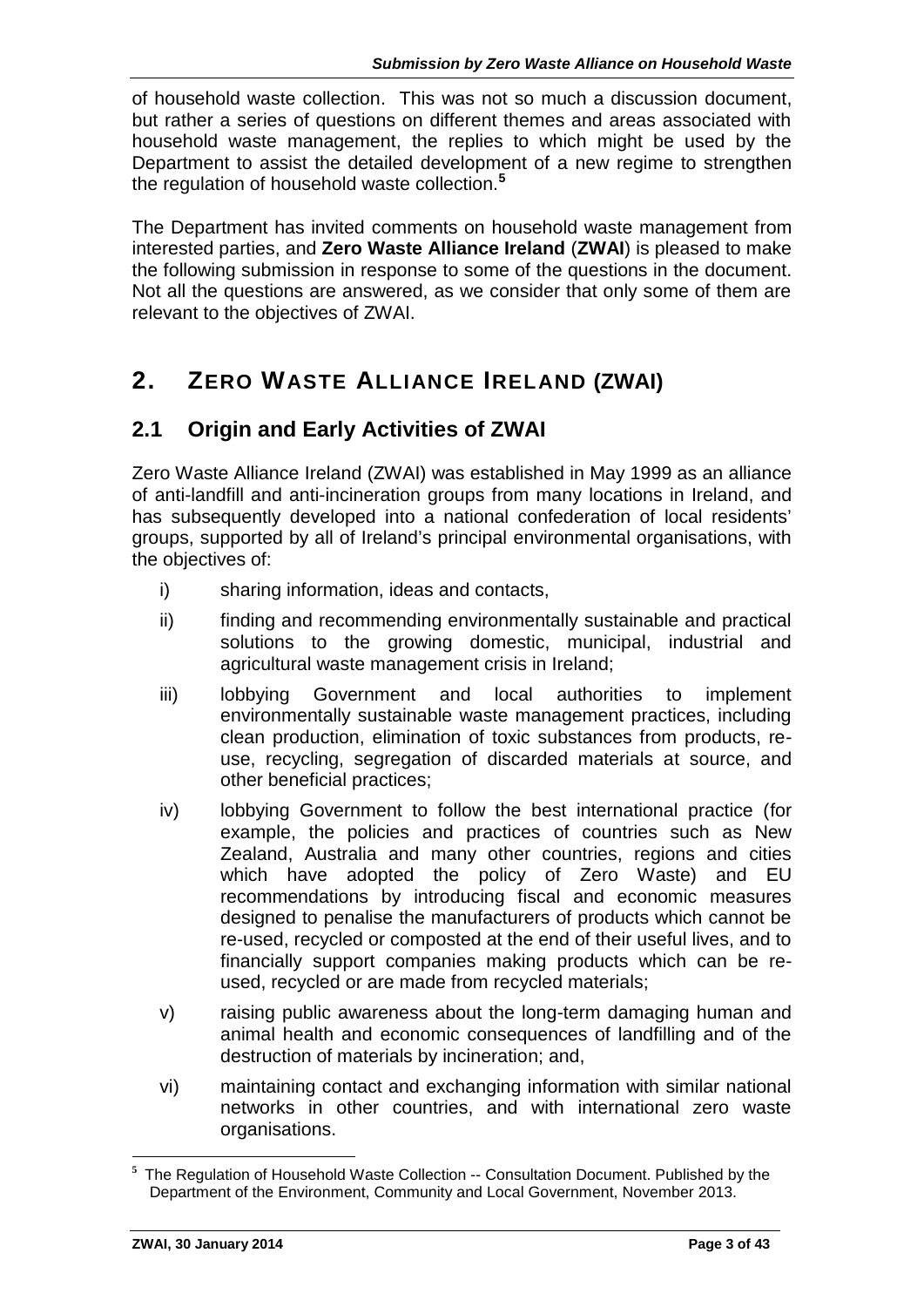**ZWAI** initially had nearly 50 affiliated organisations and groups throughout Ireland, including all the principal environmental NGOs (An Taisce, Voice, Friends of the Earth Ireland, Earthwatch Leitrim, Earthwatch Sligo, Friends of the Irish Environment, Cork Harbour for a Safe Environment (CHASE), Kinsale Environment Watch, the Irish Doctors Environmental Association (IDEA)), and more than 40 active local groups developing and implementing new ways to address Ireland's waste problems.

In Galway, the efforts of the **ZWAI** group "Galway for a Safe Environment" had a major impact on the waste management policy of the City Council, resulting in a pilot-scale recycling initiative which spread city-wide with significant benefits.

# **2.2 Our Basic Principles**

Human communities must behave like natural ones, living comfortably within the natural flow of energy from the sun and plants, producing no wastes which cannot be recycled back into the earth's systems, and guided by new economic values which are in harmony with personal and ecological values.

In nature, the waste products of every living organism serve as raw materials to be transformed by other living creatures, or benefit the planet in other ways.

Instead of organising systems that efficiently dispose of or recycle our waste, we need to design systems of production that have little or no waste to begin with.

There are no technical barriers to achieving a "*zero waste society*", only our habits, our greed as a society, and the current economic structures and policies which have led us to the present environmental, social and economic difficulties.

"Zero Waste" is a realistic whole-system approach to addressing the problem of society's unsustainable resource flows – it encompasses waste elimination at source through product design and producer responsibility, together with waste reduction strategies further down the supply chain, such as cleaner production, product repairing, dismantling, recycling, re-use and composting.

# **2.3 What We are Doing**

Zero Waste Alliance Ireland has prepared a detailed policy document on waste management, we hold regular meetings, and we continue to lobby Government on the issue of sustainable resource management, and to express our concern at the failure to address Ireland's waste problems at a fundamental level.

In recent years, as many older landfills were closed or became better managed (primarily as a consequence of the implementation of European Directives, Irish legislation transposing these Directives, the development of a waste licensing regime by the Environmental Protection Agency, and the establishment of the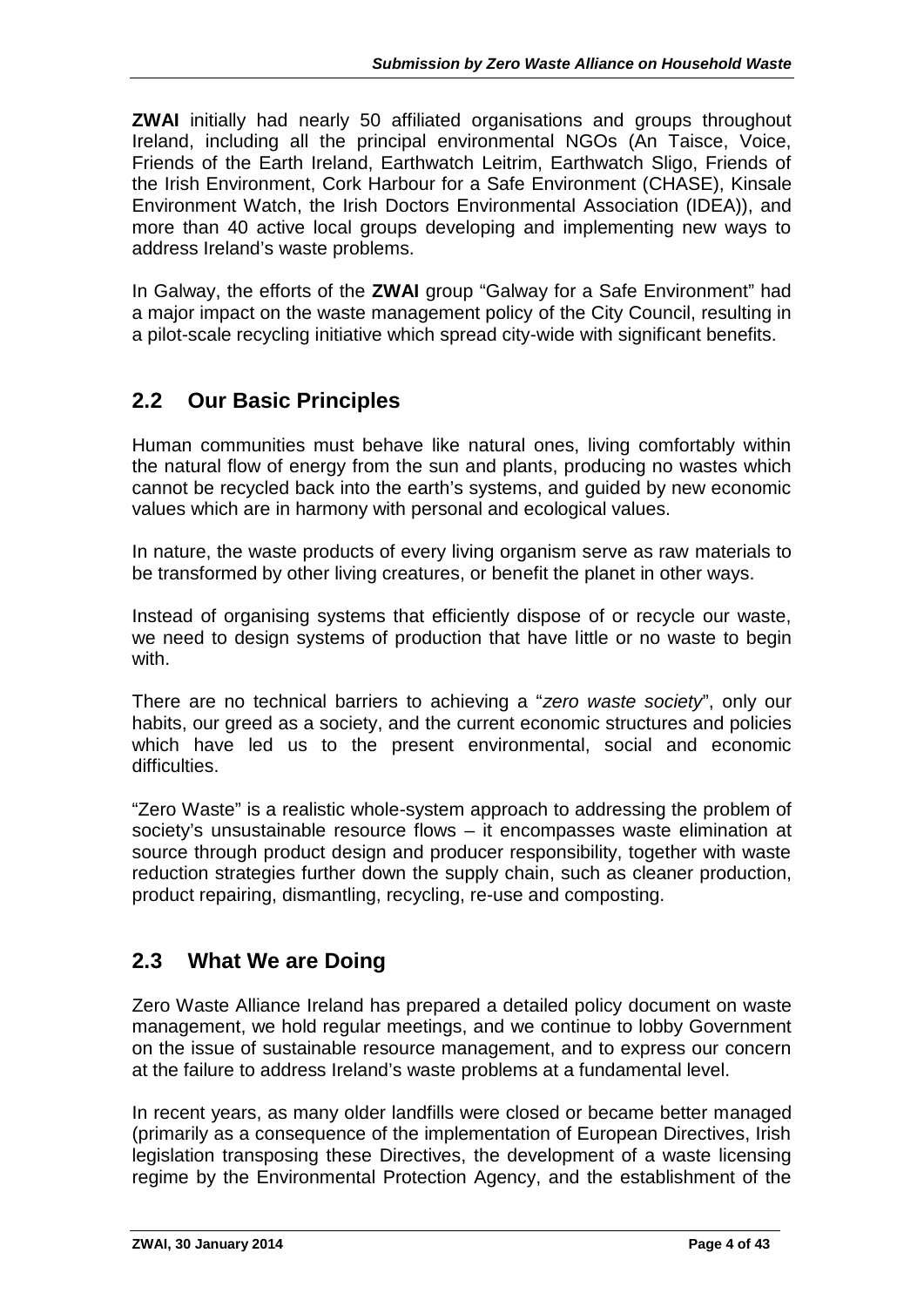Office of Environmental Enforcement in 2003), the number of affiliated groups concerned about the adverse environmental and public health effects of landfills decreased considerably in number, and ZWAI has concentrated more on the objective of ensuring Ireland's compliance with the Stockholm Convention.

**ZWAI** strongly believes that Ireland, as an EU Member State, has a binding obligation under the Stockholm Convention to significantly reduce emissions of persistent organic pollutants (POPs). Merely holding our submissions at present levels, or preventing an increase in either toxicity or volume, is not an adequate response to the aims of the Stockholm Convention. Instead, Irish State organizations, including the Department of the Environment and the EPA, should implement policies aimed at ensuring very significant reductions in the emissions of POPs; and, in some situations, reducing such emissions to zero.

**ZWAI** further believes that Ireland should have a policy of not sending our wastes for further treatment or recycling in other countries, particularly in developing countries where local populations are being exposed to dioxins and other very toxic POPs. Relying on other countries' infrastructure to achieve our "recycling" targets is not acceptable from a global ecological and societal perspective.

In 2008, Zero Waste Alliance Ireland made a submission to the Environmental Protection Agency prior to the preparation of Ireland's draft National Implementation Plan (NIP) for the Stockholm Convention; and in 2012 ZWAI submitted observations on the Agency's draft NIP.

**ZWAI** continues to maintain active working relationships with Zero Waste New Zealand Trust, with the Grass Roots Recycling Network in the United States, with the Global Anti-Incinerator Alliance (Global Alliance for Incinerator Alternatives), and with other international environmental organisations.

Zero Waste Alliance Ireland is a registered charity, and a member of the Irish Environmental Network (IEN), and our directors are:

- Ollan Herr
- Sean Cronin
- Richard Auler
- Jack O'Sullivan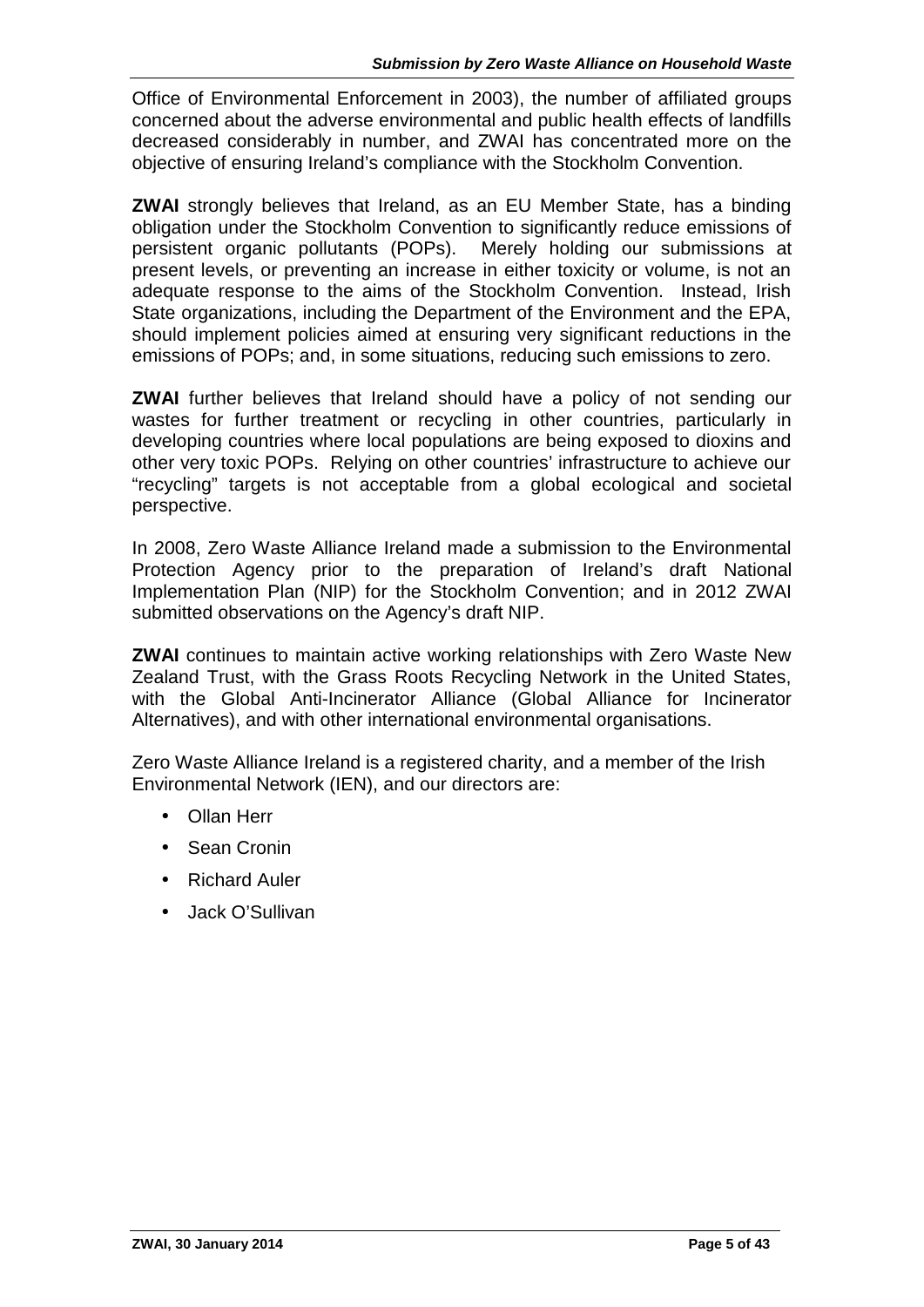# **3. THE REGULATION OF HOUSEHOLD WASTE COLLECTION – OUR RESPONSES TO THE QUESTIONS IN THE CONSULTATION DOCUMENT**

## **3.1 Waste Hierarchy, the Polluter Pays Principle, the Responsibility of the Producer, and Segregation of Waste at Source (Questions 1 to 10)**

We agree fully with the statements in section 3 of the Consultation Document, that "*prevention is first in the priority order of the waste hierarchy*", "*preventing the generation of waste is at the forefront of the national waste policy*", and that "*superfluous packaging*" should be eliminated. We also support the approach that discarded items should be prepared for reuse, and that where possible such items should be repaired, to be reused by other people or organisations.

We also agree that recycling should be third in the order of priorities in the waste hierarchy, as it involves transportation and the consumption of energy to reprocess waste materials into products in order to displace the use of virgin materials.

We would place the destruction of waste materials, either by incineration or landfilling, at the lowest level in the hierarchy, notwithstanding the fact that some energy may be recovered in the incineration process, and energy may also be recovered by the capture of methane generated by the decomposition of organic materials under anaerobic conditions in landfills. During incineration, persistent organic pollutants (POPs) are released to the atmosphere; while in the case of landfills it is not possible to contain all the methane produced, and it is much more environmentally appropriate to deal with organic wastes by enclosed anaerobic digestion (with use of methane for heating or electricity generation), or by aerobic composting.

In section 4, the Consultation Document refers to the Polluter Pays Principle as a fundamental principle of environmental protection at international, EU and national levels; and the document correctly points out that this principle is "*based on the premise that waste generators or the current or previous waste holders should pay the full costs of waste management services including collection, treatment and disposal*".

However, it is the submission of ZWAI that "*waste generators*" must include the manufacturers and distributors of products which cannot be repaired, reused or recycled; and must also include manufacturers which unnecessarily package their products in materials which cannot be reused or recycled, or where the packaging is simply excessive. It is incorrect to place the blame for waste generation solely on households, members of which may have very little or no choice but to accept the goods on offer, at a price dictated by their ability to pay.

The Consultation Document refers (in section 7) to the Producer Responsibility Initiative (PRI), noting that it "*is also a significant consideration in terms of household waste collection*" (whatever that means). However, it is clear that the responsibility is placed on the householder to "*ensure that PRI items are*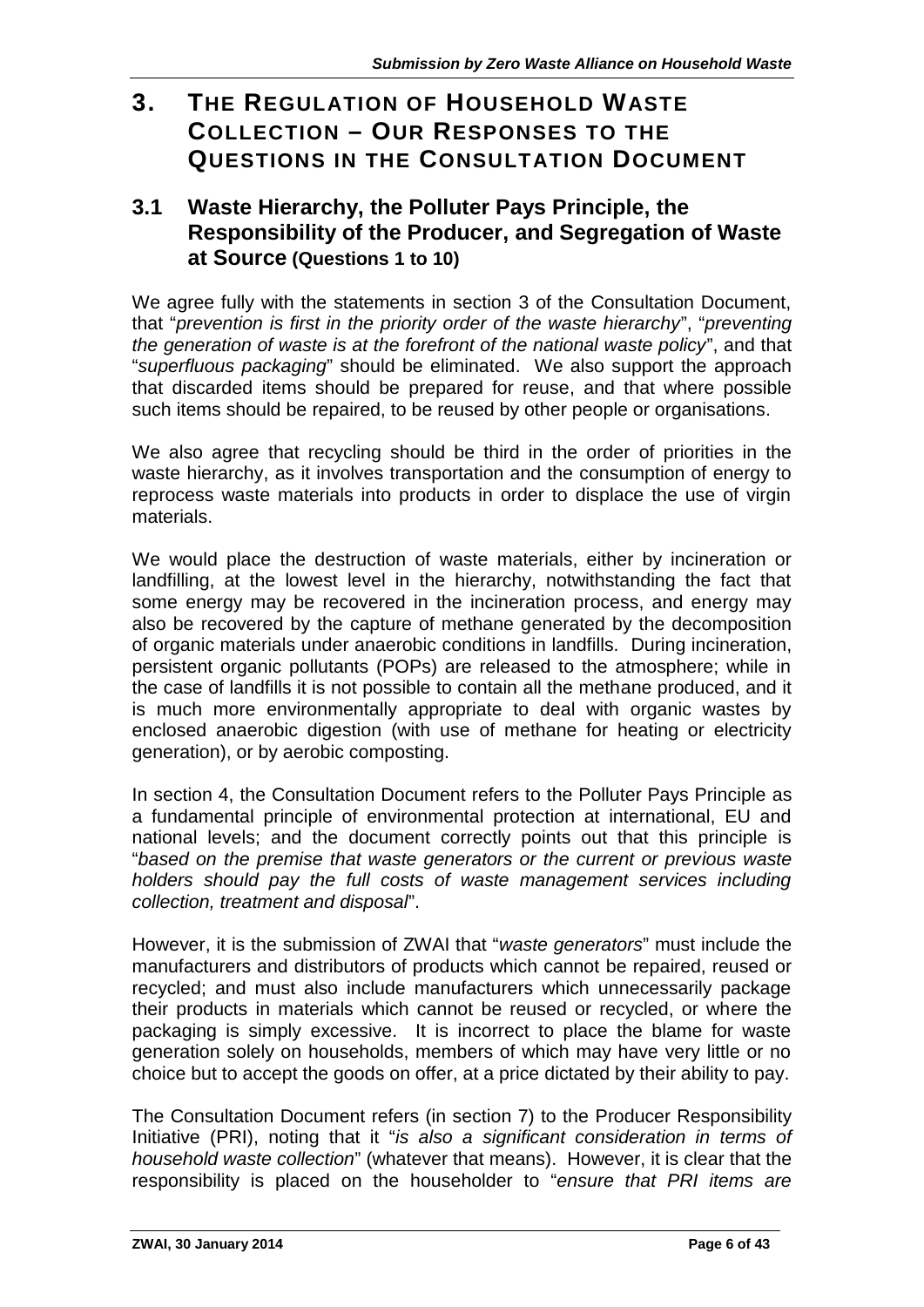*disposed of appropriately*"; whereas ZWAI would strongly submit that a very large part of the responsibility should be placed on the manufacturer and the distributor to place on the market goods which are repairable, re-usable or may be recycled, and which are minimally packaged.

#### **3.1.1 Promotion of Awareness, Information and Education to Assist Householders in Achieving Waste Prevention and Segregation at Source (Question 1)**

It is our submission that waste awareness campaigns, such as "Race Against Waste" and the efforts by local authorities, have only a limited effectiveness, and must be supplemented by real and practical incentives to achieve waste prevention and segregation at source.

The policy document "*A Resource Opportunity – Waste Management Policy in Ireland*" suggests that all local authorities, whether acting alone or in groupings, will be expected to participate in Waste Prevention Demonstration Programmes. In addition, there must be a shared responsibility among local authorities, waste collection firms, the wider public sector and business community to demonstrate a significant commitment to raising awareness of the benefits of recycling.**<sup>6</sup>**

It is our submission that waste prevention and segregation at source need to be incentivised by providing practical or financial support to households which demonstrate a commitment to these objectives. Appropriate economic and social incentives are the key to the creation of the necessary structural and behavioural changes, and they should be introduced without delay; guided by the following practical principles:

- $\triangleright$  Waste is made by mixing a variety of discarded materials; therefore segregation at source is an essential pre-requisite to sustainable waste management;
- $\triangleright$  When discarded materials are mixed, the potential to re-use them is either lost or seriously reduced;
- $\triangleright$  Segregation at source reduces the need for sorting or reprocessing, diverts materials from landfill, and could contribute to the economy by providing used materials at a lower cost to various enterprises and industries;
- $\triangleright$  Segregation of discarded materials at the household scale is an important service, and householders who provide this service should be adequately compensated;
- $\triangleright$  Dealing with the wastes we produce does not require high-technology solutions;
- $\triangleright$  It is essential that waste is considered as a community resource, and not as a bulk commodity to be removed by disposal to landfill or by incineration;

**<sup>6</sup>** A Resource Opportunity – Waste Management Policy in Ireland. Department of the Environment, Community and Local Government. July 2012. Pages 9 and 41.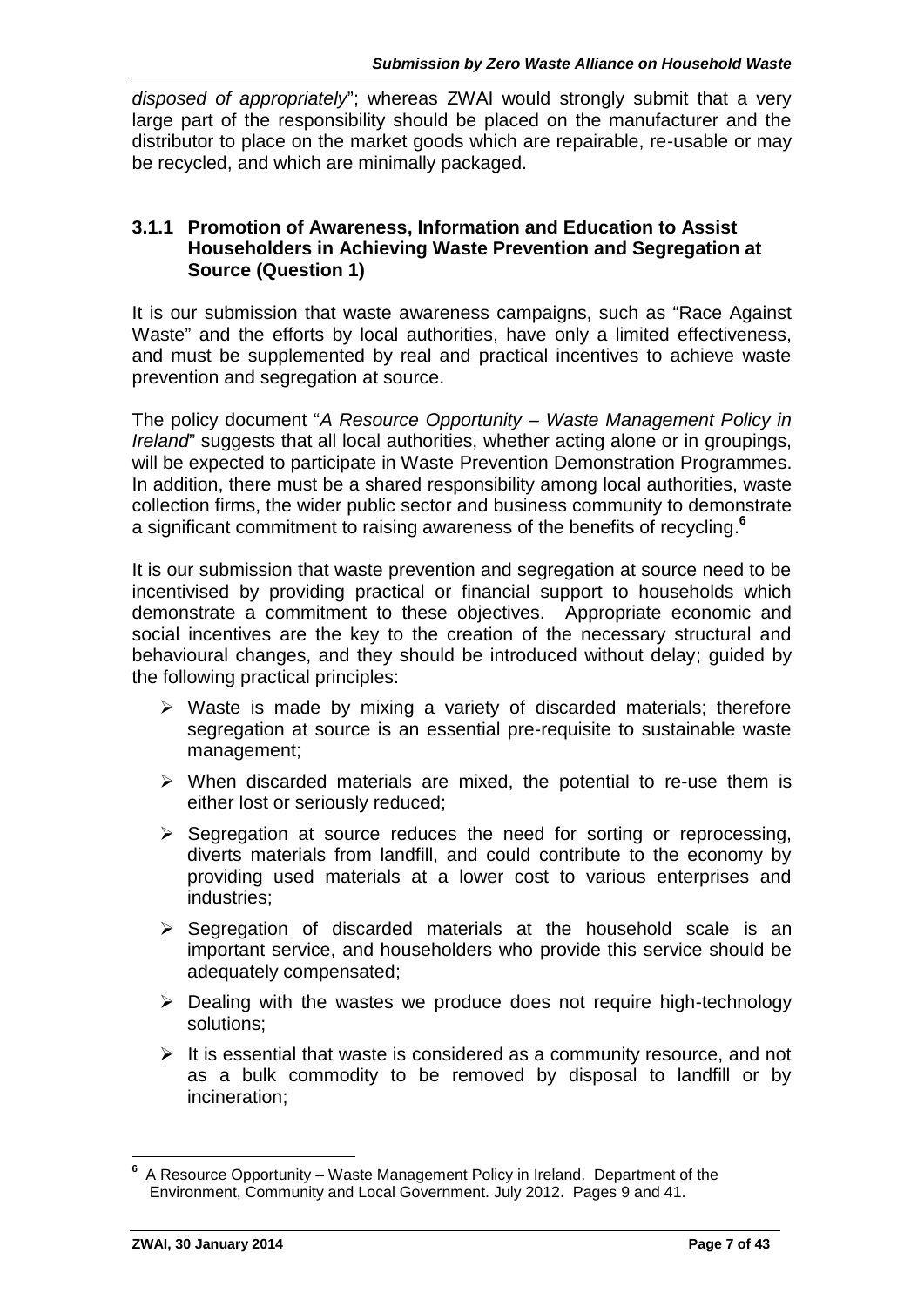- $\triangleright$  Communities should be encouraged to handle their discarded materials responsibly;
- $\triangleright$  Communities cannot resolve the waste problem alone and should not be forced to clean up after irresponsible industries;
- $\triangleright$  Communities faced with discarded materials and objects they cannot reuse, recycle or compost have to demand that industry stops producing them; total recycling is not approachable without industry's help;
- Sustainable waste management or "Zero Waste" combines community practices such as reuse, repair, recycling, toxic removal and composting, with industrial practices such as eliminating toxics and re-designing packaging and products for the environmental and ecological demands of the twenty first century;
- $\triangleright$  Sustainable waste management brings together the need to develop sustainable communities, and sustainable industry and business;
- $\triangleright$  Sustainable waste management combines ethical practice with a solid economic vision, both for local communities and for local and national businesses. On the one hand, it creates local jobs and small scale enterprises, which collect and process secondary materials into new products, and on the other hand, it offers major companies a way of increasing their efficiency, thereby reducing their demands on virgin materials as well as their waste disposal costs,
- $\triangleright$  Sustainable waste management also upholds the principles of Clean Production and Environmental Justice (the link with Clean Production comes from the fact that as long as discards are contaminated with toxic substances the tendency will be to try 'to get rid of them' rather than reuse them; while the link with Environmental Justice comes from the fact that as long as the waste management industry must look for places to get rid of residual waste they will have to select sites for landfills or incinerators, and unfortunately all too often the sites selected for these undesirable activities are located in or close to communities which offer the least resistance).

The practical steps described above will also help to raise awareness about waste generation, the prevention and avoidance of waste, and the need for environmentally and socially sustainable solutions. It will be vital to establish a direct connection in the public mind between the cost of dealing with waste, and the economic benefits which will flow from waste prevention and avoidance. In our view, this may be best achieved by:

- $\checkmark$  Charging households by weight for collection and disposal of mixed unsorted wastes (this is already being done, but the costs should be increased); and,
- $\checkmark$  Paying households a small amount of money for every kilo of clean segregated material handed back to society for reuse, reprocessing, recycling or local composting.

Locally based recycling and repairing enterprises will generate employment and economic benefits, but the location of these facilities will need to be carefully chosen to comply with planning and development guidelines, and finally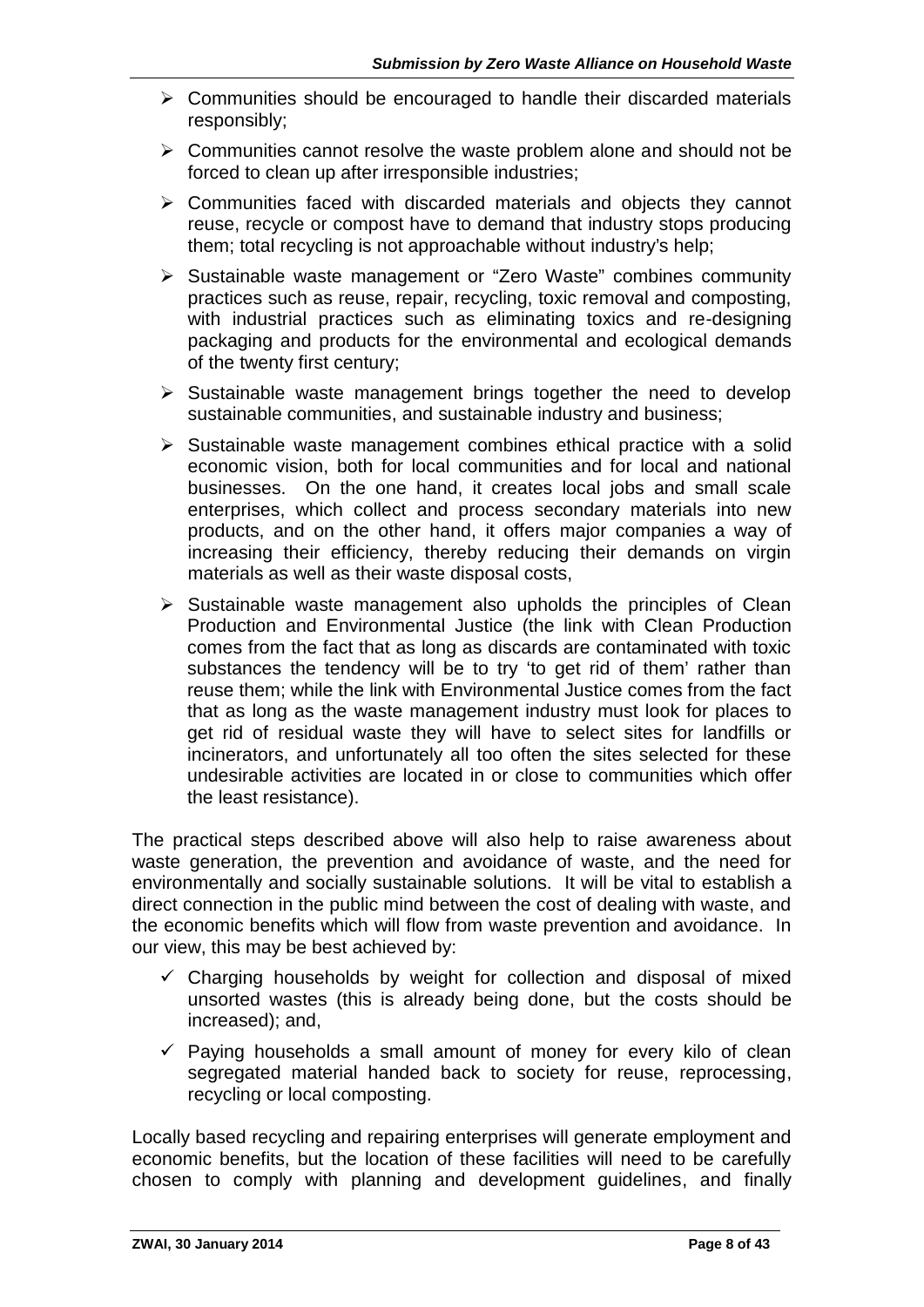selected after public consultation. In the recent past, a significant number of small businesses engaged in collecting and sorting waste were poorly located and irresponsibly managed, causing local nuisance and resistance to further necessary facilities. A minority of such businesses went even further along the line of irresponsibility, and became involved in the illegal dumping of wastes. Even though this type of operation has largely ceased; nevertheless, while "waste management" is seen as an activity with the potential to generate a significant cash income, it will be an attractive business for certain types of person, not all of whom are ethically motivated. It would be preferable if locally based re-use, repair and recycling initiatives were undertaken by communities, operating as not-for-profit companies, and linked to a network of recycling organisations.

The implementation of local community and neighbourhood waste utilisation and management schemes demands an approach quite different from the market-led system now commonly in use throughout Ireland. Managing waste must not be viewed as a problem, or as a means of private gain or profit, but as a comprehensive and integrated method for more effectively using valued community resources of skills and materials, encouraging people to assimilate and modify technologies to suit their own needs, improving public health and quality of life, providing employment, keeping wealth within the community, increasing productivity by re-using and recycling objects and materials, and saving energy.

The principal criticisms levelled at community-based waste management networks are that they are unviable in the face of globalisation; their small-scale activities are no match for the power of mechanisation, economies of scale and international operations of global corporations; and that a sufficient degree of long-term commitment cannot be found in local communities to maintain such schemes.

These criticisms miss the point that local recycling and other forms of community waste management operate more effectively and at a lower cost than larger enterprises in the small-scale and diverse environment of individual households, neighbourhoods and small commercial firms. Large companies operating in the "waste management" field are at an advantage only when waste is not considered as a community resource, but as a bulk commodity to be removed by disposal to landfill or by incineration.

For biodegradable waste, locally-based composting schemes offer significant advantages. A research project funded by the EPA<sup>7</sup> showed that community composting presents an opportunity to micromanage some of Ireland's organic waste at source, supporting key environmental sustainability principles and encouraging public engagement. The report notes that, in contrast to Ireland, community composting is a highly developed activity across Europe – in 2006 over 1,800 plants were in operation throughout Europe with an annual capacity of more than 17 million tonnes of biodegradable waste. However, current

**<sup>7</sup>** Miller, S., Wilson, A., and Warburton, R. 2009. Implementation of an Urban Community Composting Programme. STRIVE Report (2005-WRM-MS-34-M1) Prepared for the Environmental Protection Agency by The Rediscovery Centre, Ballymun. Published by the Environmental Protection Agency.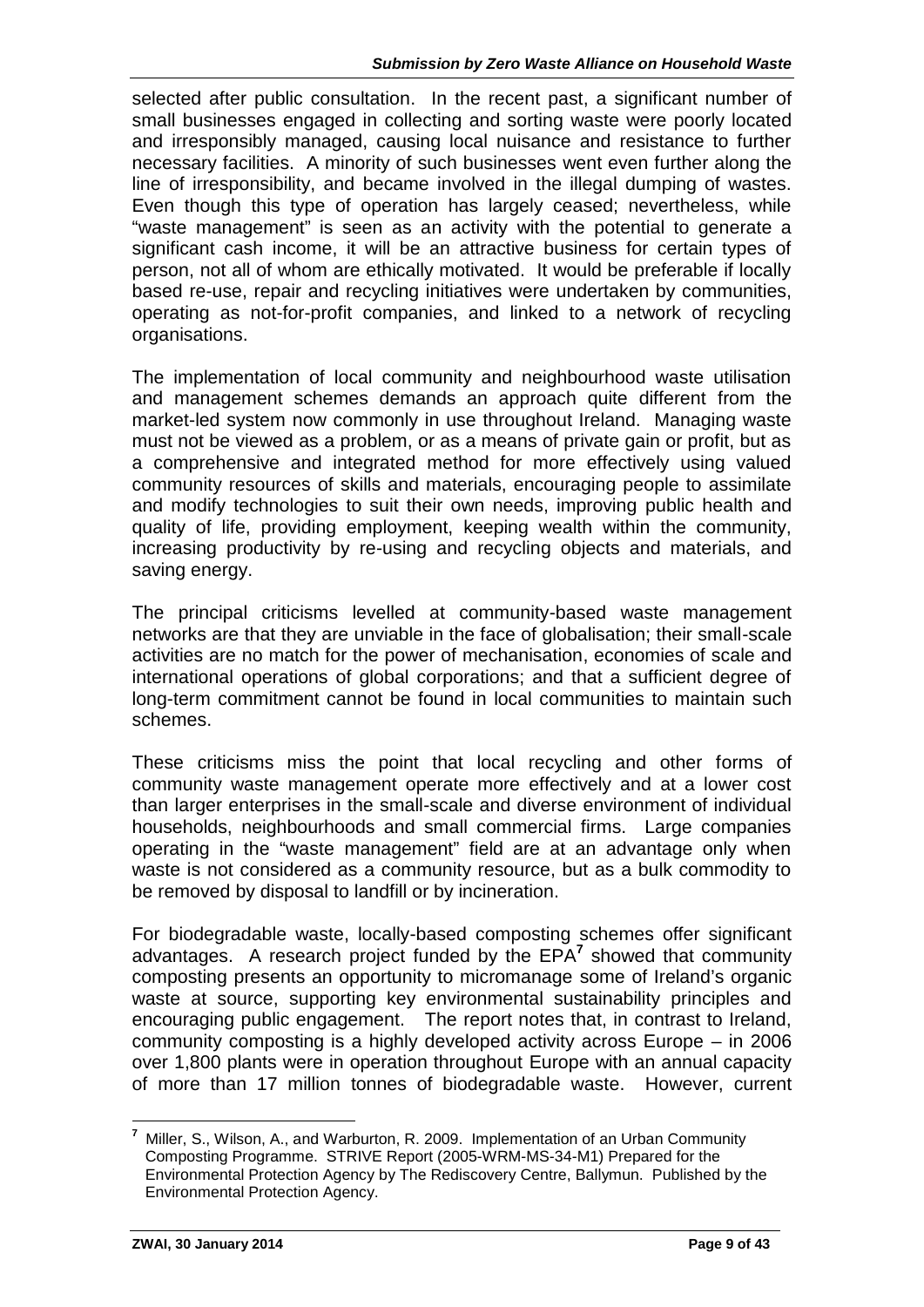activity in Ireland at the time when the research was undertaken is limited to less than 50 composting facilities, primarily dealing with biodegradable waste from gardens such as grass cuttings and plant leaves (otherwise known as garden waste).

The project concluded that:

- $\checkmark$  In-vessel composting technology is economically and technically viable for small-scale organic waste processing and can result in volume reduction of up to 87%;
- $\checkmark$  Urban composting projects can bring significant social, environmental and economic benefits to urban communities;
- $\checkmark$  Effective education is paramount to the success of community composting initiatives;
- $\checkmark$  Small-scale in-vessel composting can be employed to produce quality compost, which will meet compost quality standards, such as the proposed industry-led Quality Standard for Source-Separated Biodegradable Material Derived Compost;
- $\checkmark$  The use of waste-derived compost in horticultural applications can lead to increased growth rates and improved soil quality; plant response is dependent on nutrient content and compost stability;
- $\checkmark$  There is a local market demand for waste-derived compost: and,
- $\checkmark$  Community composting initiatives, if established in all apartment developments in Dublin alone, have the potential to divert 14,680 tonnes of organic waste from landfill each year.

In other words, a win-win-win approach, in which the environment, the local community, the economy and society as a whole will benefit.

If the above philosophy of designating waste as a community resource is promoted, householders would realise that their discarded materials constitute a valuable resource which, if handled properly, could reduce their living costs and improve their communities. However, appropriate local waste management schemes and infrastructure need to be developed together with the necessary levels of promotion, education and support. By involving communities in designing a local materials collection scheme, the objectives of awareness raising and positive action can take place simultaneously and can support each other.

#### **3.1.2 Mixed or Commingled Collection Service for Dry Recyclables (Question 2)**

This question asks how household waste collection could be improved so as to increase the quantity and quality of discarded materials available for recycling or recovery.

We have partly answered this question in section 3.2 above, by suggesting that discarded materials should be designated as a community resource, used for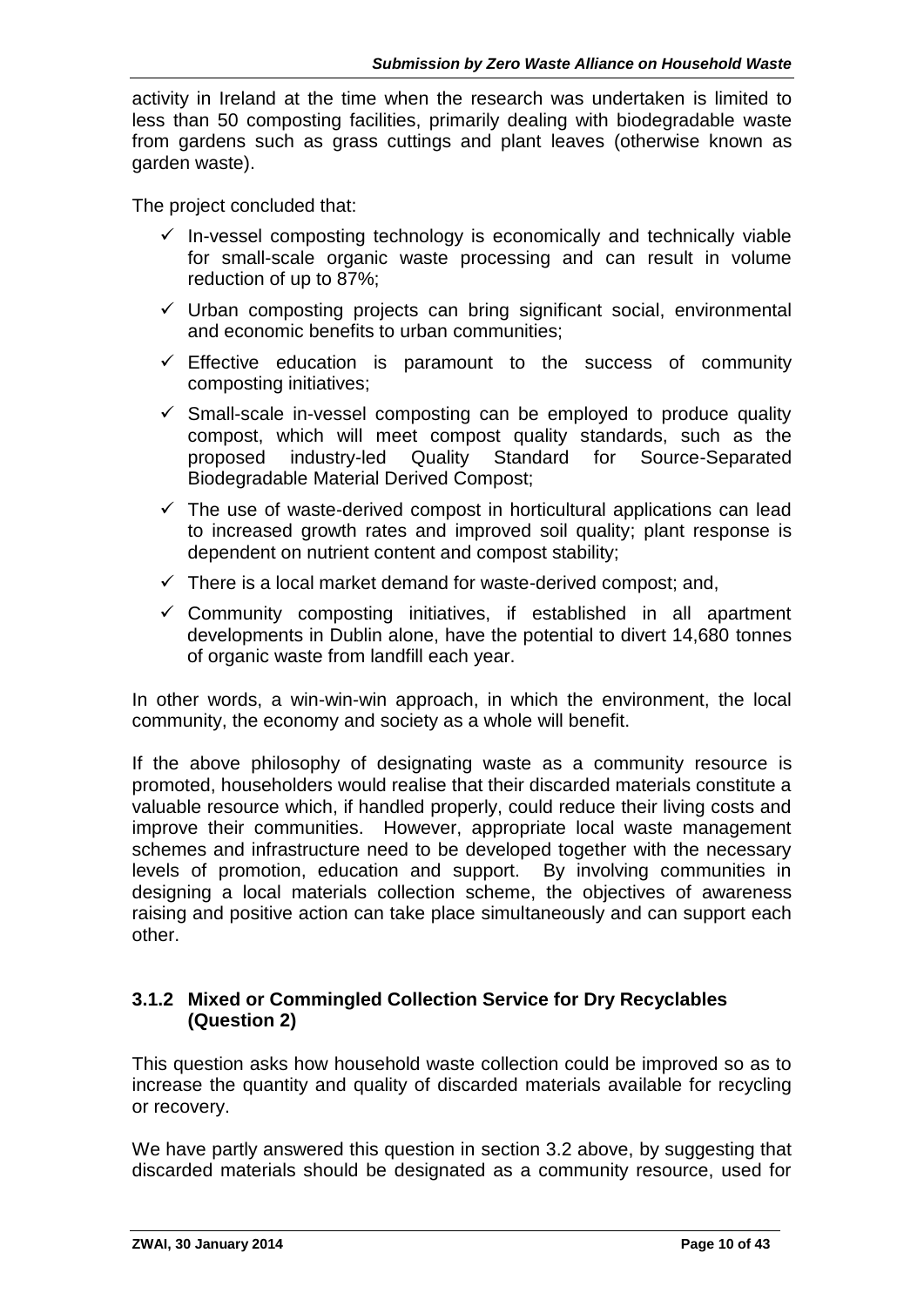the benefit of local communities and the environment, and that financial and practical incentives should be given to increase segregation at source.

Proper segregation implies that "dry recyclables" should not be commingled or mixed during collection, and that any reusable materials or objects should be treated separately. For example, in some other European countries which would serve as good examples for Ireland to follow, five or more different bins are provided for different types of material to be collected, while a deposit is charged on re-usable beverage containers, and the person returning the container is entitled to receive back the deposit.

In Germany, a purchaser takes empty beverage containers to the supermarket and returns them to the cashier, who counts the containers and pays the corresponding refund to the purchaser. A trained cashier can easily identify the kinds of containers for which the purchaser is entitled to a refund. The cashier loads the containers into a plastic bag, which is forwarded to a central counting centre normally operated by an independent enterprise. The origins of the containers are identified, the containers are counted, registered and sorted by a high-speed counting machine, and the total refund is paid to the supermarket which forwarded the containers (also called the "inter-clearing process").**<sup>8</sup>**

It is therefore our submission that the Repak levy should be removed from consumer beverage containers, and a beverage container refund scheme put in its place, i.e., people who purchase beverages would pay a refundable deposit on each container, and this deposit would be refunded when the item (clean and empty glass bottles, PET bottles or PE containers) was returned.

#### **3.1.3 Introduction of More Stringent Requirements for Segregation of Household Waste (Question 3)**

This question asks if local authorities should be given the flexibility to introduce more stringent requirements for the segregation of household waste.

It is our submission that local authorities should be given such flexibility, as it would encourage an innovative approach by local authorities to introduce on a pilot-scale, schemes such as the community composting project described in section 3.2 above, or the five-bin segregation of discarded materials in households.

However, in order for such an approach to be effective, it is essential that local authorities and communities retain control of their discarded materials; and any more stringent requirements should be designed so that they facilitate such materials being treated as a resource, and an asset for the community. This can be best achieved by providing adequate compensation to householders who undertake discarded material segregation in their homes.

**<sup>8</sup>** http://anker-andersen.com/deposit-laws/germany.aspx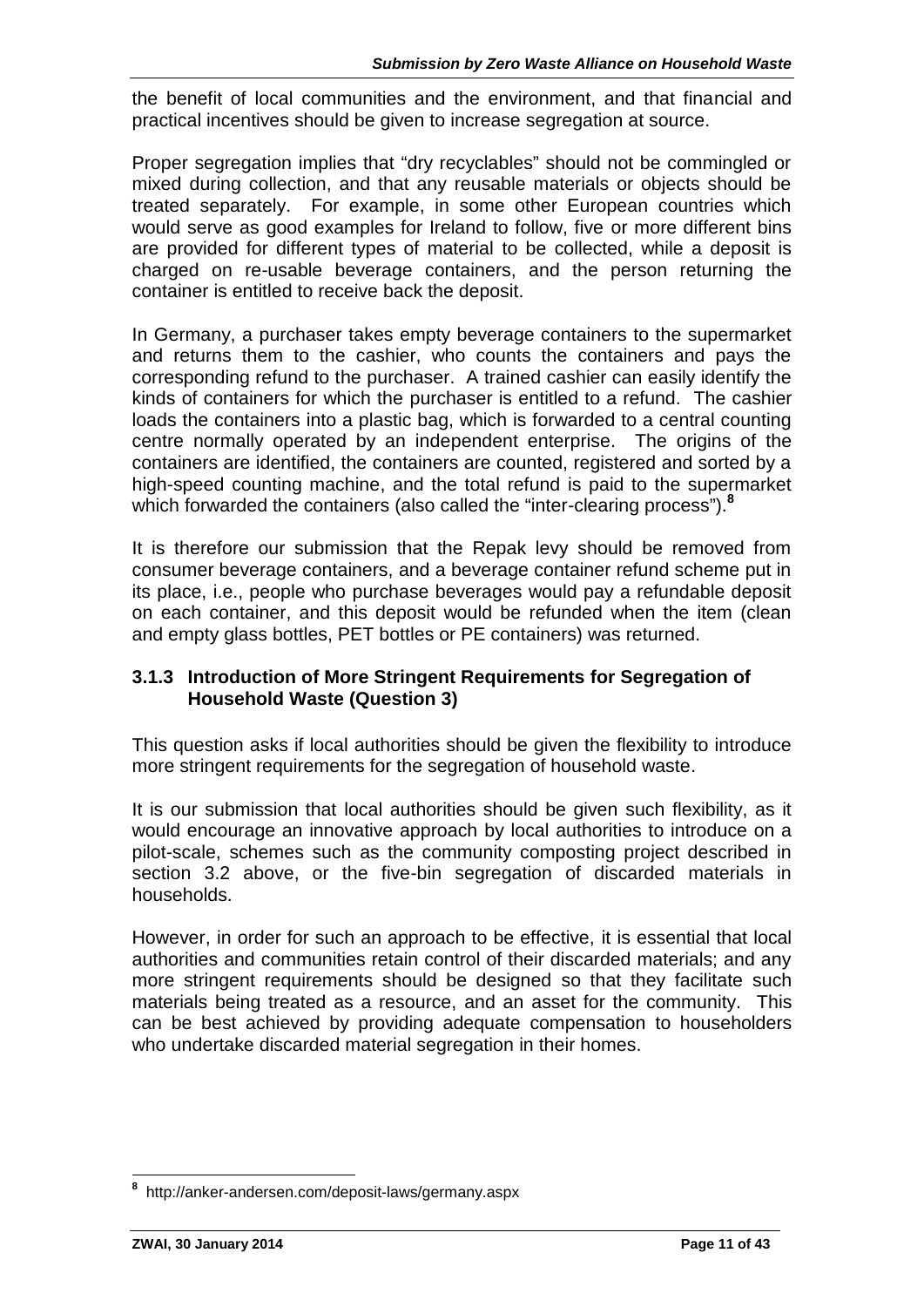#### **3.1.4 A requirement that all household waste collection firms should provide a (i) residual waste collection, (ii) a recyclables collection, and (iii) an organic bin collection where appropriate; i.e. a 3-bin collection system (Question 4)**

This question asks if it would be preferable for the above requirements to be included as 'binding obligations' in national legislation instead of being attached as conditions in particular functional areas, and if non-compliance with the requirement should result in possible revocation of the waste collector's permit.

It is our observation that compliance with the above requirements should be binding obligations in national legislation, to ensure a "level playing pitch"; and that adherence to this requirement should also be applied to community waste collection and recycling schemes. We would also recommend that penalties should be introduced for mixing organic waste with recyclables in a bin designated for dry recyclables collection, or for putting organic waste in a residual waste bin.

However, we would also suggest that waste collection firms and community operated schemes which provide a better service, i.e., which demonstrate a level of service above the minimum, should be adequately rewarded in some specific way.

We would suggest that all waste collectors – community and private – should be required to operate transparently, providing information on the types and amounts of waste collected, destinations of all wastes (including recyclables and re-usable materials), and the environmental cost of the collection process. This information should be readily available on the waste collector's website in the form of an ecological footprint, by which users of the service can clearly see what is happening to their discarded materials, and whether the service provider is operating efficiently in environmental terms. In this way, real comparisons are possible, and not merely comparisons based on economic indicators.

An example of this approach comes from Finland, where the "*Tuotewiki Project*" provides information allowing householders and consumers to trace the ecological footprint of products purchased, used or discarded. This project, which has been on-going since 2007, provides a "Wiki" or internet-based encyclopaedia, run mainly by volunteers associated with an environmental NGO named "Dodo" (http://www.dodo.org/english/), and guided by a Steering Group on which sit representatives of the Finish Ministry of the Environment, the Finnish Standards Association, Finland Futures Research Centre, the Finnish Grocery Trade Association, the Technical Research Centre of Finland, and others. The annual budget for the project is €5,000, and the project receives financial support from the Ministry for Foreign Affairs.**<sup>9</sup>**

The project website observes that:

*Anyone can easily add and check information on Tuotewiki. Producers, users, consumers – all of us - can become Tuotewiki*

**<sup>9</sup>** See: http://scp.eionet.europa.eu/facts/factsheets\_waste/2011\_edition/factsheet?country=FI; and http://dodo.org/uutiset/loyda-sisainen-sankarikuluttajasi (this latter website is in Finnish).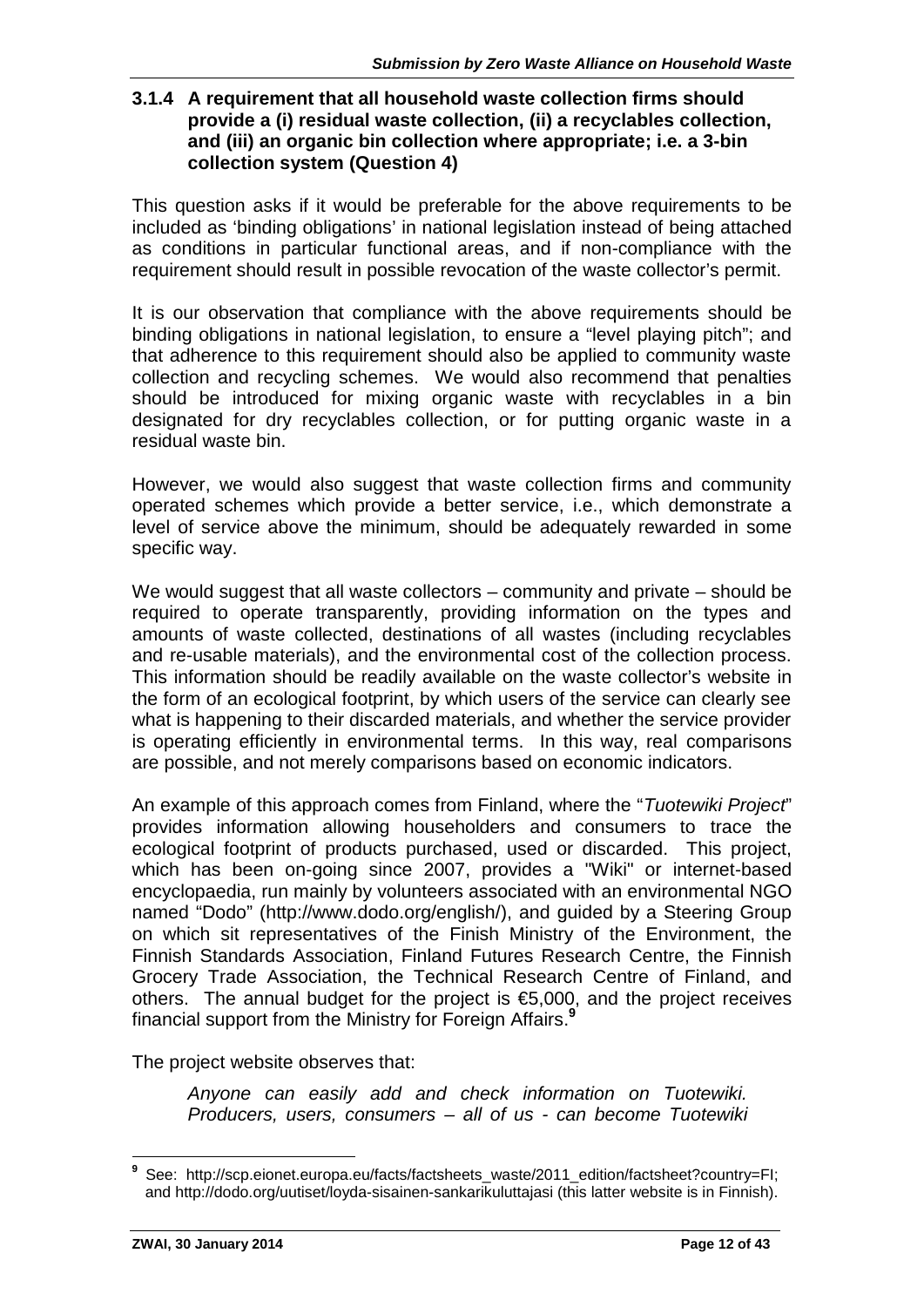*content producers. Even a slight revision or a hint of information from the field is valuable and enlarges our understanding of the world and the products that we make and we use. In order to move towards a carbon-neutral planet, everyone, especially in the rich North, have to be able to change their ways of life and their consuming habits for more sustainable ones. For this change to take place we need information and tools. Tuotewiki is an easy way to discuss and share knowledge. It is an open database for everyone and for many different kinds of information about products.*

#### **3.1.5 Suspension or Revocation of a Non-Compliant Operator's Waste Collection Permit (Question 5)**

This question asks if legislation should allow action to be taken against a non compliant operator for failure to comply with the requirements described in question 4, i.e., should the operators' permit be suspended (or revoked in serious cases).

It is our submission that all waste collectors should fully understand the need for compliance with the basic requirements, and the consequences of non compliance. Minor infringements should attract a written warning; more serious non-compliances would lead to temporary suspension, while serious offences would be followed by revocation of the operator's permit. Minor infringements by a previously compliant operator should not be sufficient to put that operator out of business, but subsequent infringements should attract significant penalties. This aspect of the household waste management system is "*the big stick*", but it must be balanced by "*the carrot*", whereby good practice is rewarded. Transparency and an appeal system would also be essential, to promote fairness.

#### **3.1.6 In what limited circumstances are pay-to-use compactors (PTUs) appropriate for waste collection purposes (Question 6)**

We doubt if pay-to-use compactors should be encouraged in any way, as we cannot see how they would support or encourage sustainable waste management, prevent or reduce waste, or contribute to the development of a "Zero Waste" society. There are no circumstances in which public use of these compactors would be appropriate.

#### **3.1.7 Requirement to monitor the potential contamination of collected waste, and to ensure that only household waste is collected (Question 7)**

This question asks if a condition should be included in waste collection permits to require waste collectors to demonstrate how they are monitoring the potential contamination of waste streams being collected, and ensuring that other waste streams (such as PRI waste with other dedicated collection systems) are not being disposed of through the household waste collection service.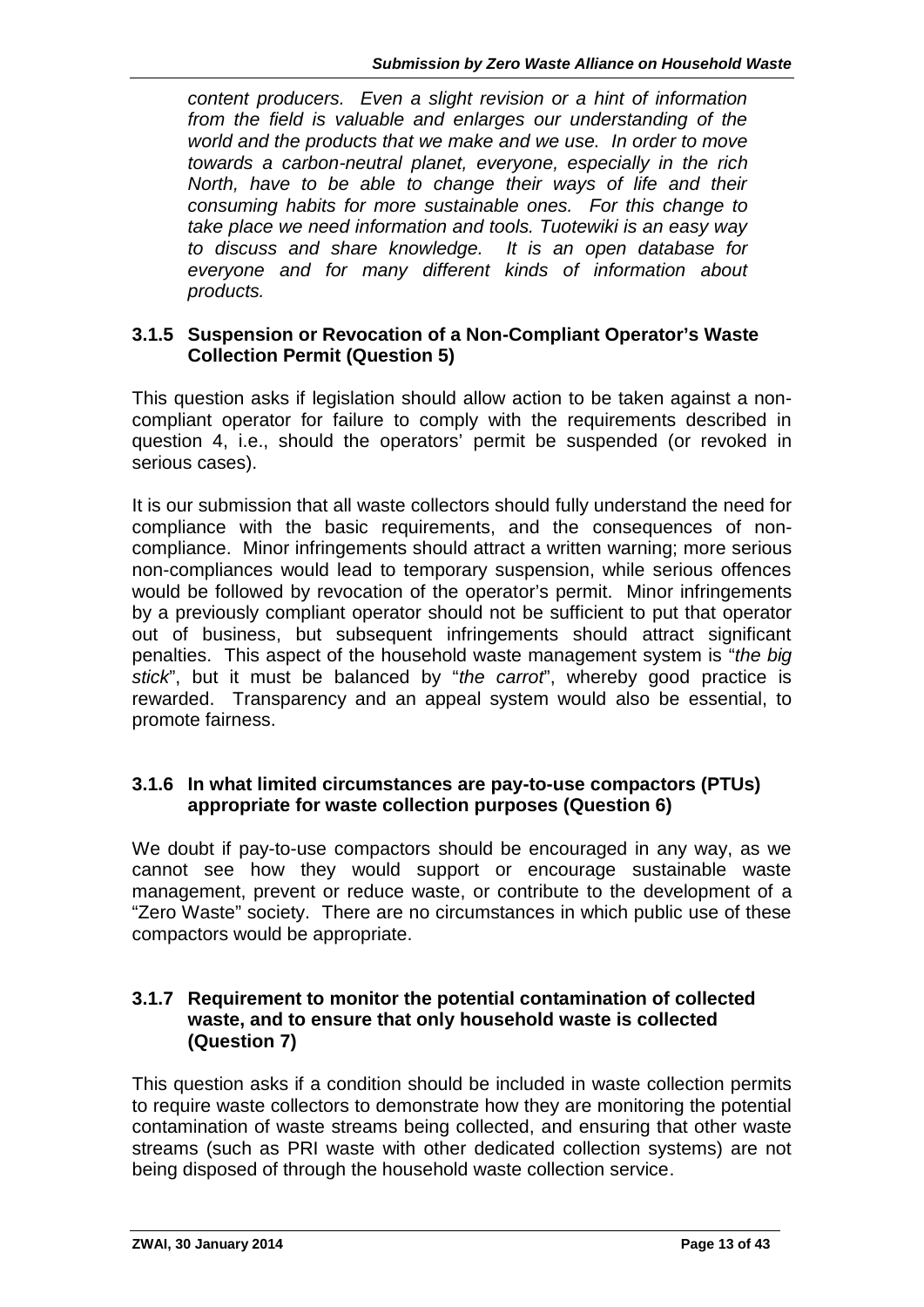Our observation is that if a waste collector is entitled to collect only household waste, and no other discarded materials, that collector's operation should be monitored to ensure compliance with the relevant permit. However, if a scheme operated by a community also collected or accepted a wide range of household goods which were being discarded as "out of fashion" or nearing the end of their useful lives, and the scheme included repair or reuse of some of these items, it would not be harmful if the collection included some discarded goods for which the producer had responsibility (PRI "waste").

However, since it is the producer's responsibility to ensure that such items are taken back free of charge, the community scheme should be able to obtain payment (refund of deposit) from the producer for undertaking this service.

#### **3.1.8 Measures to virtually eliminate landfilling of waste by 2020 (Question 8)**

This question requests comments on a number of measures to help implement the policy of virtually eliminating landfill by 2020 – a serious challenge, given that some 53% of (managed) household waste was disposed to landfill in 2011.

#### *3.1.8.1 Application of Landfill Bans on Particular Waste Materials at this Time or in the Future? (Question 8a)*

We would agree with a measure to ban particular waste materials from landfills, beginning with all materials which are currently recyclable or compostable, but extending the range of materials banned, as other ways of re-using or recycling these materials become available.

However, it is important that environmentally acceptable alternatives should be widely available to the majority of the population, whereby banned materials can be collected from households or accepted at suitable sites. We suggest that the appropriate infrastructure must be in place to allow people to return useful discarded materials in a way that is not overly inconvenient. A ban on landfilling certain materials will be successful only if coupled with the provision of such alternatives.

### *3.1.8.2 Further Increases in the Landfill Levy? (Question 8b)*

We would agree with further increases in the landfill levy, provided that such increases do not contribute significantly to the cost of living, and that the increases are absorbed by more environmentally efficient waste collection schemes.

It is also very important that all funds collected by the operation of the landfill levy go to the EPA for research support, or to local community groups involved in repair, reuse and recycling of discarded goods.

The Department will be aware that, on 01 July 2013, the Minister for the Environment, Community and Local Government increased the landfill levy by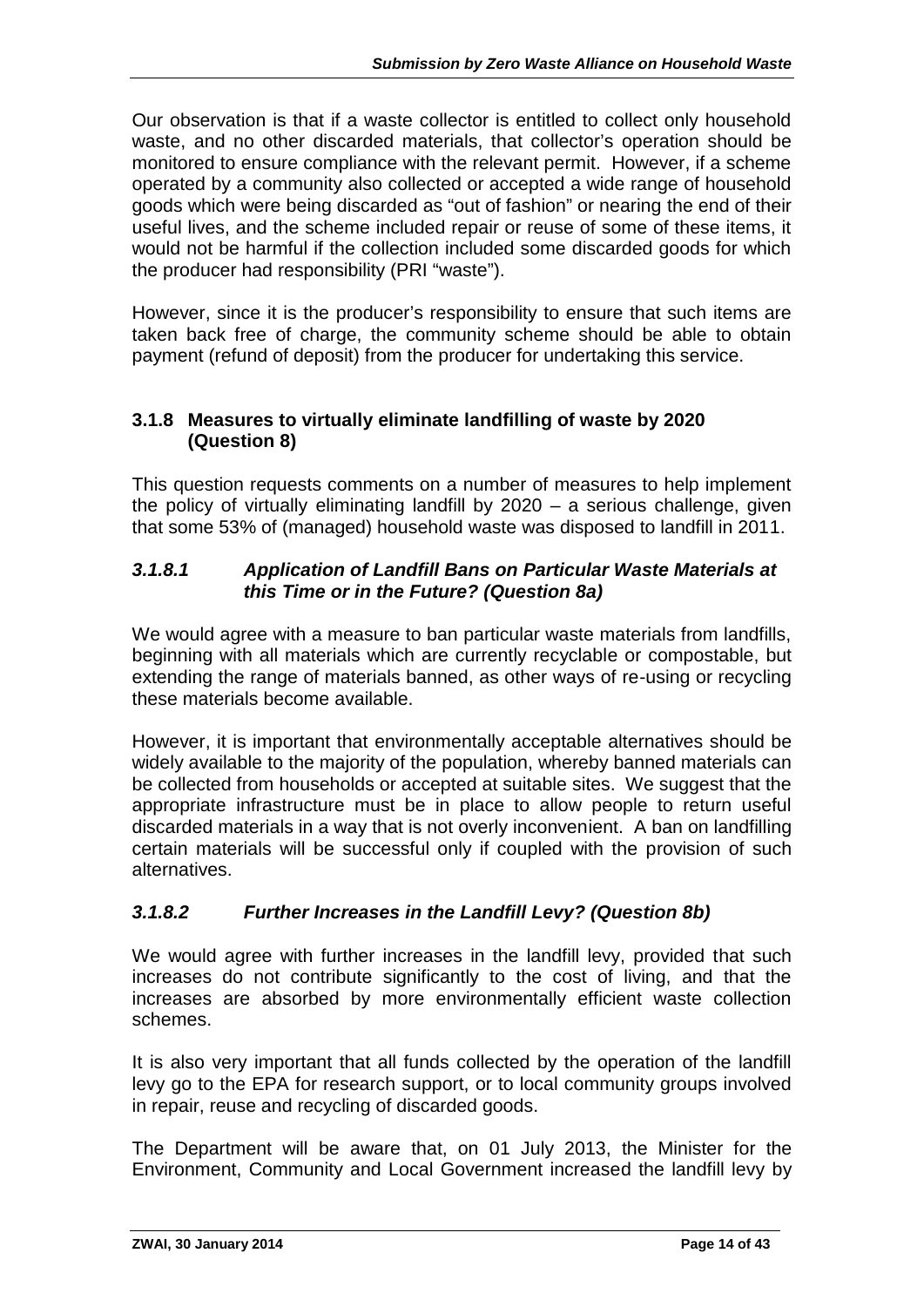10 euro to 75 euro per tonne for each tonne of waste disposed of at authorised and unauthorised landfill facilities.**<sup>10</sup>** However, there is no levy on waste which is incinerated, as a previous attempt by the Government to impose such a levy was defeated by intense lobbying by certain sections of the waste management industry and by the State's enterprise development agencies, i.e., the IDA, Forfás and Enterprise Ireland.

The 2007 Programme for Government**<sup>11</sup>** had stated that "*we will not alter the landfill levy in such a way as to give a competitive advantage to incineration*", from which it might be assumed that a levy on incineration was being considered. It was therefore not unexpected that, on 19 November 2009, the Department of the Environment issued a statement by the Minister for the Environment, stating that "*earlier this year the Government also decided to introduce an incineration levy. While the actual rate of the levy will need to relate to the rates of landfill levy which I have just announced, I do envisage that the incineration levy will be in the range of €20 to €38 per tonne*". However, the incineration levy never materialised; as, in 2010, the State agencies mentioned above vigorously opposed any increase in the landfill levy and the introduction of an incineration levy, on the grounds that these would damage Ireland's cost competitiveness and lead to a loss of jobs.**<sup>12</sup>**

Surprisingly perhaps, submissions by the waste industry (in particular the submissions by Indaver Ireland**<sup>13</sup>** and CEWEP) did not oppose the introduction of a levy on the incineration of waste, but suggested that it should be applied on an increasing scale, rising over a period of time. CEWEP did not oppose an incineration levy, but urged that the Government should take a "*conservative approach in setting any levies for [energy] recovery operations, providing for a long phase-in period, and monitoring the impacts carefully to ensure [that] compliance with the [waste] hierarchy is maintained*".**<sup>14</sup>**

ZWAI does not believe that incineration should have a significant role to play in the disposal of household waste, despite the description of incineration by its promoters as "recovery" or "waste to energy" plants. In fact, the mass burning of municipal and household wastes is capable of recovering only a small proportion of the energy that went into the processing of the raw materials and the manufacture of the discarded materials constituting the waste. Incineration creates toxic emissions to the atmosphere and a toxic ash which must be landfilled in a toxic waste landfill. Therefore, we submit that incineration should be placed at the base of the waste management hierarchy, on a par with landfilling.

**<sup>10</sup>** The Waste Management (Landfill Levy) (Amendment) Regulations 2013 (SI No. 194 of 2013).

**<sup>11</sup>** Department of An Taoiseach, 2007. *An Agreed Programme of Government: A Blueprint for Ireland's Future, 2007– 2012.*

**<sup>12</sup>** Consultation on Waste Facility Levies. Forfás, IDA Ireland and Enterprise Ireland: Submission to the Department of the Environment, Heritage & Local Government, April 2010.

**<sup>13</sup>** Submission by Indaver Ireland to the Department of the Environment, Heritage & Local Government, April 2010.

**<sup>14</sup>** CEWEP Ireland Response to Sections 6 & 7 of the Draft Environment Bill, 2010; April 2010.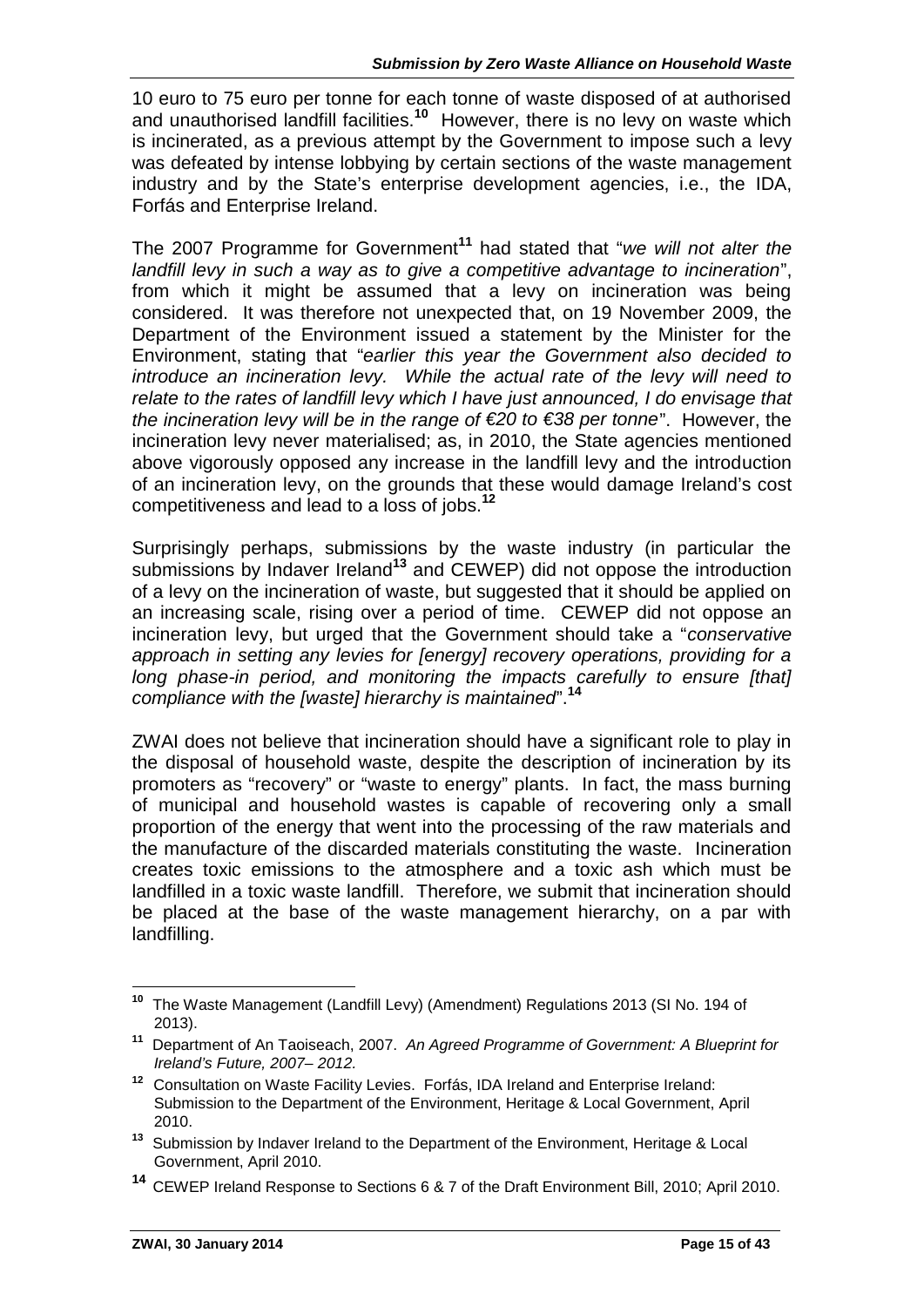For the above reasons, we submit that our recommended increase in the landfill levy should be matched by the imposition of an equivalent levy on incineration of waste. Furthermore, it is our understanding that incinerator ash deposited in a landfill does not attract the current landfill levy, i.e., the ash is exempt from the levy. If this is the case, we would strongly urge that this exemption should be removed, and that incinerator ash should be subject to the same levy as municipal waste and household waste when deposited in a landfill.

#### *3.1.8.3 Removing the Exemption from the Landfill Levy for Further Waste Materials? (Question 8c)*

No wastes deposited in a landfill, for whatever purpose, should exempted from the landfill levy, unless it can be clearly demonstrated that there is an ecological or environmental advantage to using such materials in a landfill for a particular purpose, e.g., by avoiding the use of virgin raw materials. In the recent past a wide range of wastes have been used for "engineering purposes" on landfills, e.g., wood chips, construction and demolition waste, and even certain types of waste from end-of-life vehicles.

If the goal of eliminating the landfilling of waste is to be achieved, it would be appropriate to have no exemptions from the levy (and incinerator ash should not be exempt from the levy, as argued in section 3.1.8.2 above).

#### *3.1.8.4 Legislative Support for Enforcement by the EPA of Landfill Gate Fees and Financial Guarantees for Licensed Facilities (Question 8d)*

Such a measure might be appropriate, but we consider that these matters are best left to local authorities, with the EPA providing support and monitoring, to ensure that the local authorities were carrying out these enforcement functions effectively. Any necessary financial guarantees could be incorporated in planning conditions.

#### **3.1.9 Economic or other instruments to encourage the development of recycling and recovery infrastructure within the State; and measures to prevent the export of household waste (Question 9)**

These are two very important issues which we will address separately.

ZWAI has always believed that economic instruments should be introduced to encourage the development of recycling and recovery infrastructure within the State. Such instruments can take many forms and may easily be applied, provided that they are non-discriminatory, i.e., they should be applied equally to products which are imported or which are manufactured in this country.

For example, a lower VAT rate could be applied to any product or item on sale which was manufactured using a high proportion of material derived from a recycling process, or which was designed to be easily dismantled, repaired, re used or have its components recycled. Conversely, a product or item which was manufactured from virgin raw material and which could not be repaired or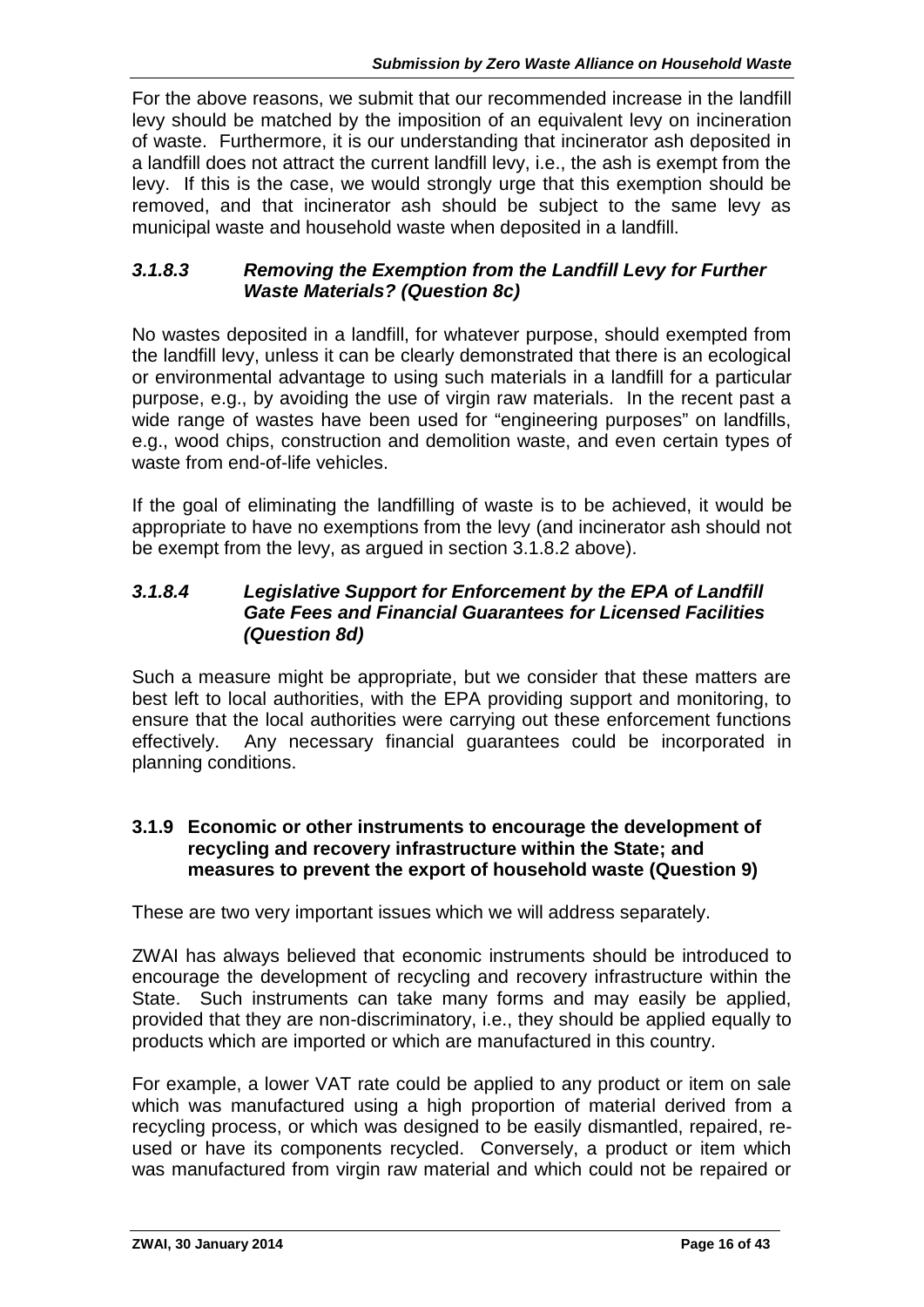recycled at the end of its useful life would attract a higher VAT rate. Depending on the degree of recyclability and /or the proportion of recycled material used in the product, a sliding scale of VAT could be published and implemented. Any changes would have to be made no more frequently than annually, so as to give manufacturers and distributors some degree of certainty.

We envisage that the scheme would work in the following way (or similar). A manufacturer or distributor who placed on the Irish market items which are nonrecyclable and non-repairable would have any price advantage (given that his product might be cheaper) outweighed by the higher VAT rate; while a product or item designed to be repairable, and which would be taken back by the manufacturer or distributor for factory refurbishment, re-use of components and recycling of non-reusable parts, would have his higher costs offset by the lower VAT rate. In this way, "*the playing pitch would be levelled*" to remove the current competitor advantage enjoyed by cheaper throw-away non-recyclable products.

In a submission to the Department of the Environment, Heritage and Local Government in 2010, An Taisce proposed a similar scheme – that a high rate of VAT (30% was suggested) should be placed on products which cannot be fully recycled or reused; while tax benefits (a 10% VAT rate was suggested) should be given for certified "green" products, i.e., products designed to fully or easily reused, recycled or composted.

Of course it would be better if such a system would be agreed at EU level, but it could be tried in Ireland on a pilot scale, provided that it was not weighted in favour of Irish goods. In the future, it might be possible to adjust the VAT rate on the basis of the "*ecological footprint*" of each product, based on manufacturing data, life cycle analysis and "*product-miles*" (i.e., the environmental impact of transporting the product from manufacturer to user).

Another measure which we suggest is that companies engaged in recycling should be able to secure a resource stream of discarded materials for a fixed and minimum period of time, so as to provide a degree of stability to encourage investment and ensure business stability. This could be achieved by setting mandatory regulations for recycling contracts.

The second part of this question addressed the need for measures to prevent or limit the export of household waste, and we must assume that this question includes the need for measures to limit or prevent the export of either mixed or segregated recyclable materials derived from household waste.

Given our view that household waste and the raw materials which it contains should be regarded as a community resource, it follows logically that exporting such materials is a loss to the community and the State, not to mention the adverse environmental cost of transportation and the high probability that these materials reach their final destination in a country where workers are more likely to be exposed to unhealthy conditions during the recycling process, and where environmental regulations are less strict or are simply not enforced. Unfortunately, as noted by the OECD, "*Ireland continues to rely substantially on*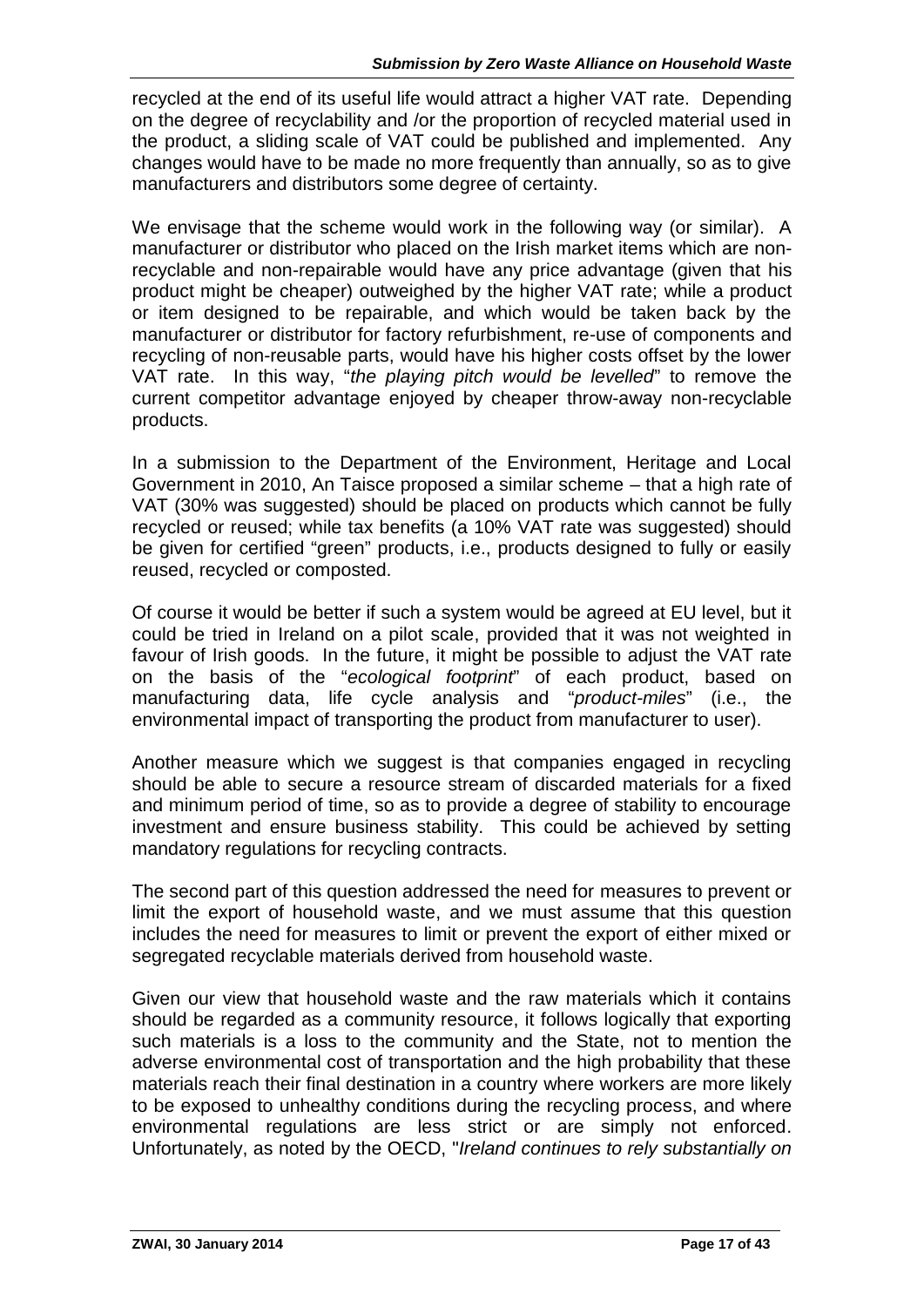*foreign infrastructure for recycling and disposal, sending abroad over 80% of the total waste and almost half of the hazardous waste generated*"**<sup>15</sup>** .

A more recent report by the European Environment Agency noted that "*recovery of Irish municipal waste is dominated by the export market. For ferrous metal wastes and paper and cardboard wastes, export for recovery abroad represents more than 99 % of the total*". The EEA report also noted that "*the vast majority of dry recyclables in Ireland are exported for recovery due to lack of recycling facilities*" and "*China is also the second biggest direct importer of Irish municipal wastes streams*".**<sup>16</sup>**

The unfortunate effects of this failure to encourage domestic recycling facilities are that the economic viability of waste separation facilities in Ireland is subject to volatile global prices for recyclates, and significant employment opportunities are lost. In such a situation, "added value" industries engaged in reprocessing materials separated from the domestic and municipal waste streams cannot achieve the necessary degree of security required to start up new ventures or to invest in new or more efficient facilities.

We would assert that Ireland is large enough to accommodate small industries which can recycle all of the raw materials segregated from household waste, with the possible exception of recovered aluminium (which can go to an aluminium smelter in Scotland) and certain hazardous materials which constitute only a very small fraction of the waste stream. Finland, with a smaller population (5.4 million compared with Ireland's total of 6.33 million), and a much lower density of population, has succeeded in providing the necessary infrastructure for converting recycled materials into useful products.

In Ireland, Government financial support would be essential to successfully launch such industries, or to ensure their continuing viability. Without such support, domestic recycling infrastructure would not survive against the cheaper option of exporting. And we would point out that exporting components of the domestic waste stream appears cheaper only because the full environmental costs of long distance transportation are not paid by any of the parties involved in the industry, but fall instead as environmentally damaging "externalities".

As an example of an opportunity lost, this writer remembers when Smurfit Paper Mills at Clonskeagh in the suburbs of Dublin processed annually approximately 35,000 tonnes of waste paper to make a heavy kraft paper which was then used to manufacture cardboard cartons. No toxic chemicals were used in the process, the raw materials were sourced locally and the product was used in the Greater Dublin area. In the 1990s, the management of this paper mill expressed interest in building a new larger capacity paper mill on a greenfield site. Government financial support would be needed, it was not forthcoming, and the Clonskeagh paper mill closed down, being unable to compete with imports of similar paper from countries where its manufacture was subsidised by their respective governments.

**<sup>15</sup>** OECD Environmental Performance Reviews IRELAND -- Conclusions and Recommendations, OECD 2009.

**<sup>16</sup>** Municipal Waste Management in Ireland. European Environment Agency, Prepared by David Watson, ETC/SCP; February 2013.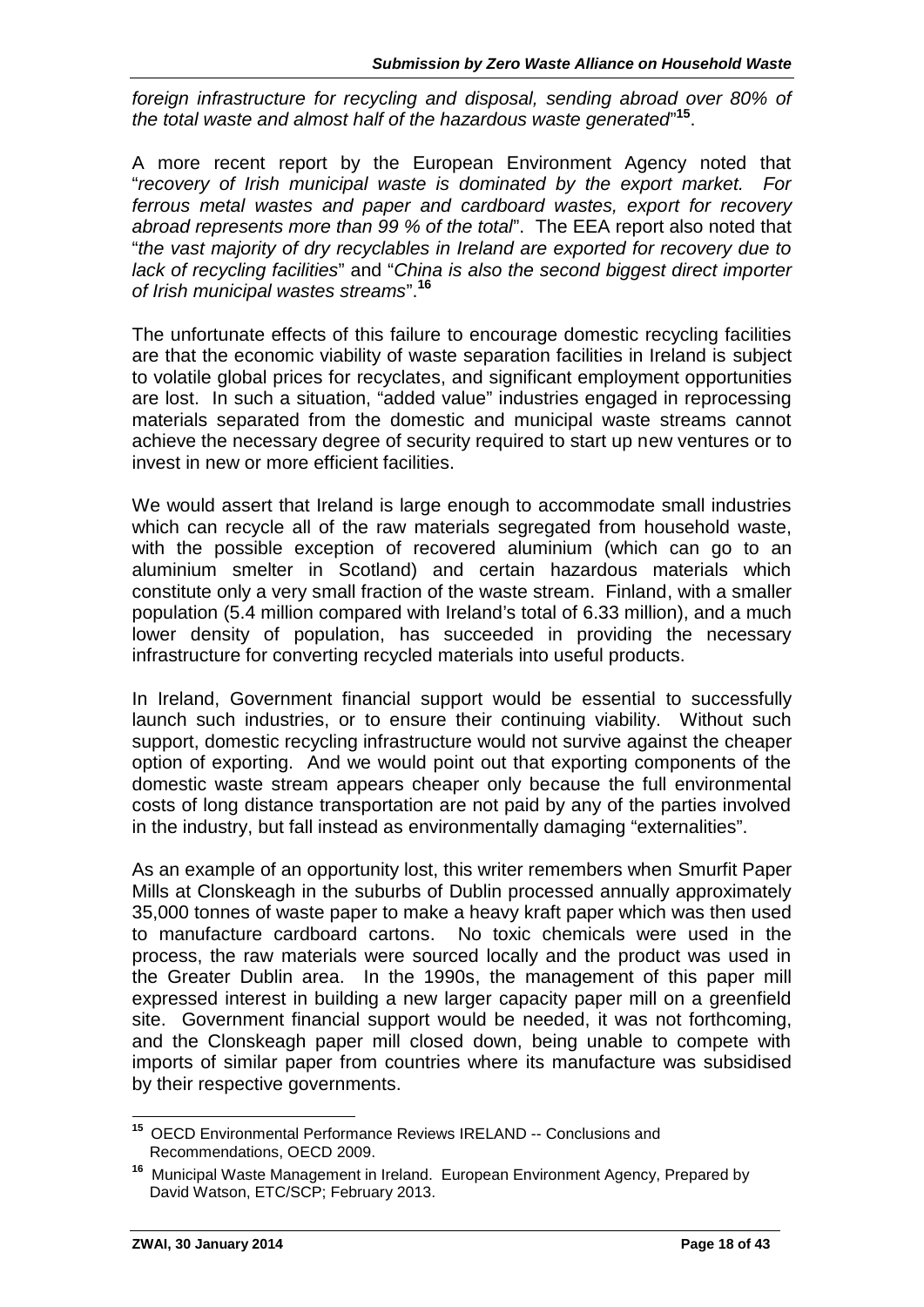As an example of what could, and should, be done in Ireland to encourage the development of recycling and recovery infrastructure within the State, and to prevent or limit the export of household waste, we can do no better than quote the example of what has been achieved in Nova Scotia, a Canadian province.

In 1989, Nova Scotia sent 641,375 tonnes of waste – 726 kg per person – to landfills and incinerators, but by the year 2000 had succeed in diverting 46% of its waste from landfills, as a result of a comprehensive "**Solid Waste Resource Management Strategy**" developed by government action, citizen involvement, and industry support. The strategy was designed to ensure that the people of Nova Scotia "*receive the maximum environmental and economic benefits while minimizing the potential increases in the cost of managing solid waste*."

Initially, the province's municipalities contributed significantly to the capital and operating costs associated with collecting and managing recyclables, organic materials and waste; but, in addition to the municipal systems, a Resource Recovery Fund Board (RRFB), a non-profit organization, was established to operate the bottle deposit, tyre, and paint recycling systems in the province. The RRFB transfers portions of its profits from recycling programmes back to municipalities through diversion credits, based on the rate of diversion for each solid waste-resource management region. The RRFB also funds approved programs, and invests in value-added manufacturing related to the recycling industry.

The new waste-resource management system appeared to come with a heavy price tag caused by increased operating costs. However, an economic review carried out in 2004 showed that traditional accounting methods (like those used in Ireland) had failed to consider the full economic, social, and environmental costs and benefits resulting from the major changes in the management of Nova Scotia's solid waste.

A report prepared by GPI Atlantic in 2004**<sup>17</sup>** showed that, from a full cost accounting point of view, the Nova Scotia solid waste-resource system has produced very large net savings when compared with the previous system of landfilling waste. The new system has more than paid for itself from a full cost benefit perspective, while producing new jobs and substantial environmental benefits. Significant benefits included direct and indirect employment; reduction of greenhouse gas emissions; reduction of air pollutant emissions; extended landfill life; avoided costs of siting, constructing and operating new landfills; avoided compensation; increased export revenue from environmental goods and services; additional tourism numbers and revenue; energy savings from recycling, and the availability of funding for approved programs and investment in value-added manufacturing related to the recycling industry.

Based on diversion rates (diversion of waste from landfills) and other waste management data, Nova Scotia became a leader nationally and internationally in waste diversion. At an international level, Nova Scotia's waste diversion rate

**<sup>17</sup>** The Nova Scotia GPI Solid Waste-Resource Accounts – Executive Summary. GPI Atlantic, July 2004.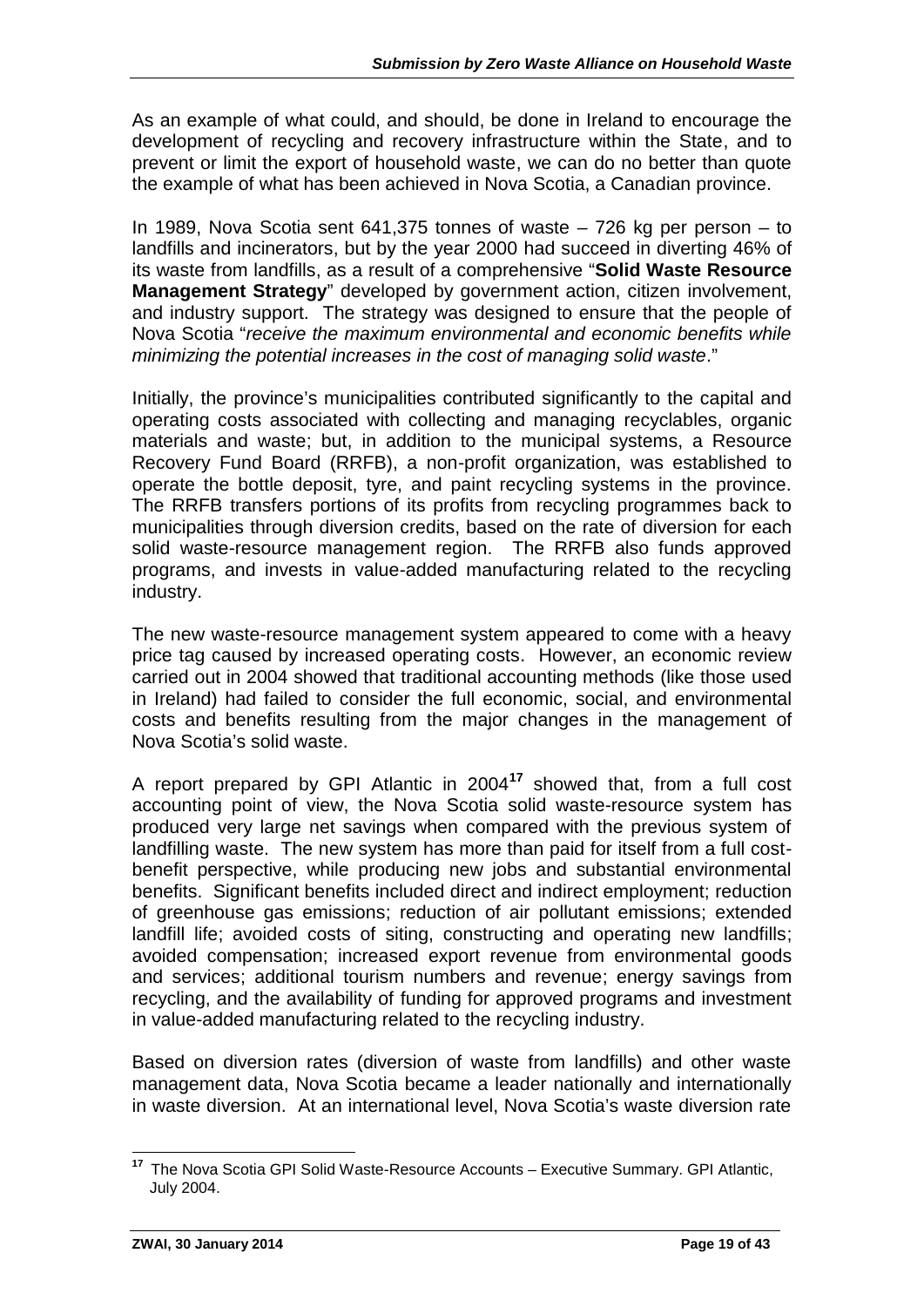is among the highest in the world when compared to waste diversion rates in OECD countries.

#### **3.1.10 Further measures to give effect to the waste hierarchy in the context of household waste collection (Question 10)**

This question asks if further measures (additional to those measures previously discussed) would be necessary or desirable to ensure that the waste hierarchy is fully implemented for household waste collection.

As pointed out in our introductory reply to questions 1 to 10 (the beginning of section 3.1 above), we emphasised our agreement with one of the statements in section 3 of the Consultation Document, that "*prevention is first in the priority order of the waste hierarchy*". However, this emphasis must be seen in the context of two basic principles of **Zero Waste**, which we quoted in section 2.2 above:

- *In nature, the waste products of every living organism serve as raw materials to be transformed by other living creatures, or benefit the planet in other ways; and,*
- *Instead of organising systems that efficiently dispose of or recycle our waste, we need to design systems of production that have little or no waste to begin with*.

This approach is also referred to as "**The Circular Economy**" or the "**Cradle to Cradle**" model, first advocated by German chemist Michael Braungart and American architect Bill McDonough. The Cradle to Cradle Design model considers that all material involved in industrial and commercial processes can be seen as nutrients, of which there are two main categories: technical and biological:

- a) Technical nutrients include only those materials that do not have a negative impact on the environment (so non-harmful synthetic ones are accepted, while toxic non-biodegradable materials are banned); and,
- b) biological nutrients are organic and can be returned to the soil without specific treatment to decompose and eventually become food for the ecosystem.

What we need are "completely healthful products that are either returned to the soil or flow back to industry forever", according to McDonough and Braungart.**<sup>18</sup>**

More recently, these two authors have refined their ideas in a new book "*The Upcycle: Beyond Sustainability — Designing for Abundance*", a follow-up to Cradle to Cradle, in which William McDonough and Michael Braungart imagine

**<sup>18</sup>** William McDonough and Michael Braungart, 2002. *Cradle to Cradle: Remaking the Way We Make Things*. North Point Press.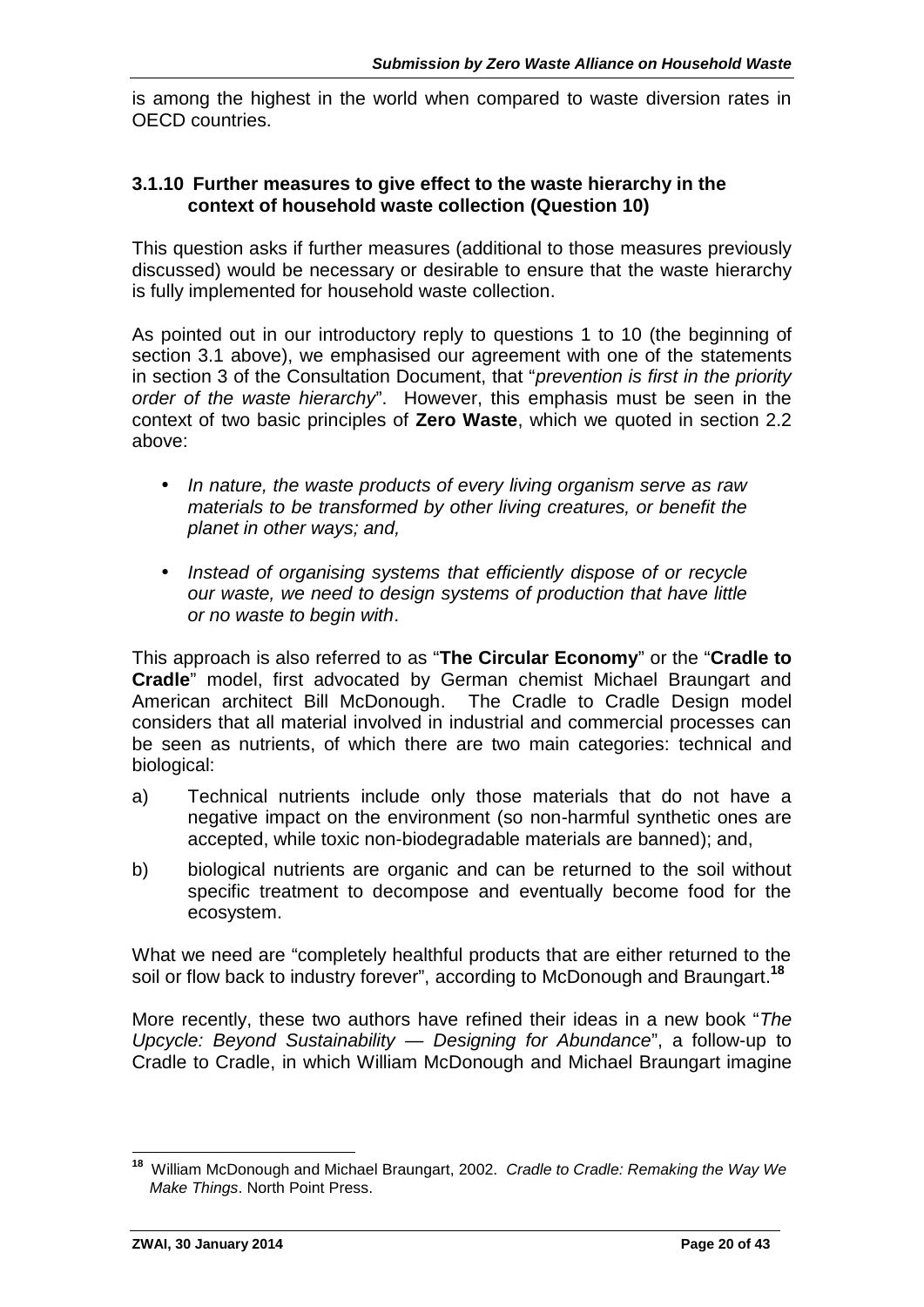how human society might, at last, begin to rewrite its role in the history of the natural world.**<sup>19</sup>**

The circular economy is a generic term for a similar type of industrial economy that is, by design or intention, restorative; and in which material flows are also of two types: biological nutrients, designed to re-enter the biosphere safely, and technical nutrients, which are designed to circulate at high quality without entering the biosphere. It is the antithesis of the current linear economy, based on "*Take, Make and Dispose*" industrial processes and the lifestyles that feed on them, which are depleting finite reserves to create products that end up in landfills or incinerators.

In January 2012, a report was released entitled *Towards the Circular Economy: Economic and business rationale for an accelerated transition*.**<sup>20</sup>** The report, commissioned by the Ellen MacArthur Foundation and developed by McKinsey & Company, examined the economic and business opportunities for making a transition to a restorative, circular model of industrial production. Using product case studies and economy-wide analysis, the report described the potential for significant benefits across the EU. It argued that a subset of the EU manufacturing sector could realise net materials cost savings worth up to \$ 630 billion p.a. towards 2025 — stimulating economic activity in the areas of product development, remanufacturing and refurbishment. *Towards the Circular Economy* also identified the key building blocks in making the transition to a circular economy, namely in skills in circular design and production, new business models, skills in building cascades and reverse cycles, and cross cycle/cross-sector collaboration.

The concept of a Circular Economy was also taken up by the European Commission which published in December 2012 a document entitled Manifesto for a Resource Efficient Europe.**<sup>21</sup>** This manifesto clearly stated that "*In a world with growing pressures on resources and the environment, the EU has no choice but to go for the transition to a resource-efficient and ultimately regenerative circular economy*." Furthermore, the document highlighted the importance of "*a systemic change in the use and recovery of resources in the economy*" in ensuring future jobs and competitiveness, and outlined potential pathways to a circular economy, in innovation and investment, regulation, tackling harmful subsidies, increasing opportunities for new business models, and setting clear targets.

It is our submission that making the transition to a Circular Economy is both obvious and necessary, and technically possible. Further delay in making such a transition will almost certainly result in unmanageable resource, ecological, food security and climate change risks. One of the first steps in making the transition is to re-consider the waste hierarchy, and eventually to abandon it in favour of the systematic prevention of waste.

**<sup>19</sup>** William McDonough and Michael Braungart, 2013. *The Upcycle: Beyond Sustainability — Designing for Abundance.* North Point Press.

**<sup>20</sup>** *Towards the Circular Economy: Economic and business rationale for an accelerated transition*. Ellen MacArthur Foundation. 2012.

**<sup>21</sup>** *Manifesto for a Resource Efficient Europe*. European Commission, Memo/12/989, 17 December 2012.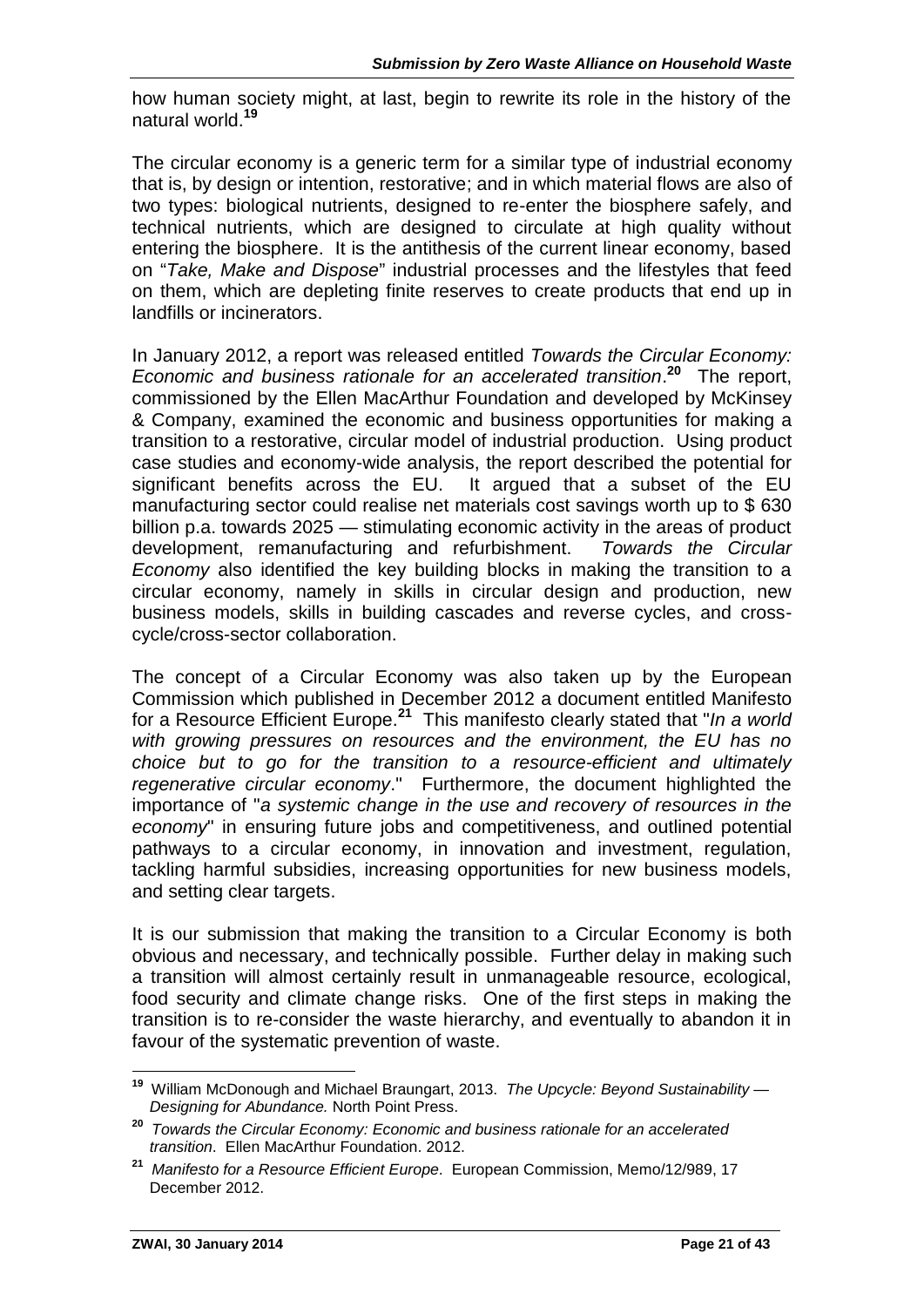The Circular Economy's objective of designing out waste from the outset so that no materials ever leave the industrial cycle leads us to question whether the traditional cornerstone of waste minimisation -- the waste hierarchy -- is in need of a fundamental overhaul. Instead, we need to eliminate waste production by material substitution, redesign of products, new business models or setting up systems for return or recycling.

If applied to household waste production, the Zero Waste or Circular Economy model would completely change the way in which products for household or personal use are designed, manufactured and distributed. All organic waste would be composted, while used products would be repaired and re-sold by specialist firms, or taken back by the manufacturers.

For example, the electronics manufacturing company Kyocera designs its printers and copies for disassembly so that they can be taken apart with a single screwdriver, but when they are channeled through the WEEE (waste electronic and electrical equipment) compliance framework, they are bulked up with other equipment from different manufacturers; re-processors cannot differentiate between the various items of equipment, and the result is that most of the equipment ends up shredded with precious metals lost.

Therefore, in answer to the question of what further measures are necessary or desirable to ensure that the waste hierarchy is fully implemented for household waste collection, we would submit that the waste hierarchy itself needs a fundamental review, as it has served its purpose, and should be replaced by a more viable model based on a zero waste circular economy.

However, the transition will take considerable re-thinking and effort, and funding to research new approaches to design and manufacture. Such funding may become available through the **Horizon 2020** programme, which replaces the **FP7** funding programme. Of the €80bn that will be available for research over the next 7 years, 60% should be used for research on making the transition to a sustainable zero waste circular economy. This would present a powerful opportunity for Ireland to develop a better understanding of how these newer models can be implemented.

# **3.2 Mandated Service Levels (Questions 11 to 13)**

#### **3.2.1 Is it necessary for the introduction of further mandatory segregation at source of household waste (e.g. paper, metal, glass, plastic and glass) at this time (Question 11)**

The infrastructure for further segregation at source should be provided and introduced on a pilot scale initially. A best practice example in this instance is Germany where waste is separated into 5 different categories at a household level: non-recyclables, organic, paper, light packaging, and glass<sup>22</sup>. . This system should be piloted in Ireland and gradually rolled out if successful. The

<sup>&</sup>lt;sup>22</sup> http://www3.mpifr-bonn.mpg.de/old\_mpifr/imprs/down<u>loads/downloads/Waste%20disposal.pdf</u>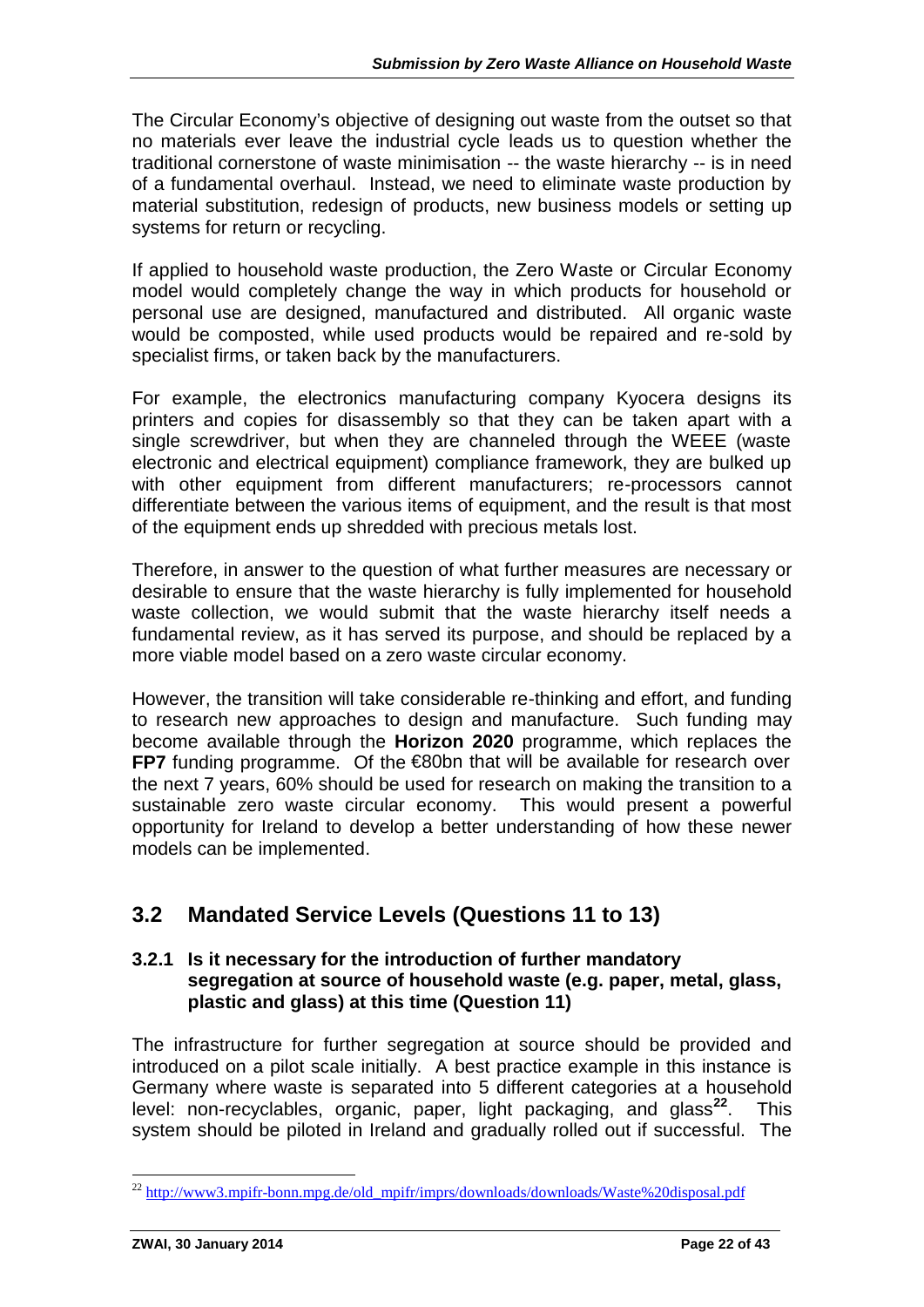materials involved are easily reusable, providing more value to the economy in the form of materials.

A further possibility is that a Pilot Scheme could be tried out in Ireland for collecting different types of recyclables during different time periods throughout the month.

We suggest that consideration should be given to collecting a greater number of pre-sorted separated waste streams by allocating recyclables which we can refer to as type A, B and C on the first week, D, E and F on the second week, G, H and I on the  $3^{rd}$  week and J, K and L on the  $4^{th}$  week. A local community scheme could be trained to make a few hundred rotating drum composters. If the local community also practised home composting, it would result in the following being collected:

- Organic Waste -- 80% to 100% home composting; with the balance of the composting being done at a community level;
- Resources A, B and C- collected every  $1<sup>st</sup>$  week;
- Resources D, E and  $F$  collected every  $2^{nd}$  week;
- Resources G, H and I collected every  $3^{\text{rd}}$  week;
- Resources J, K and  $L$  collected every  $4^{th}$  week; and,
- Dry residual to landfill would be greatly reduced.

Recyclables type A B and C would be collected in separate see-through bags to avoid cheating. As we can encourage people to separate a larger number of waste streams in their kitchens, the cleaner the waste streams will be. A follow through must be made between the education on recycling in the Green Schools and the recycling habits in the kitchen at home.

Zero Waste in conjunction with An Taisce could promote the idea first to test a community's willingness to undertake this higher level of resource recovery. A successful recycling project that was well embedded in a local green school might be the perfect platform for further expanding the deeper recycling idea in to the wider adult community.

- **3.2.2 What are your views on the following collection frequencies being mandated in national legislation (i.e. non-compliance with the below minimum requirements will result in action being taken against a household waste collector seeking to have their permit revoked) (Question 12)**
- *3.2.2.1 Household waste collectors to provide a mixed dry recyclables collection at least every fortnight (Question 12a)*
- *3.2.2.2 An organic bin collection to be provided at least every fortnight, in accordance with the European Union (Household Food Waste and Bio-waste) Regulations 2013 (Question 12b)*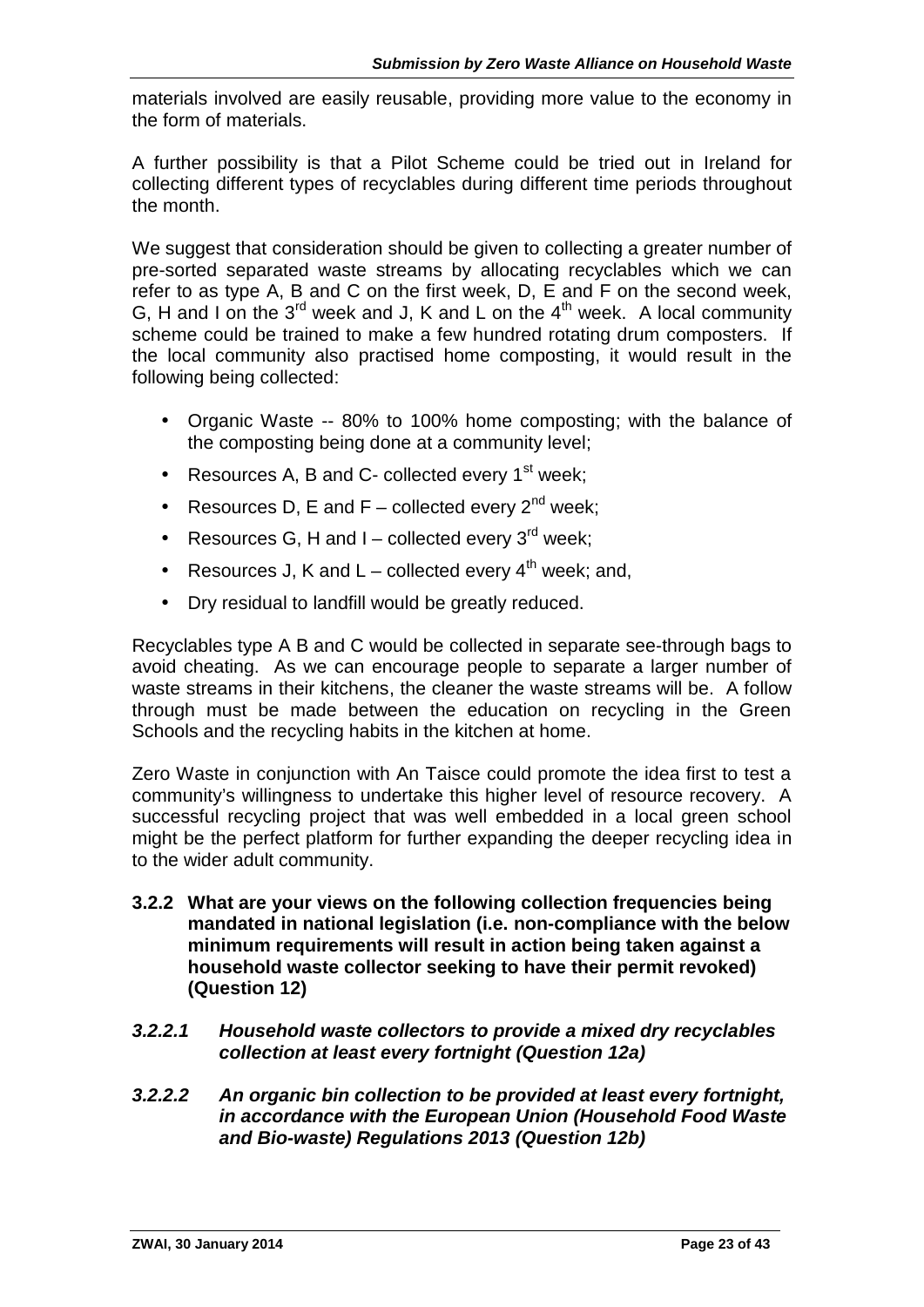#### *3.2.2.3 A residual waste collection to be provided no more frequently than the collection of the organic bin (Question 12c)*

See our response to question 11 above (section 3.2.1).

**3.2.3 Any other issues in relation to mandated service levels (Question 13)**

None that occur to us at present.

### **3.3 Pricing Structures (Questions 14 to 22)**

**3.3.1 Should the practice of household waste collection companies charging a single flat rate fee (annual or other periodic fee) be expressly prohibited in legislation given that the practice appears to run contrary to the ideals of the polluter pays principle and the waste hierarchy? (Question 14)**

We consider that the practice of charging a flat rate fee for waste collection should be prohibited, as it provides no incentive to separate materials or divert them from landfill

#### **3.3.2 Given the overwhelming arguments in favour of the per kilogram weight form of pay-by-use, on what basis should it be introduced and what are the appropriate transitional arrangements (Question 15)**

Some household waste collectors already employ a pay-by-weight system, and an appropriate transitional arrangement would be a "pay-per-bin" collected. If we make the reasonable assumption that a householder will not submit a bin for collection until it is full, or nearly full, a "pay-per-bin" system would approximate to a pay by weight system. However, in the longer term, pay-by-weight will be essential.

#### **3.3.3 In order to incentivise source segregation of organic waste by householders in the brown bin, how can the charging system be designed and structured so as to avoid wilful consignment of non organic material to the brown bin? (Question 16)**

Frequent inspections, and fines for wilful consignment of non-organic material to the brown bin. If the householder receives a small payment (by weight) for clean segregated non-organic recyclable materials, there should be no incentive to place these materials in the brown bin.

#### **3.3.4 Should a 'pay per weight (per kg)' charging system be mandatory for household waste collection, how can the balance between the variable cost 'pay per weight (per kg)') element of the charge and**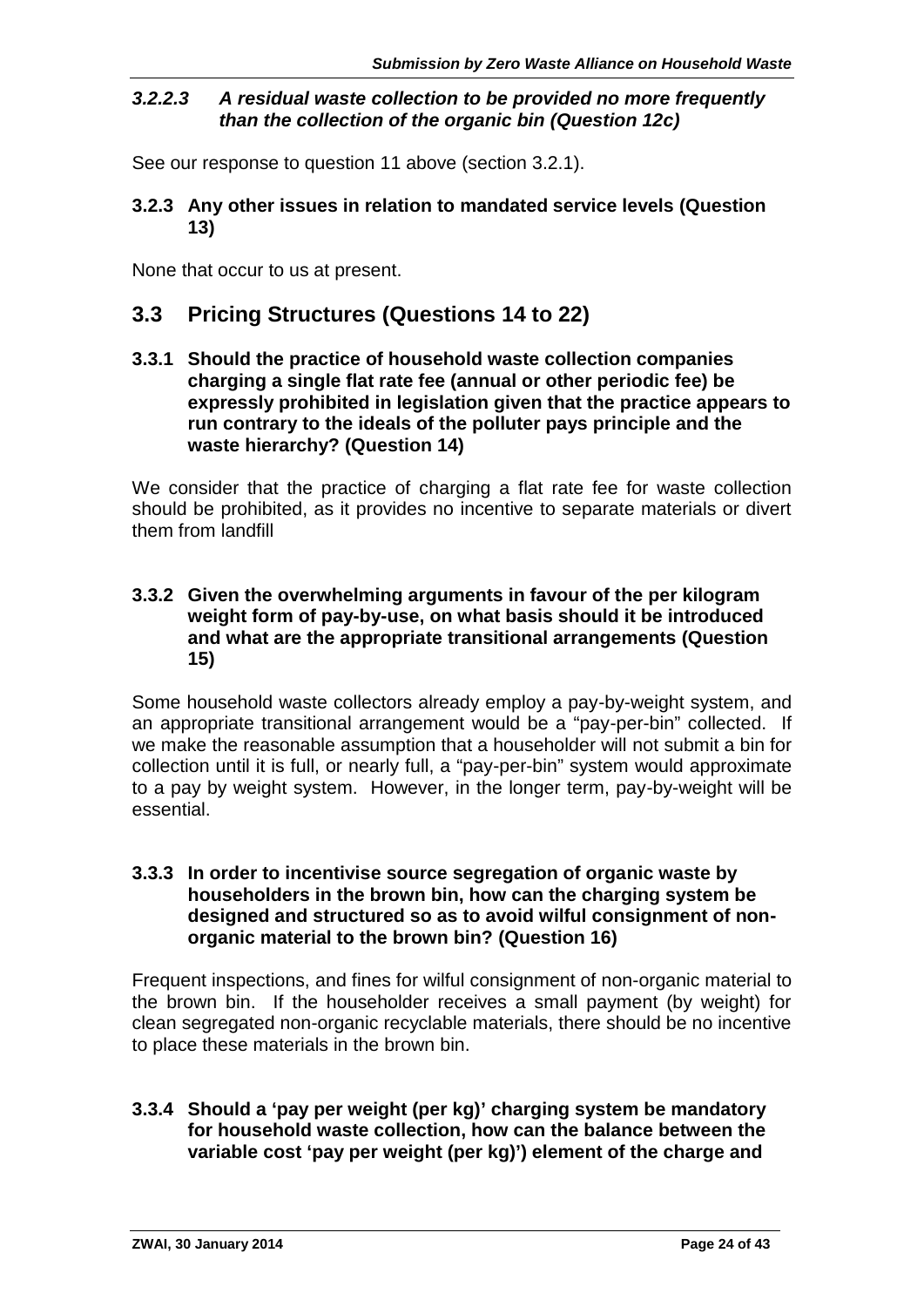#### **the fixed cost (standing charge) element of the charge be best achieved (Question 17)**

The pay per weight system should be mandatory, and the basic financial viability of such a system would be ensured by a tax on product packaging both at a retail and importation levels. Further financial support could be provided by a tax on the products themselves, based on the proportion of virgin materials used in production, and on the extent to which the product may be repaired, reused or recycled when discarded by the first purchaser. This would provide a disincentive to consumers to purchase items with excessive packaging, or to purchase items with a high level of virgin raw materials in their manufacture, and which are non-repairable and/or non-recyclable. These financial measures would provide the necessary revenue to ensure a basic level of service

#### **3.3.5 Traditionally in many instances the dry recyclate bin has been provided 'free of charge' by waste collection operators. Do you consider it appropriate that the green bin for dry recyclables should continue to be collected free of specific charge (Question 18)**

The principal purpose of the "dry recyclate bin" is to provide an incentive to separate discarded materials. If there is an improvement in the degree separation that takes place (for example, 5 bins instead of 3), and it is not possible to re-use the materials then this service should have a low cost associated with it, or the bin should be collected free of charge. However, if the clean and segregated materials can be re-used or recycled, the householder should be given a small payment by weight for returning such materials to society, where they will serve as resources for productive employment.

The primary aim should be to encourage the return of materials in forms whereby they do not need to be recycled but can be reused (glass bottles for example). Therefore, if a householder is provided with the infrastructure to perform this task, no cost should be incurred and the possibility of compensating the individual should be considered. However, if materials cannot be reused, then a low-cost recycling service should be offered (as a disincentive for purchasing non-recyclable goods, or excessively packaged items).

**3.3.6 What do you think of the proposal that where a standing charge is being applied, that it should be uniform, i.e. an operator would be obliged to impose the same standing charge for the provision of 3 bins or 2 bins (where the householder is disposing brown bin waste in accordance with the European Union (Household Food Waste and Bio-waste) Regulations 2013? (Question 19)**

It is our submission that a standing charge should not be applied.

**3.3.7 What are your views on a regulatory approach whereby non compliance with any new pricing structure requirements would**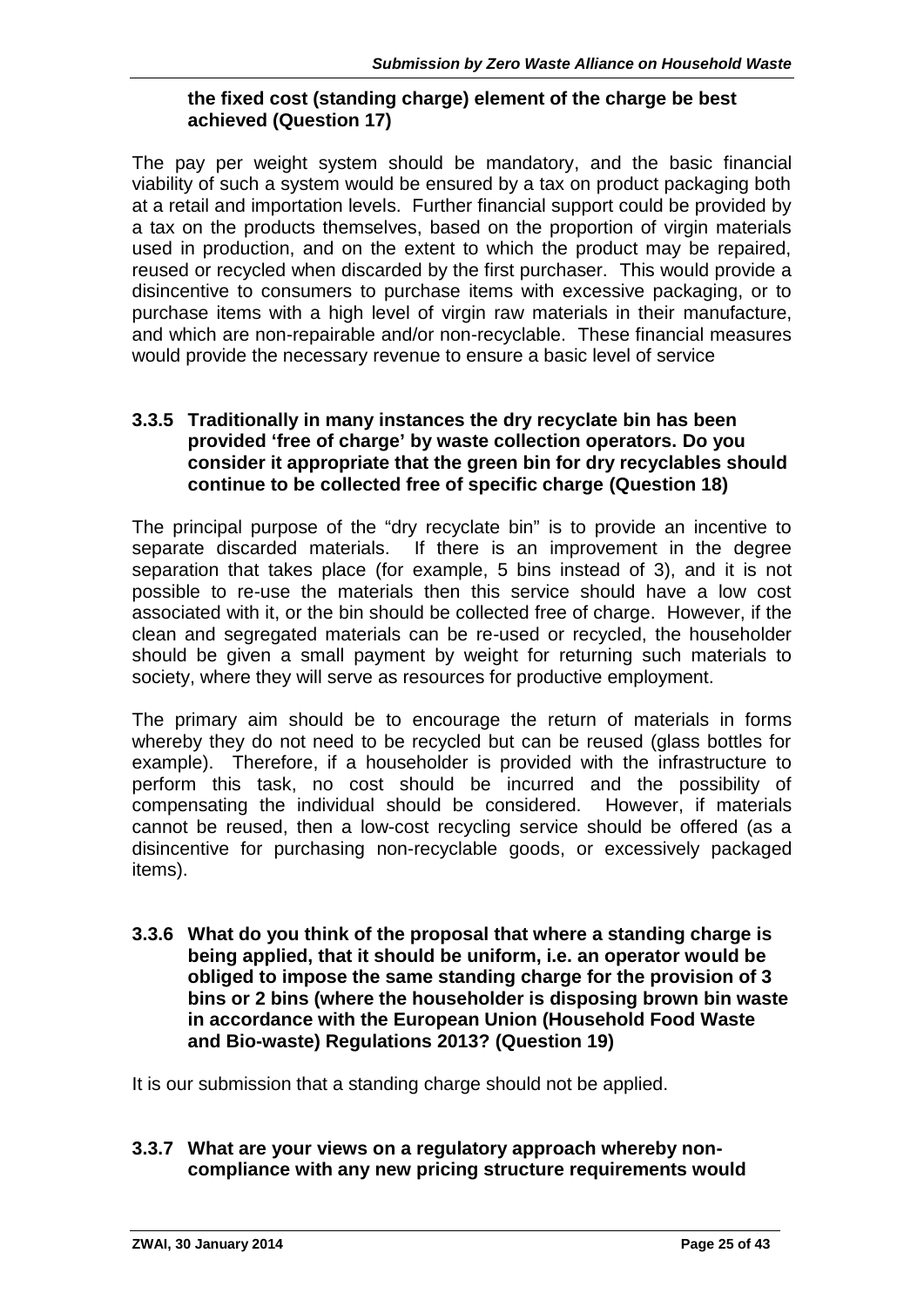#### **result in action being taken against a household waste collector seeking to have their permit revoked (Question 20)**

We would agree that non-compliance by the household waste collector should attract a penalty, commensurate with the severity of the offence. See our answer to question 5 above (paragraph 3.1.5).

#### **3.3.8 Do you consider it appropriate that any new pricing structure requirements which may be introduced should apply universally and be included as binding obligations in legislation as opposed to being attached to individual permits as conditions in particular functional areas (Question 21)**

Any new pricing structure requirements should be attached as conditions to individual waste collection permits in particular functional areas.

#### **3.3.9 Any Other Issues of Pricing Structures (Question 22)**

None that occur to us at present.

## **3.4 Fit and Proper Person (Questions 23 to 29)**

**3.4.1 Current legislation permits a local authority to regard a person as 'fit and proper', if it considers it proper to do so, even if the person has been convicted of a specified offence. Should a local authority still retain this flexibility or how should the circumstances whereby a person is considered as 'fit and proper' (notwithstanding the fact they have been convicted of a specified offence) be defined (Question 23)**

There are two issues here: (i) should a local authority be able to consider a person as 'fit and proper', for the purpose of managing waste or obtaining a licence to collect waste, even if the person has been convicted of a specified offence; and, (ii) how can we better define or consider a person as 'fit and proper' for the purpose of managing waste, i.e., should a range of criteria be applied, other than financial and legal.

Some change is clearly necessary, as we are aware of cases in which waste management operators with bad environmental or service records have been awarded winning contracts or have submitted successful tenders for services. These records should be taken into account. See our response to question 25 below.

**3.4.2 Would you consider it reasonable that a household waste collection company/operator would have their waste collection permit revoked if they amassed a designated number of specified offences or administrative fines in a specified rolling period (e.g. mixing source**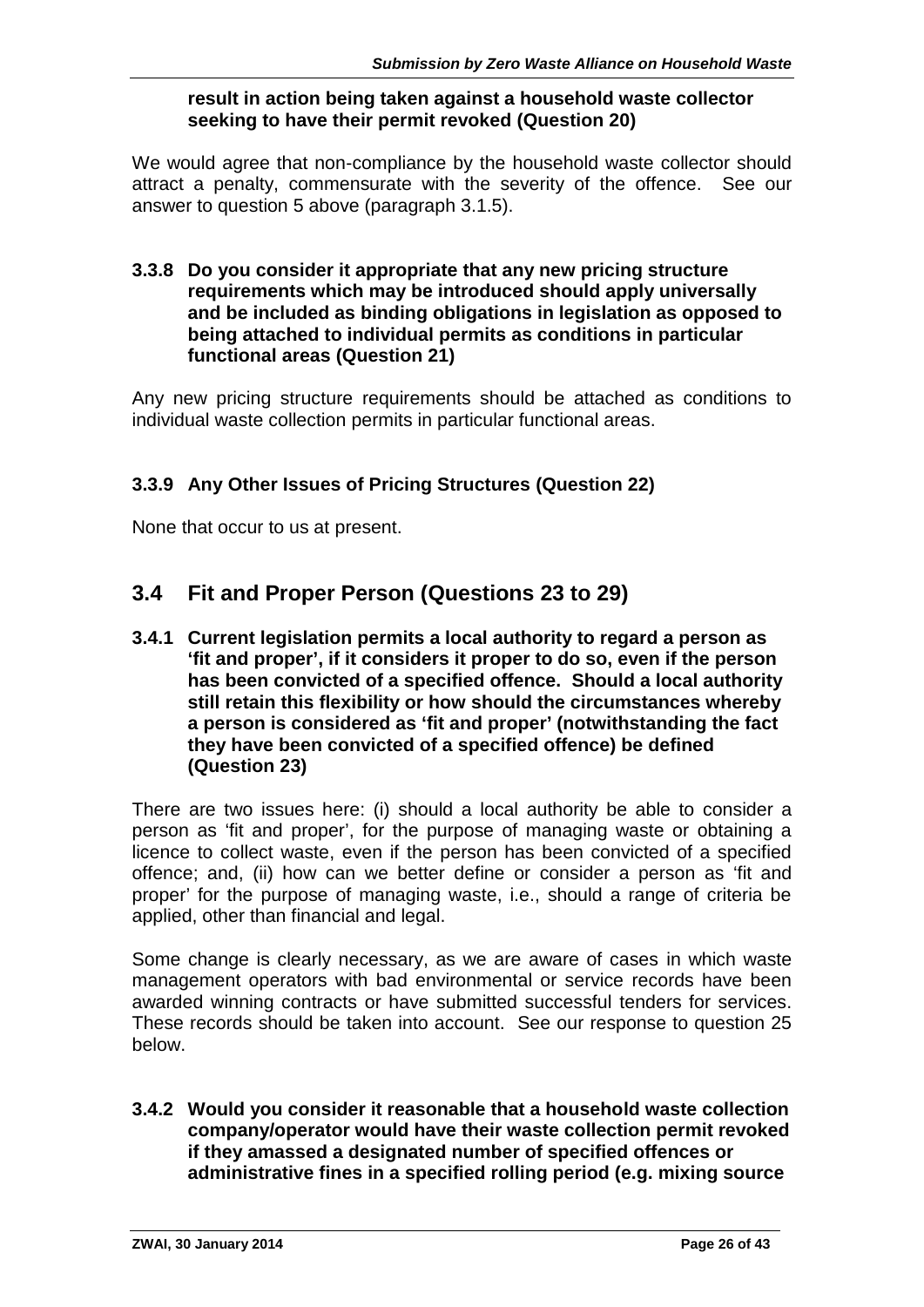#### **segregated waste such as organic and residual waste in a collection vehicle) (Question 24)**

Yes, certainly the repeated mixing or re mixing of separated waste in a collection vehicle should lead to the revoking of a licence. As a country we need to become absolutely serious about waste separation and segregation. There is a growing perception by householders that their waste collectors are mixing the waste – some form of separated waste truck design is needed so that no false impression can be formed by an onlooker that the separate waste is ending in the one compartment in the truck.

It follows also that some form of penalty should be applied to the householder for sloppy separation of their waste from their recyclables. The waste collector should not be penalised because the householder mixes the waste before it was collected to the waste collector. Cameras recording the waste as it goes into the lorry would solve this problem. There should to be a deadline (for example, 2 to 3 years) for the introduction of these cameras on all waste collection lorries in all parts of the country.

#### **3.4.3 Should authorities be given additional powers to require collectors to furnish evidence that a person is 'fit and proper' in terms of qualifications, experience, financial provisions in relation to the company's ability to meet the financial commitments or liabilities that the EPA reasonably considers will be incurred in carrying on the activity (Question 25)**

Yes, definitely. As suggested in our response to question 23, the track record of a person or company should be taken into account when awarding a contract for waste collection services. This assessment of a person's or a company's suitability should not be confined to consideration of financial viability, which is the primary basis used in Ireland for decision-making purposes. Other criteria, such as qualifications, experience, environmental performance, commitment to an environmental and social ethic, service record, customer charter, transparency in dealing with customers and the public, legal status, labour and other records, should be taken into account.

#### **3.4.4 Is it necessary to have a specified level of both motor and public liability insurance to be considered a 'fit and proper' person (Question 26)**

Any person handling waste or discarded materials for repair, reuse or recycling should have normal insurance cover against accidents, including motor and public liability insurance.

However, insurance premiums should reflect the level of risk. An excessive level of insurance cover may unnecessarily increase the cost of recycling and prevent new entrants to the resource collection business.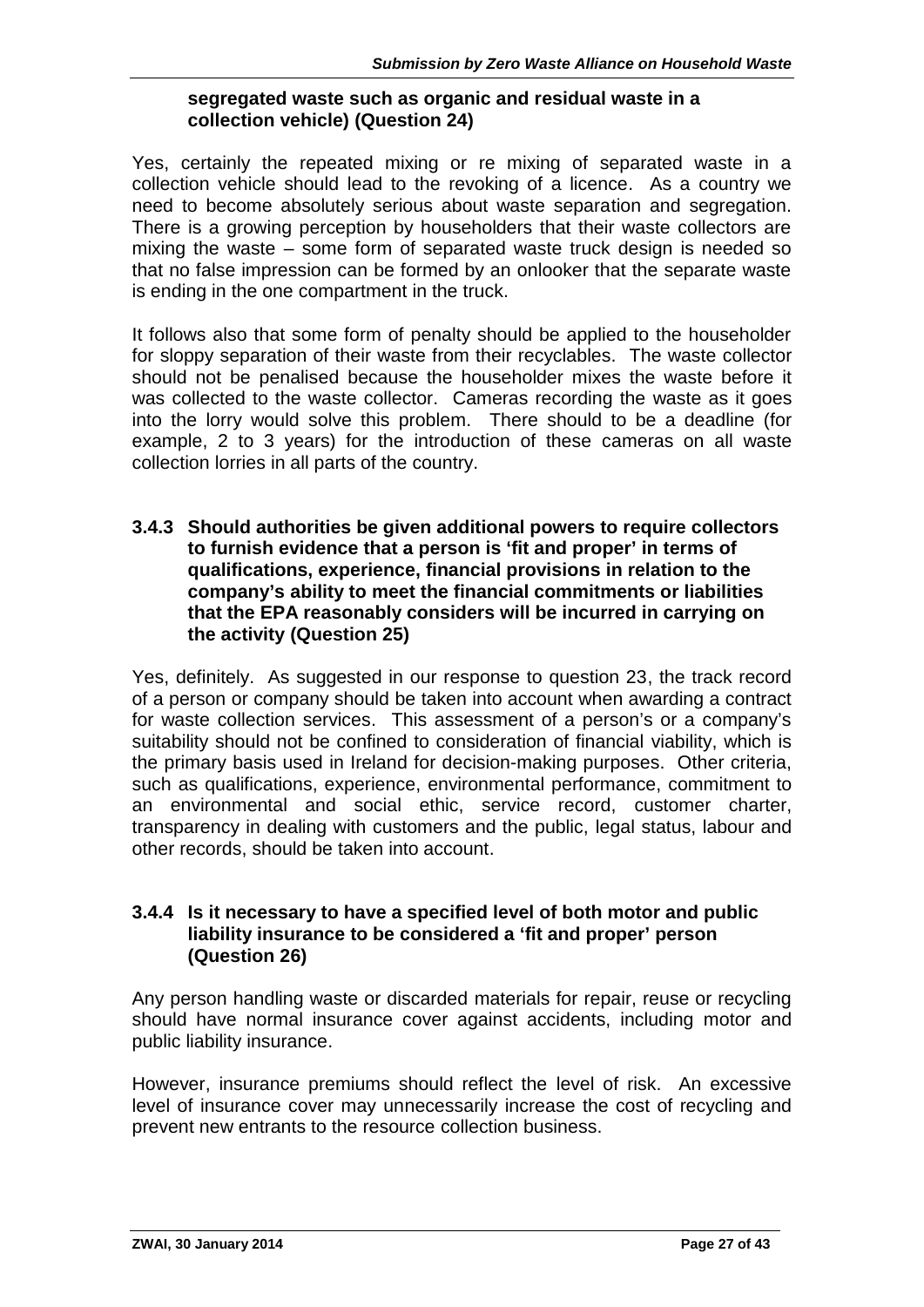**3.4.5 Do you agree that the technical competence of an applicant should include skills such as computer literacy for submission of annual returns? Do you think it appropriate that authorities could require a waste collector to undertake an accredited training course(s) to ensure they possess the required level of technical competence, particularly in the IT, corporate governance and record keeping fields (Question 27)**

Given the track record and bad practices of some former waste collectors we believe that all commercial waste collectors in future must be completely transparent and completely tax compliant. This can happen only if the State regulates every operator to the same extent, so that there is no commercial disadvantage placed on those collectors who decide to be honest and play by the rules.

In the case of community waste disposal, composting, recycling, or reuse schemes, grants should be available to train a member of the community to oversee or manage such programmes.

- **3.4.6 Should there be an onus on operators to demonstrate that they are 'fit and proper' on an annual basis, such as a declaration that the operator has not been convicted of any specified offences? Are there other provisions which ought to be included in such a proposal (Question 28)**
- **3.4.7 Are there any other issues you wish to raise in terms of only 'fit and proper' individuals/companies are allowed to hold waste collection permits (Question 29)**

See our response to question 25 above; and, in addition we submit that a high degree of transparency in any waste management operation is essential to gaining public confidence and support.

For example, it would be relatively easy for every waste collector to have a website showing the various waste resource streams that are collected, possibly with a video should showing how the materials are separated, what happens in the collection centre, and how the materials are sent onto the next stage for re-processing.

All waste collectors as well as public amenity recycling centres should be positively transparent about the end use or the destination of each category of waste or resource that they handle. A householder or member of the public should be able to easily find the waste collector's website, and see where the materials collected are going for re-processing or recycling.

The public should easily be able to discover the destination (Cement Kiln or Incinerator) of any refuse derived fuel that remains from the un-separated waste; and a dedicated national website (operated by the EPA or by the Department of the Environment) should state the tonnage and destination of separated materials, the number of Irish jobs created by reprocessing the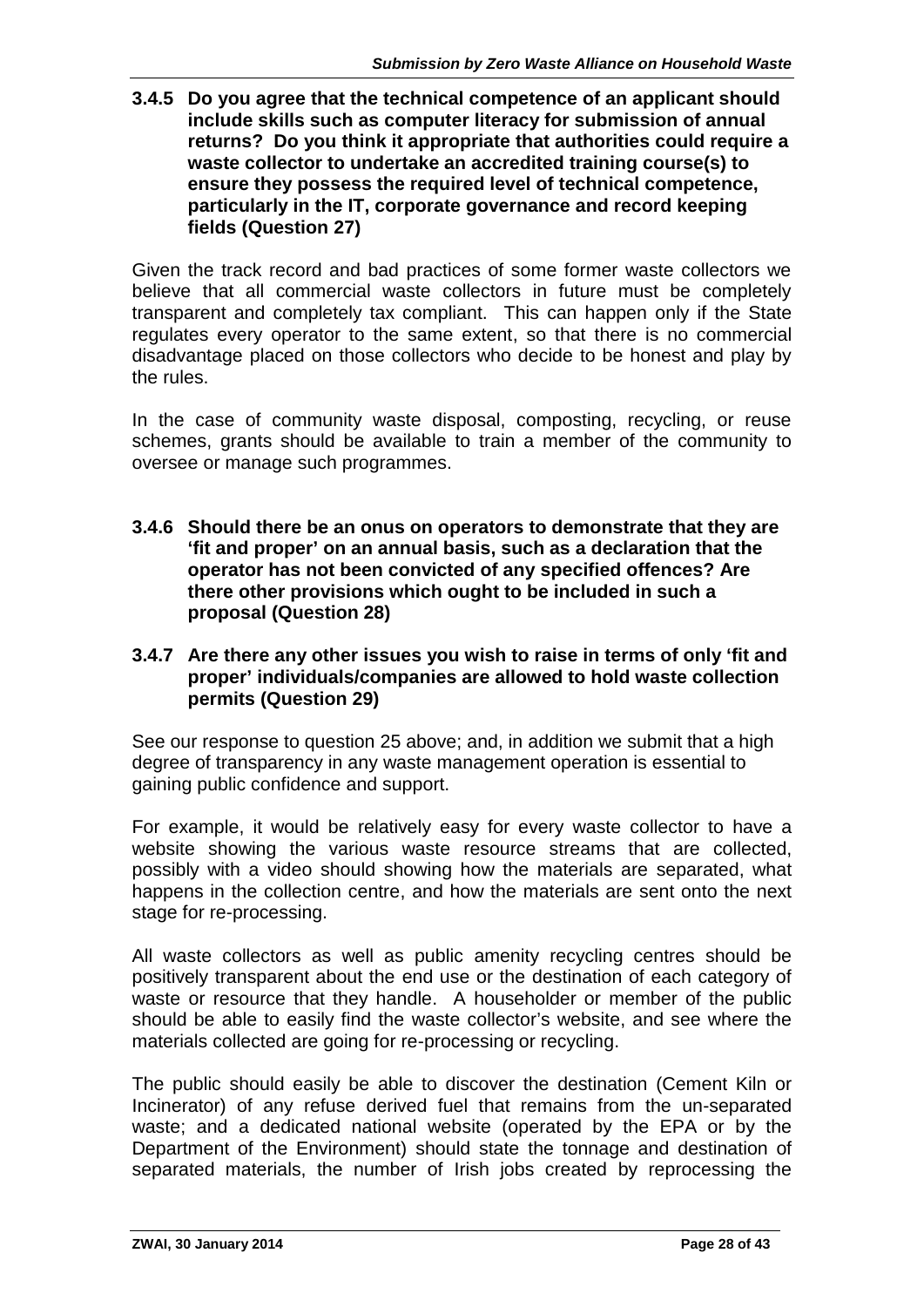collected materials, and the type of end use product that is re-manufactured from each of the separated waste streams.

## **3.5 Waste Management Collection Permit Fees (Questions 30 to 35)**

**3.5.1 The waste collection permitting regime in general could be reformed in terms of introducing different classes of waste collection permit (based on EWC codes) and associated suitable permit fees. Permits could be granted on a national basis rather than on a regional basis. Each class of permit would have its own standard conditions, in terms of reforming the permit fee structures generally for waste collection, including household waste collection (Question 30)**

Yes we agree with the proposed reform of the waste collection permitting regime, with permits being issued on a national basis. We would add however that a distinction be made for any material that is undeniably a clean industrial resource in contrast to a separated waste stream that is still often contaminated. Resources from a well managed and supervised recycling centre will produce quite pure waste resources, whereas separated streams from the present two bin systems are often spoiled. We suggest that "Class 4" would also have a "Class 4 Pure"

#### *3.5.1.1 What are your views on the following classes of waste collection permit being established?* **(Question 30a)**

There needs to be a push towards the culture of managing clean, separated unspoilt resources. Class 1 & 4 seem to be the direction we need to go.

Other class types seem to suggest the continuing culture of managing waste that is possibly mixed or spoiled. These classes should be phased out. Is it a spoiled waste or is it a useful clean separated resource? We must go to the front of the system and insist on keeping things clean and separate. Permit holders should be pushed towards higher standards of clean resource recovery.

| <b>Class</b> | <b>Description</b>                                                                               | Fee |
|--------------|--------------------------------------------------------------------------------------------------|-----|
| Class 1      | Collection of waste for preparation for re-use<br>(registration only)                            | A   |
| Class 2      | Haulage of bulked waste from authorised waste<br>facilities (non-hazardous)                      | в   |
| Class 3      | Haulage of bulked waste from authorised waste<br>facilities (including hazardous)                | C   |
| Class 4      | Single code /waste type, (non-hazardous) collection<br>e.g. scrap metal, septic tank sludge, C&D |     |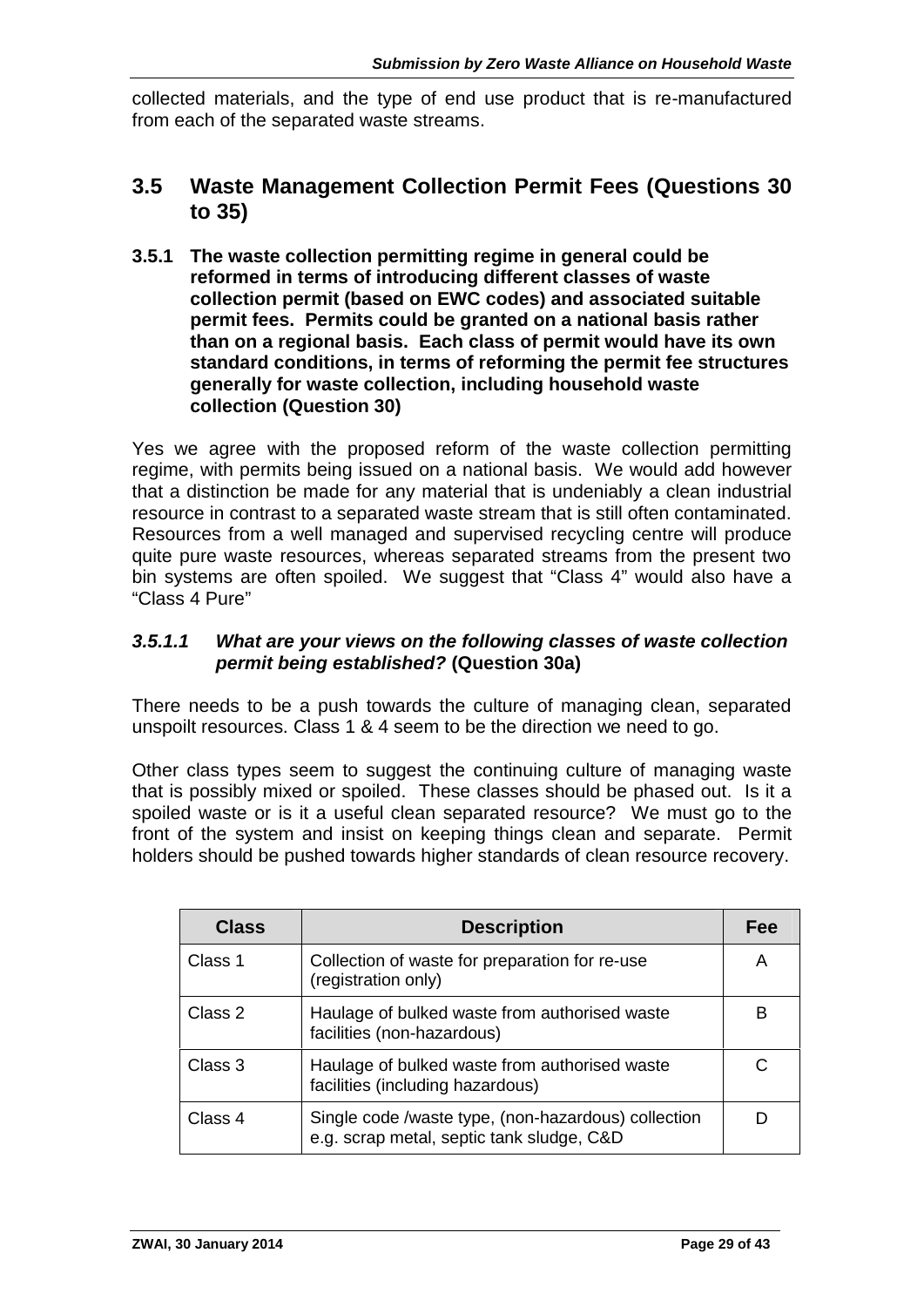| <b>Class</b> | <b>Description</b>                                                                                                                                                                                                                                                                                                                                 | Fee |
|--------------|----------------------------------------------------------------------------------------------------------------------------------------------------------------------------------------------------------------------------------------------------------------------------------------------------------------------------------------------------|-----|
| Class 5      | Single code / waste type, (including hazardous)<br>collection e.g. oil interceptor, ELV's                                                                                                                                                                                                                                                          | F   |
| Class 6      | Multiple waste type collector (non-hazardous waste)                                                                                                                                                                                                                                                                                                | F   |
| Class 7      | Multiple waste type collector (including hazardous<br>waste)                                                                                                                                                                                                                                                                                       | G   |
| Class 8      | Household kerbside waste collector                                                                                                                                                                                                                                                                                                                 | H.  |
| Class 9      | Extended Producer Responsibility -- Recovery of<br>beverage containers (Glass or PET) from the<br>customer, shop or supermarket by the business that<br>sells the product in the first place. The cost is<br>absorbed by the business, not by the tax payer or<br>environment. This industry should be managed as a<br>separate entity from REPAK. |     |
| Class 10     | Extended Producer Responsibility – Movement of<br>paint tins, empty or full, to national paint recycler<br>centre – funded by a paint levy on the paint industry.                                                                                                                                                                                  | K   |

It is unfortunate that recent and current Government policy is still excessively focused on managing waste instead of eliminating waste production at source, as suggested in our response to Question 10 (section 3.1.10 above). There seems to be very little awareness of the value of waste resource collection within an extended producer responsibility model. For example, should a business that sells milk door to door not also be incentivised to take back milk containers as well? Remember the old days with milk bottles. We believe that businesses have been allowed to externalize their waste generation costs to their customer and the tax payer

State policy should remove the competitive advantage of business who externalizes their packaging waste costs. It should instead interfere in the market by incentivising industry that sells the food or drink product that take back their beverage containers and packaging in the first place.

The Irish REPAK system doesn't work however because so few of the containers are washed for reuse and so much of the glass, aluminium and pet end up on the side of the road. Our view is that the obligations for self compliance are probably too onerous and too expensive. A review should be carried out.

The incentive must be given to those businesses who are also waste collectors and who take responsibility for their packaging waste. The cost of bottles and cans on the side of Irish roads must become a negative number on the annual accounts of those other businesses. At present it is society that pays the price.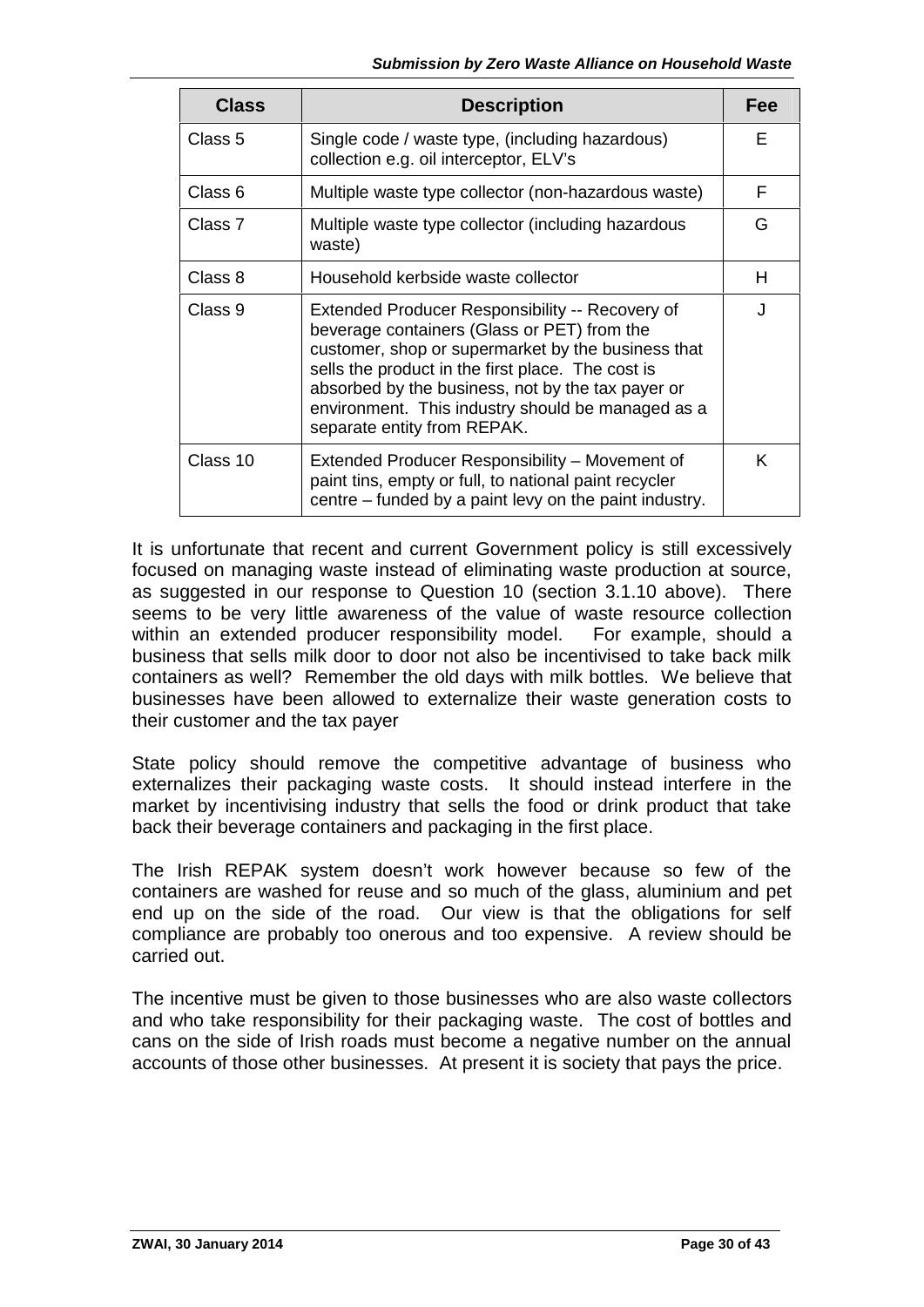#### *3.5.1.2 Are there other ways of restructuring permits which you would see as more beneficial / practical?* **(Question 30b)**

As emphasised in our introduction and in response to question 1, discarded materials are a community resource, and communities should be encouraged to handle their discarded materials responsibly. It is therefore important that any restructuring of the licensing permits or the licensing process does not exclude community groups from setting up their own, local means of dealing with waste; and preferably any such restructuring should encourage local community groups to establish their own composting service.

A decentralised mode of dealing with something as easily re-usable as household compost will be far cheaper and more effective than a centralised system once adequate education is provided.**<sup>23</sup>** In addition, a locally based system would allow residents to engage more fully with the processes required to reuse discarded materials, while also providing employment and a tangible product from which the community can benefit by using it in their households and shared gardens.

#### *3.5.1.3 Do you think it reasonable that a cap would be set for the fees for waste collection firms who would require more than one permit?* **(Question 30c)**

No comment that occurs to us at present.

**3.5.2 Taking into account the need for the cost of a household waste collection permit to reflect the economic value of collecting the waste; the risk associated with undertaking the activity; and the cost of enforcing the permit, at what level do you think the household waste collection permit fee should be set? Should the fees be different for the various classes of Collection Permit as proposed in previous question (Question 31)**

Household waste collection fees must incentivise the house owner to present higher levels of separated waste to the waste collector. At present there seems to be no positive incentive to advance towards a true "Zero Waste" for any specific type of household waste.

**3.5.3 Is there merit in structuring the fee in such a way that there is a fixed element and a variable element to the fee, so as to reflect the risk associated with larger volumes of waste being collected? For instance, what are your views on the fee comprising a fixed charge price plus a variable charge (based for example on the number of waste collection vehicles used by an operator) (Question 32)**

**<sup>23</sup>** Miller, S., and Wyse-Jackson, P. **"**Implementation of an Urban Community Composting Programme" http://erc.epa.ie/safer/iso19115/displayISO19115.jsp?isoID=132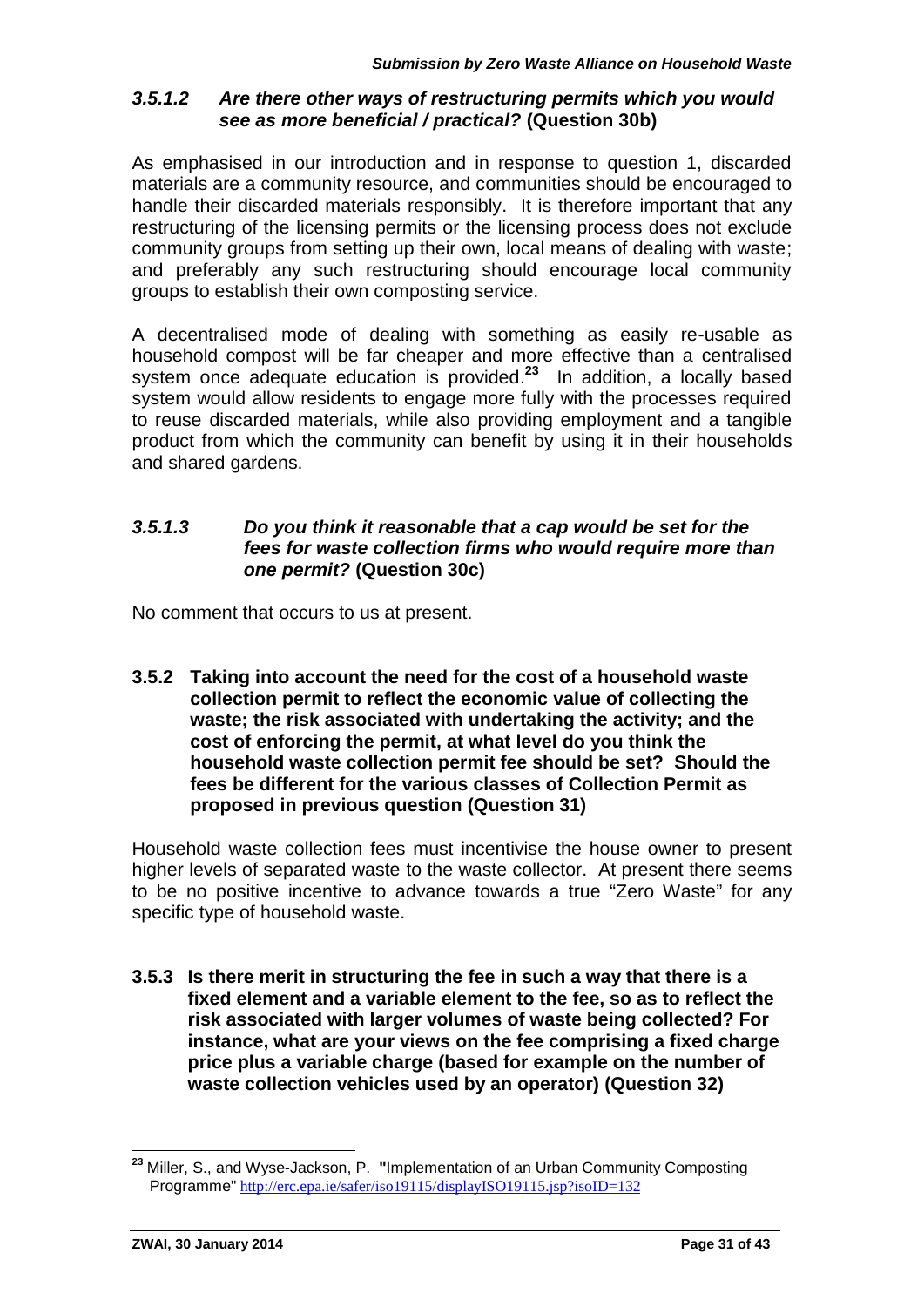If the level of the fixed fee is too high relative to the variable fee it will offer no incentive to householders to change habits and to significantly reduce the volume and weight of waste produced. Our view is that the fixed fee must be as low as possible as a proportion of the overall waste collection cost.

The charges set by Government must incentivise householders to recycle more and give an economic reason to business to move towards "Zero Waste" that effectively conserves our finite resources.

#### **3.5.4 Is there merit in structuring the permit fee so that the enforcement cost element is clearly distinguishable (Question 33)**

Yes

#### **3.5.5 Should waste collection permits be issued only at a national level or is there still a need for regional permits (Question 34)**

The majority of waste collection permits should be issued regionally, with the intention of dealing with discarded material / waste collected within that region, with the aim of discouraging the transport of waste over significant distances. A situation should not arise whereby household waste is collected at one end of the country and transported to a remote landfill simply because the gate fee was lower than at a more proximate facility.

However, there may be two exceptions:

- i) specialised licences for specific hazardous materials on a temporary basis before they are phased out or replaced by non-hazardous materials in household goods; and,
- ii) collection permits for segregated recyclable materials which may have to be transported to a specific re-processing centre (for example if Ireland had only one paper mill in the country – instead of none at present – waste paper would have to be transported from all corners of the country to that mill).

#### **3.5.6 Any other issues in terms of waste management collection permit fees (Question 35)**

No comment that occurs to us at present.

# **3.6 Customer Charters (Questions 36 to 40)**

#### **3.6.1 See question 28 in relation to an operator being requested to confirm annually that they have a customer charter which meets specified requirements (Question 36)**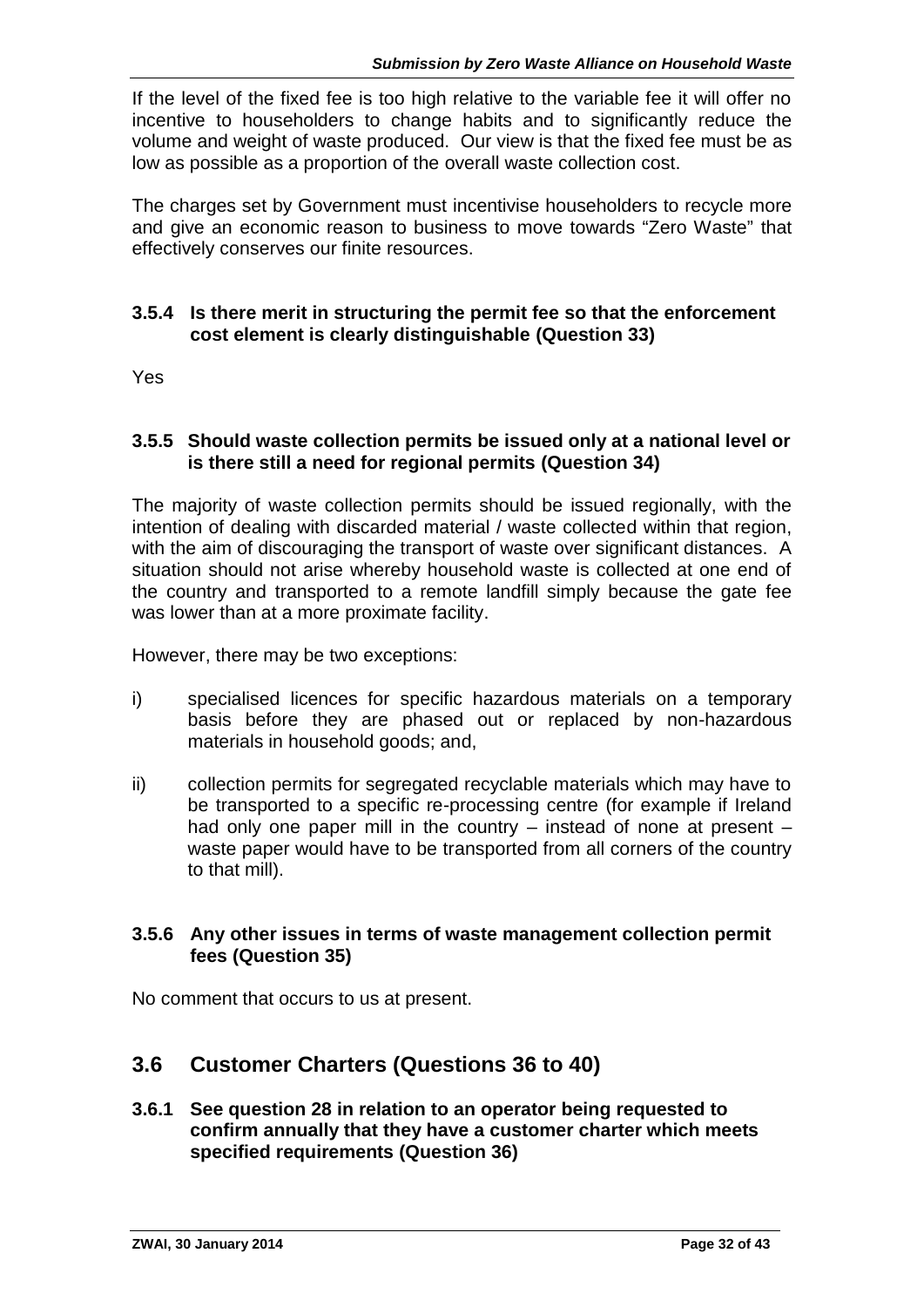#### **3.6.2 Are there further conditions, additional to those listed above, which should be included in a customer charter, such as the provision of better or more information to customers on preventing and segregating waste (Question 37)**

Absolutely – The waste collector has an important educational role in promoting maximum segregation by householders. Waste collectors who find spoiled mixed waste in recycling bins have a duty to:

- Inform the householder on the proper way to separate waste in various bins;
- Inform the householder of the impacts of not separating properly;
- Inform the Local Authority of repeated incidents of improper waste separation by any particular household; and,
- Local Authorities should have the power to impose penalties for continued breaches

#### **3.6.3 Do you think it reasonable that an operator would be required to make a copy of their waste collection permit available on their website (Question 38)**

In the interest of transparency and public education – yes they should. A lack of transparency will make it more difficult for users of the operator's service, and other interested persons, to check whether or not the waste collector is operating within the terms of his permit.

#### **3.6.4 What measures could be introduced to ensure that the commitments contained in customer charters are delivered? For example, should household waste collectors be obliged to publish statistics on the commitments made in their customer charters (e.g. publication of performance indicators such as the number / percentage of collections are made on-time etc.) (Question 39)**

Publication of statistics will promote greater transparency, and should help users of the waste collector's service to understand where their discarded materials are being sent. Good statistics and the publication of performance indicators would also provide a benchmark against which performance could be measured, and a better service provided in all waste management areas.

#### **3.6.5 Any other issues in terms of customer charters (Question 40)**

No further comment that occurs to us at present.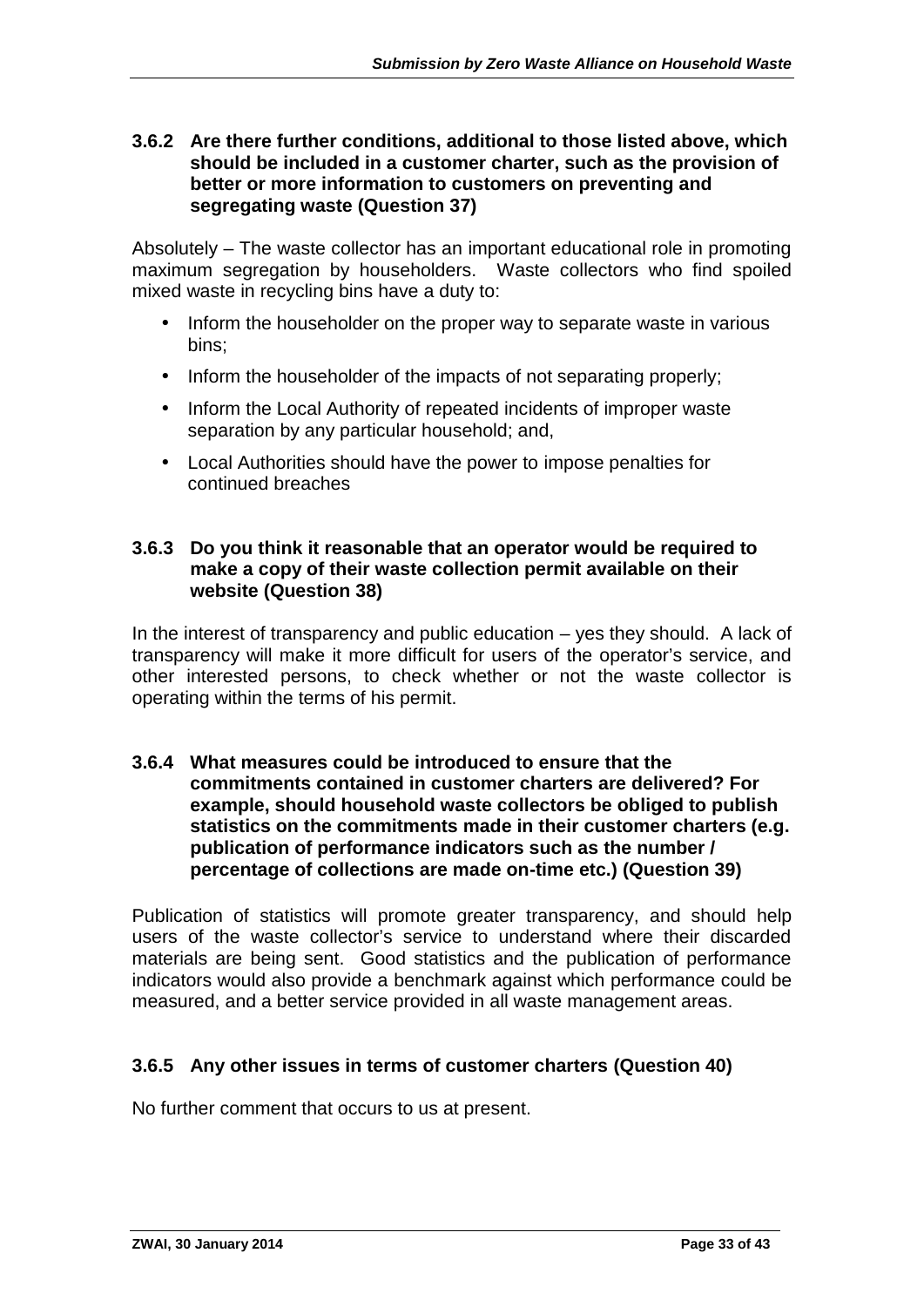## **3.7 Managing Nuisance and Health & Safety (Questions 41 to 44)**

#### **3.7.1 Do you think it appropriate that measures be introduced at a national, regional or local level in terms of better managing the nuisance, emissions, and health and safety risks of overlapping household waste collection networks (Question 41)**

The problem with introducing competition into an area such as the provision of a basic service is that it leads either to duplication or to each service provider carving out an exclusive area operation, i.e., the formation of local monopolies. In urban areas, competition creates a duplication of services, ultimately costing more money, bringing more trucks on to the roads, all using more fuel in the process. It is of very little use to implement a market-based approach, with the aim of bringing down prices or improving efficiency, when any such apparent price reductions are negated by each operator charging similar rates, and any improvement in efficiency is lost through duplication of effort.

Therefore we suggest that the provision of waste collection services should move away from the purely competitive model. Efficiencies should be achieved, but through the operation of a well-run system that does not have overlapping service providers. Competition for the market, e.g., seeking tenders to operate services for a given geographic area for 5 years, would be much better than competition within the market (the existing model).

Part of this question addresses the management of nuisances and emissions, and we suggest that odour management should be a priority, even though the problem of odour caused by badly managed waste has greatly diminished in the last decade. Older landfills, of which we had considerable experience, were extremely smelly, producing noxious odours which seriously damaged local residential and other amenities. Modern landfills are less noxious, but not entirely free of odour.

The principal source of odour is decomposing organic material under anoxic conditions, and this can be prevented by complete separation of all food and organic waste from the rest of the household waste; so that the various other wastes can be separated and not spoiled or contaminated from the organic fraction. Where this separation of the organics has not taken place it leads to odours, rats and vermin. The separated food waste should be managed separately in enclosed municipal composting facilities located away from residential areas.

The other major emission from decomposing organic material under anoxic conditions is methane, a potent greenhouse gas; and therefore control of methane generation from household waste should be a priority.

If waste is incinerated instead of being composted and / or recycled, a third type of emission is produced, which is less frequently associated with odour and more frequently with adverse effects on public health. This is the emission to atmosphere of persistent organic pollutants (POPs) and particulates from the combustion of waste. One of the many reasons for advocating a Zero Waste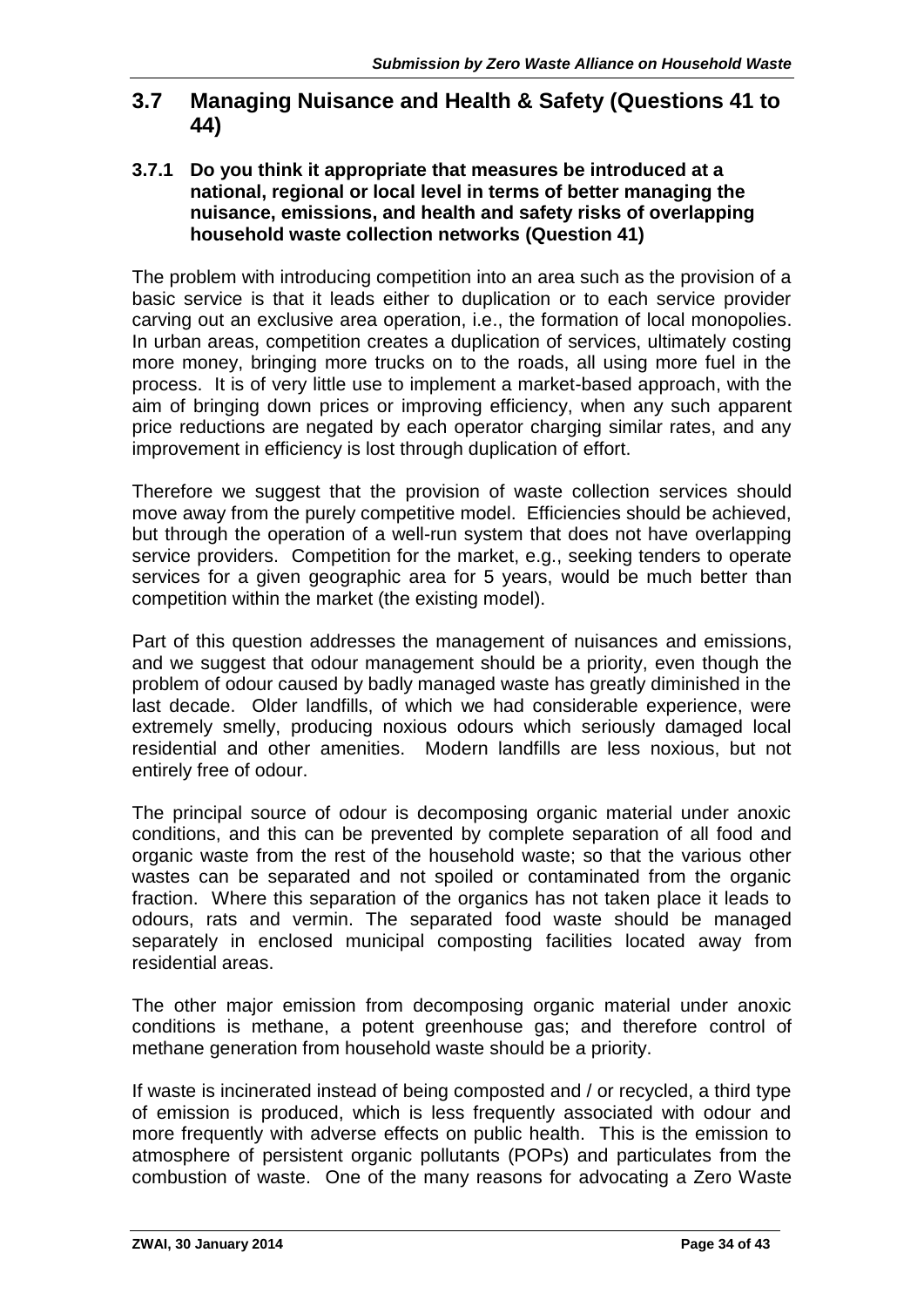Society is our concern about the health impacts associated with incineration,**<sup>24</sup>** and failure by Ireland to reduce these emissions, as required by our adherence to the Stockholm Convention. While these emissions are not specifically the consequence of household waste collection networks, they are directly caused by the need to dispose of unsorted or residual wastes which have been collected.

In spite of the measurement of alarming levels of PM**10** particles in 2002; the decisions by the EPA to issue licences for the incineration of municipal waste at Carranstown near Drogheda amounts to a disregard for the protection of long term public health. The town of Drogheda, north-eastwards of the incinerator, and downwind from a cement manufacturing plant, is particularly vulnerable.

Ambient air pollution measurements taken by an EPA air pollution monitoring van from Feb 2002 to Jan 2003, showed that "*There were 11 exceedances of the 24 hour hour limit value for the protection of human health during the 100 days of the assessment period for which results are available. The Directive stipulates that the limit value must not be exceeded more than 35 times in a calendar year."* **<sup>25</sup>**

Our concern is that air pollution limits were probably already being exceeded in 2002, and local air quality may have further deteriorated since then. In addition, the acceptable limits are being further tightened by the EU because the previous limits have been found to be inadequate for the long term protection of human health, and the limits for PM**2.5** and for PM**<sup>10</sup>** will be tightened again over the coming years.**<sup>26</sup>**

Our view remains that the subsequent giving of a licence by the EPA for the burning of 220,000 tonnes of municipal and hazardous waste upwind of the town of Drogheda was short-sighted. Citizens are entitled to a healthy environment, and "continuous on going" measurement of PM**10**, and PM**2.5** at ground level in Drogheda should have been imposed as a planning condition. The Department of Environment should communicate these concerns to the EPA and to An Board Pleanála as soon as possible in advance of the long term health consequences that are inevitable.

The problems of nuisance, health and safety can also be addresses through planning. Local Government zoning should locate waste management, recycling, resource recovery, product repair, materials reprocessing, enclosed municipal composting, end of life vehicles dis-assembly and soil and aggregate recycling in special "Eco Industrial Parks" -- away from residential areas so that odours are less likely to impact on residential amenity.**<sup>27</sup>**

http://www.epa.ie/pubs/reports/air/monitoring/EPA\_air\_assessment\_Drogheda.pdf

<sup>&</sup>lt;sup>24</sup> British Society for Ecological Medicine, 2008. The Health Effects of Waste Incinerators: 4<sup>th</sup> Report, Second Edition, June 2008, 71 pp. http://www.ecomed.org.uk/content/IncineratorReport\_v3.pdf

**<sup>25</sup>** Environmental Protection Agency. Ambient Air Monitoring in Drogheda: 19th February 2002 – 3rd January 2003; page 21.

**<sup>26</sup>** http://ec.europa.eu/environment/air/quality/standards.htm

**<sup>27</sup>** See: Roberts, B.H., 2004. The application of industrial ecology principles and planning guidelines for the development of eco-industrial parks: an Australian case study. Journal of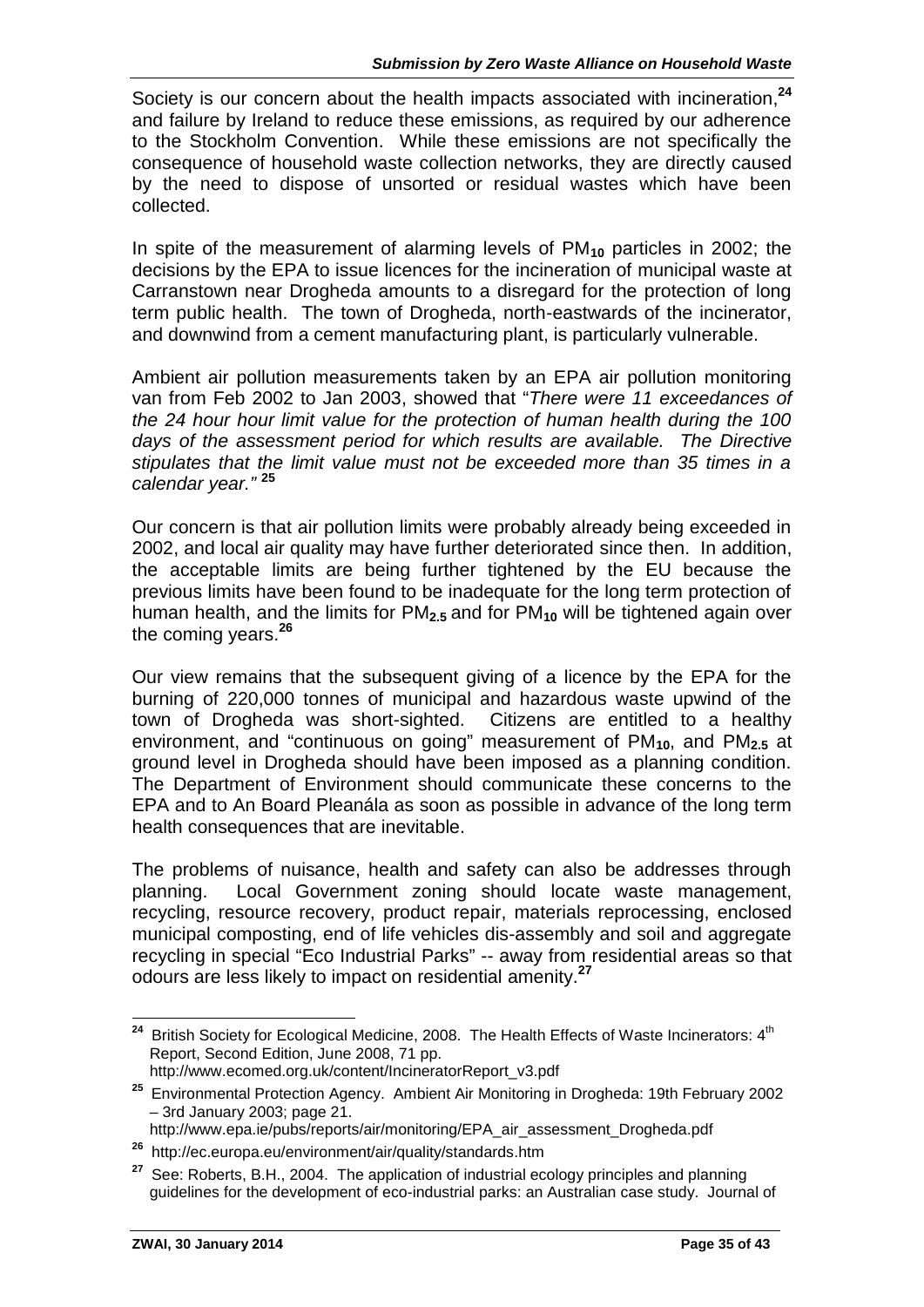#### **3.7.2 Should times be specified when waste collection is prohibited? Should this be established at a local, regional or national level (Question 42)**

Common sense in this matter should be used.

- **3.7.3 Bearing in mind the potential costs associated with upgrading waste collection fleets and the potential knock-on costs for consumers, what are your views on requiring waste collection fleets to … (Question 43)**
- *3.7.3.1 Operate under a certain decibel level?* **(Question 43a)***; and / or,*
- *3.7.3.2 Introduce compartmentalised refuse collection vehicles so that different streams of waste can be collected by the same vehicle, reducing the number of waste collection journeys ?* **(Question 43b)***.*

If the upgrading of waste collection fleets is likely to result in increased costs for consumers (as it probably will), then such an increase must be justified and clearly explained, preferably by showing that other benefits will result. For example, a public awareness campaign could demonstrate the broader environmental benefits of a resource recovery and recycling economy in a world where finite resources are fast running out, and the public could be informed and educated by means of newspaper articles, Eco Eye and other TV documentaries (this is already being done to some extent)

However, measures could be taken by the Department and the licensing authorities to ensure that improved waste collection does not result in increased costs being passed on to householders. And if it were shown that increased costs were justified, a system of waste collection vouchers could be given to people on low incomes who would find these costs a burden.

Given that there may be an increase in household waste collection charges, the Government should always offer options for lowering waste costs even if it requires better organization on the part of the householder. Just as the bike purchase scheme has been successful – a similar scheme for "approved" home composters, multiple waste sorting bins etc should be considered.

Given the very high recycling rates possible in public amenity recycling centres, further funding is needed for more of these centres, so that the distance people have to travel to dispose of their discarded materials is significantly reduced. It should be national policy that waste charges are never increased without a number of lower cost and environmentally friendly options being provided to encourage waste reduction, elimination of waste, and better segregation of discarded materials.

Cleaner Production, Vol 12, pp 997 – 1010. http://www.deepdyve.com/lp/elsevier/the application-of-industrial-ecology-principles-and-planning.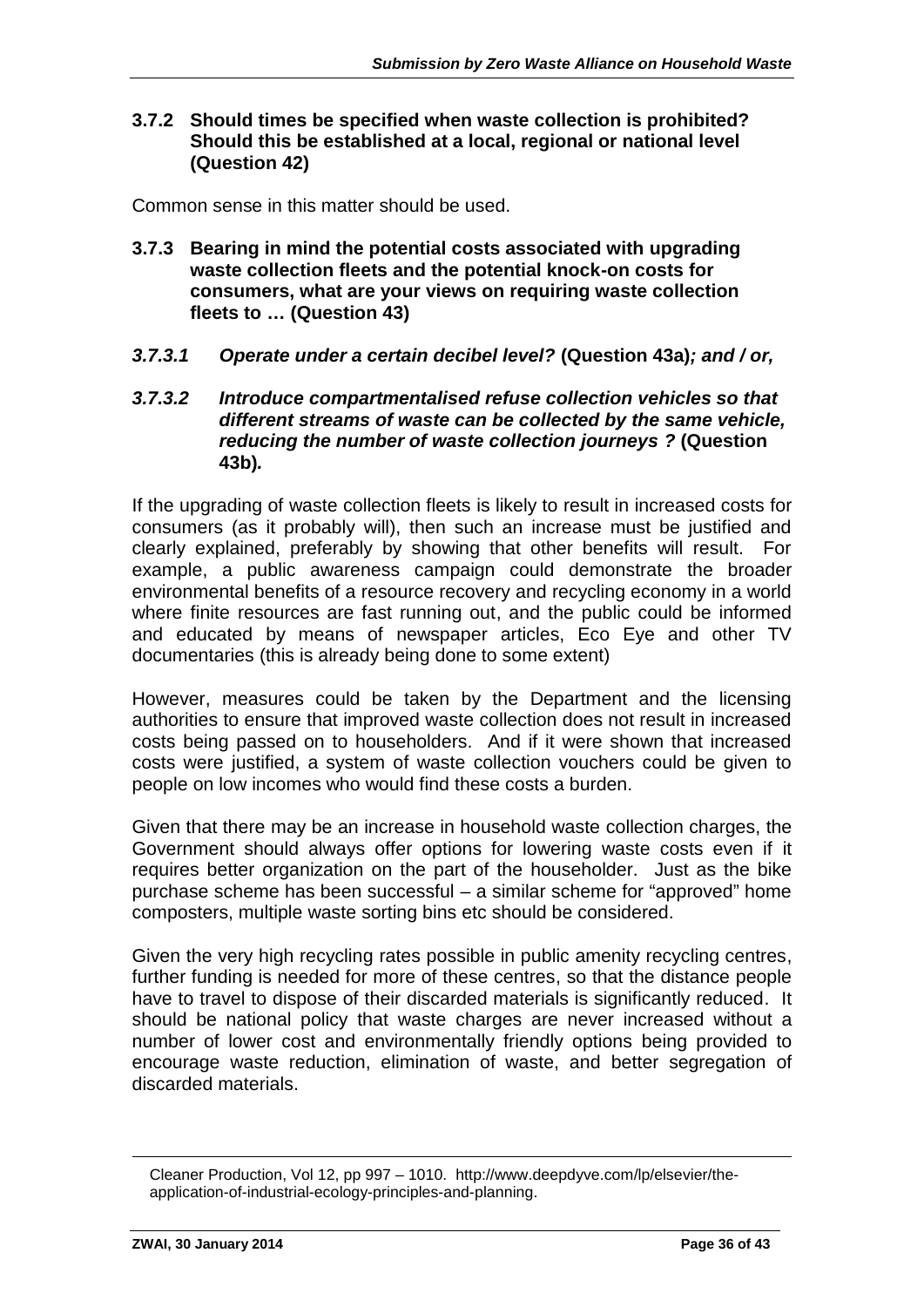#### **3.7.4 Any other issues in terms of managing the nuisance, emissions and health and safety risks of overlapping household waste collection networks (Question 44)**

All are covered in the above questions and replies.

### **3.8 Householder Obligations and Awareness, and Education Measures to Support Householders (Questions 45 to 47)**

**3.8.1 Do you consider the introduction of fixed payment notices (otherwise known as on the spot fines) as a suitable penalty for householders who are not availing of an authorised household waste collector and who cannot demonstrate they are managing their waste in an environmentally sustainable and acceptable manner? If not, what other sanctions would you deem appropriate (Question 45)**

We would suggest that instead of introducing on-the-spot fines, it would be better to develop trust between householders and all those involved in the collection and disposal of discarded materials and waste. Therefore we would suggest a transitional period during which the focus should be on education and raising public awareness, and on ensuring that all the appropriate infrastructure has been put in place. Only when those steps have been achieved, and when there is a good level of public support for waste elimination, repairing, re-use and recycling, should it be necessary to turn our attention to non-compliance and how it should be addressed.

Any system of on-the-spot fines will be difficult to judge fairly, and there would exist a significant probability of false accusations. It could also politically unacceptable when first suggested. Therefore, any system of fines should initially be tested on a pilot scale and carefully evaluated before being more On possible intermediate step would be to invite householders to make a household waste management plan, or to complete a questionnaire, every 5 years; and this could be integrated into the national census. The purpose of such a step would be to:

- Prompt people to develop a greater awareness of the importance of waste reduction, resource recycling and responsible waste management;
- To more accurately measure the public awareness and support of sustainable resource management:
- To accurately measure the gaps in the national resource recovery infrastructure; and,
- To accurately measure the rate of recycling for various categories of domestic waste and who what and where this waste is going.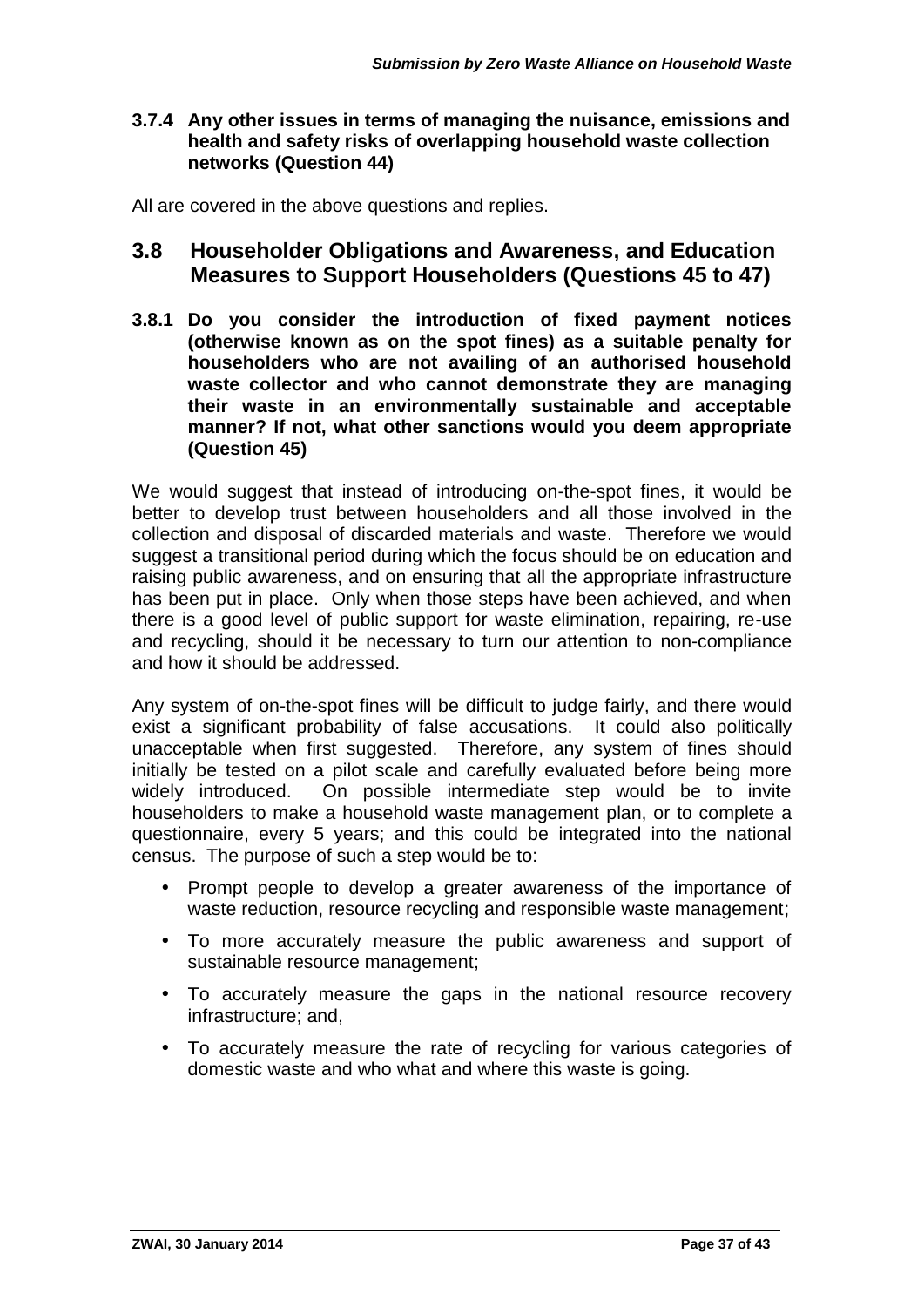#### **3.8.2 What are your views on waste collection companies being required to maintain a register of household waste customers as a permit condition whereby a local authority can request the collector to verify whether a specific householder is availing of a service being provided by that operator (Question 46)**

Yes we partly agree, but we believe that, from a civil rights perspective, Local Authorities should keep a permanent record of the prior justification they used in seeking this information. We have some concerns that such a register would be an unnecessary intrusion, in conflict with the need for personal privacy.

### **3.8.3 Other Issues (Question 47)**

No further comment that occurs to us at present.

## **3.9 Reducing Administrative Burden (Questions 48 to 49)**

**3.9.1 Do you have specific proposals in terms of reducing the administrative burden for those complying with Waste Management (Collection Permit) Regulations 2007? For example, what are your opinions on … (Question 48)**

#### *3.9.1.1 Introducing 'binding obligations' that apply nationally in the legislation to the greatest extent possible to simplify the permitting process across local authority and regional boundaries* **(Question 48a)**

We would agree with a simplification of the permitting process only if this does not result in a lowering of operating standards. The priority must be to improve the system of waste collection from a societal and an environmental perspective and therefore any reduction in the administrative burden should be a secondary objective.

#### *3.9.1.2 Allowing operators to submit data on an on-going basis rather than making an annual return* **(Question 48b)**

This could be applied to the larger operators, as this requirement could be excessively onerous on smaller waste collectors.

#### *3.9.1.3 Publishing notices required under Regulation 6 of the Waste Management (Collection Permit) Regulations 2007 on the National Waste Collection Permit Office website rather than in national or local newspapers* **(Question 48c)**

Maximum transparency should be the aim – and therefore publication of legal notices in a national or local newspaper is essential. Even though access to the internet is becoming more widespread, very few people are likely to maintain a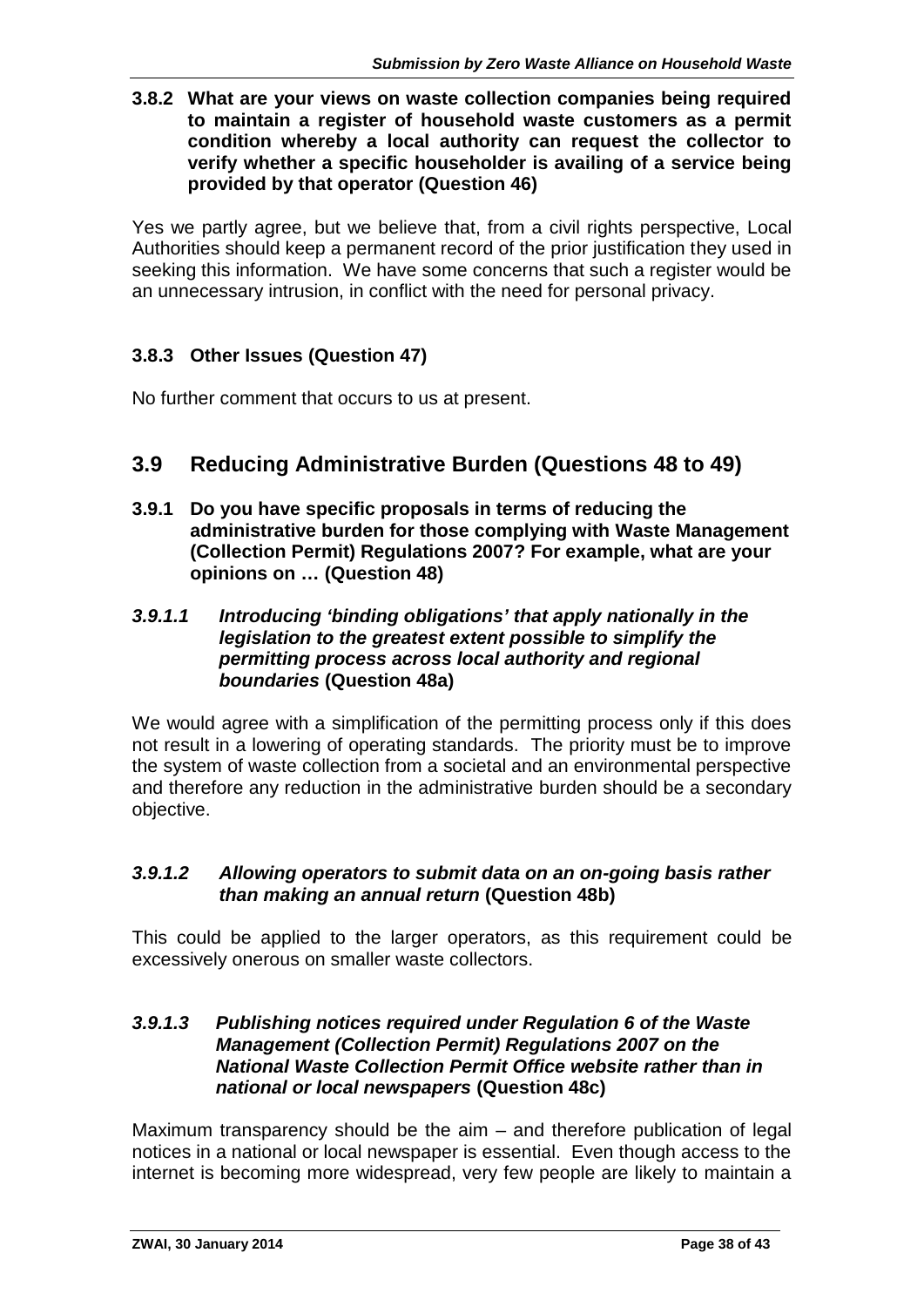watch on the National Waste Collection Permit Office website. We would also submit that National and Regional Waste Collection Permit Offices should accept from  $3<sup>rd</sup>$  parties any objections, observations and suggestions; and, at a minimum, acknowledge receipt of the submission.

#### *3.9.1.4 Introducing greater scope for interactions with the regulatory authorities to be carried out 'on-line'* **(Question 48d)**

Yes, we agree. Any communication with the regulatory authorities should be possible on-line, and all significant communications should be posted on the authorities' website(s). The EPA operates a system whereby all submissions are posted immediately on the Agency's website, and payment of fees can be made on-line to the Agency.

#### *3.9.1.5 Making an application available 'on-line' on the National Waste Collection Permit Office rather than available for inspection at local authority offices* **(Question 48e)**

Yes, all applications for waste collection permits, and other permits connected with waste, should be available on-line, but they must be relatively easy to find on-line

#### *3.9.1.6 Introducing general binding rules for applying standard conditions to a particular class of waste collector permits, any additional requirements could be region specific rather set than at a local authority level* **(Question 48f)**

Yes, we agree that this is a sensible suggestion.

#### *3.9.1.7 Allowing permit conditions to be carried on each vehicle without the appendices, as these are readily available on the National Waste Collection Permit Office website* **(Question 48g)**

A citizen should be able to read the reference number – find it on the National Waste Collection Permit Office web site and access all necessary and relevant information.

#### *3.9.1.8 Allowing a permit holder name or permit number to be displayed on the vehicle – this would reduce the need to reprint new permit numbers on all vehicles in the case where a new permit number is issued* **(Question 48h)**

Yes we agree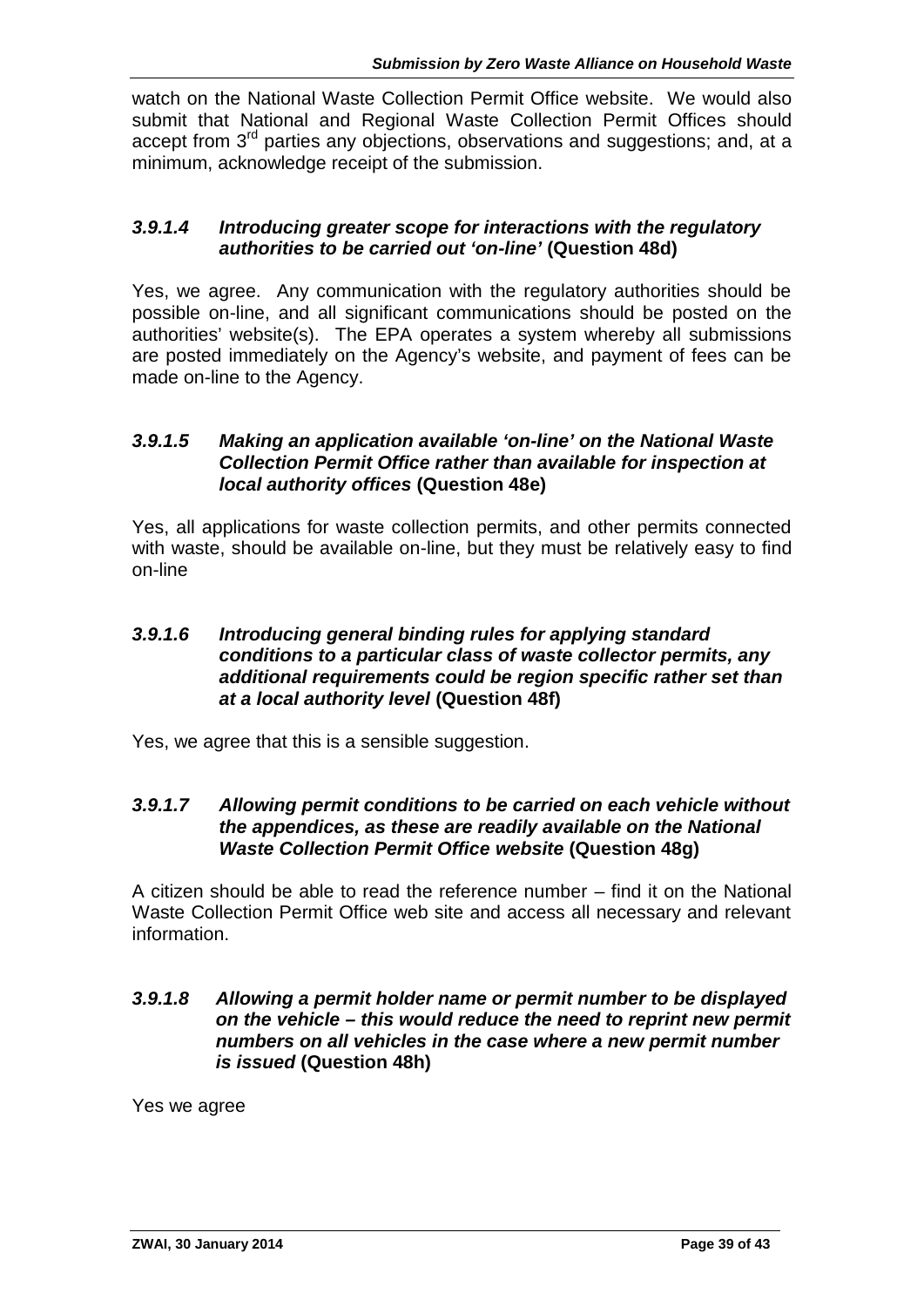#### *3.9.1.9 Making the process of application and renewal (prior to expiry) for a waste collection permit the same procedure, introduce a separate process for reviewing a permit (e.g. whether instigated by an enforcement authority on suspicion of non-compliance or the waste collector in order to surrender or transfer, or amend significantly a waste collection permit) and allow minor technical amendments to be made without the requirement of a full review* **(Question 48i)**

Yes as long as third parties can make submissions in advance of the final decision deadline to grant, amend or revoke a permit.

#### *3.9.1.10 Streamlining or better clarifying the timelines set out in the Waste Management (Collection Permit) Regulations 2007 in terms of applying for a permit, review, submitting annual return data, submissions from third parties in relation to an application for a waste collection permit, etc.* **(Question 48j)**

Yes we agree

**3.9.2 Other provisions in the Waste Management (Collection Permit) Regulations 2007 which could be improved / streamlined to reduce the administrative burden of complying with waste collection legislation** (**Question 49)**

Nothing occurs at this time.

# **4. NUTRIENT RECOVERY FROM HOUSEHOLD WASTE**

While the public consultation and the questions in the Department's document refer to solid waste (of the type normally collected in a waste bin, or brought to a civi amenity facility), we must not forget that households also produce considerable quantities of liquid wastes, more appropriately referred to as wastewater. Though outside the scope of this public consultation, it may be appropriate to mention some relevant issues.

Reference has been made of Class4 Septic Tank Waste. This is a household waste in a liquid or sludge form that needs to be managed.

An important finite world resource that we have concerns about is phosphorous, a vital component of the fertilizer needed to obtain high yields of crops in current intensive agriculture. This requirement to source phosphorus is relevant to the issue of the management of household liquid waste.

The remaining available world resources of phosphorous can be summarised in the following graph. This shows the point at which the remaining phosphorous rock reserves – mostly in the Western Sahara – begin to run out.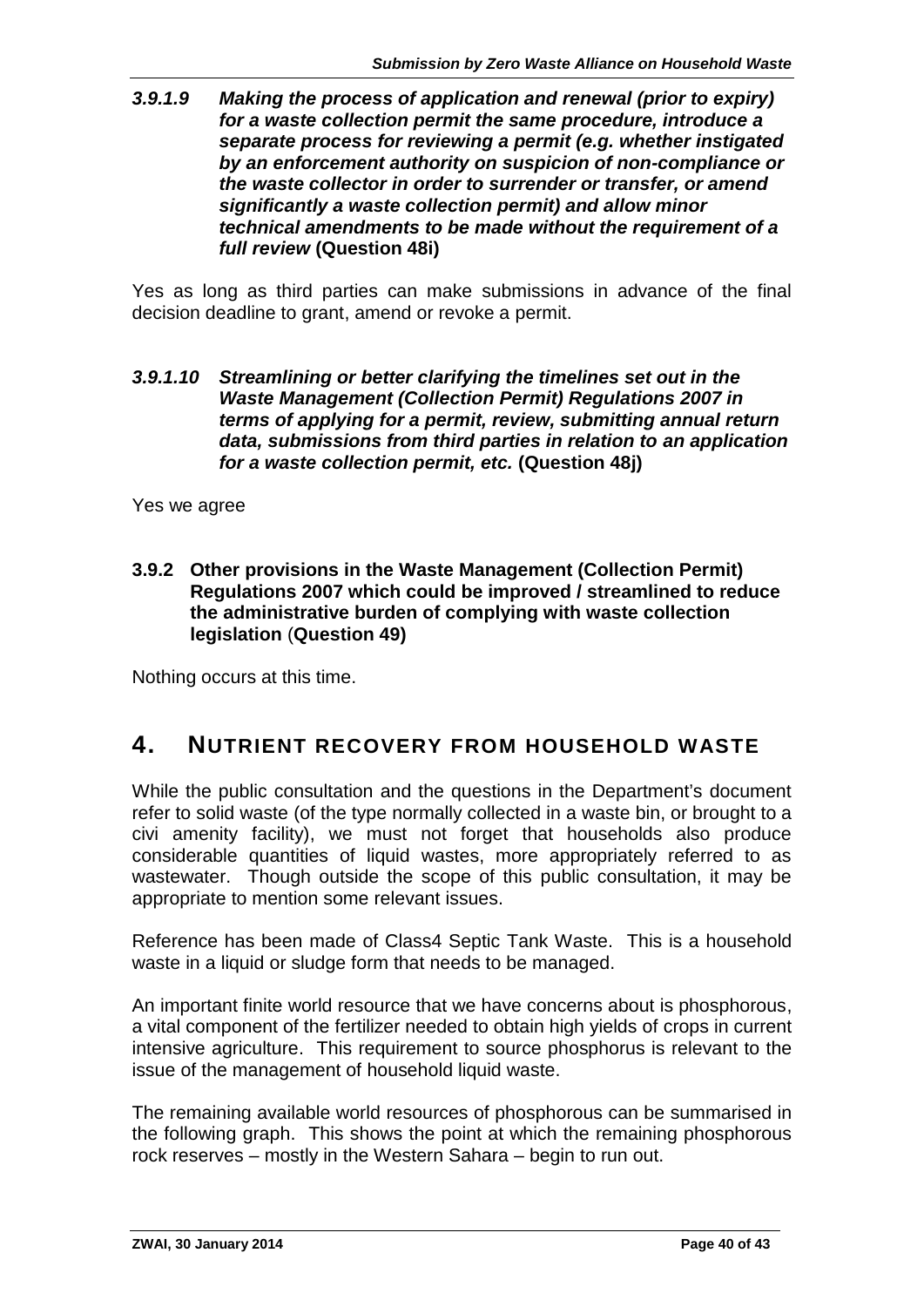

Peak phosphorus curve indicating a peak in production by 2033, derived from US Geological Survey and industry data.**<sup>28</sup>** Already the EU is pressing for the recovery of nutrients from waste water and their return to the land as a sustainable fertilizer and as a way to avoid phosphate pollution of our rivers and lakes.

The worlds remaining phosphorous rock reserves will be unable to meet world demand after 2030. This will impact on prices and will force everyone around the world to become super efficient in phosphorous recycling. If the world is starting to run out of cheap affordable phosphorous – we should take measures to recycle it.

We propose that over the remaining 15 to 20 years that all one-off houses be encouraged, or required, to progressively separate and store urine in much the same way that we are doing with septic tank sludge. Since human urine contains 70% of the nitrogen and almost 50% of the phosphorous we believe that this will become an important element in the strategy to be self sufficient in fertilizers over the coming century. Smart meters should measure and transmit the volume of urine in the storage tank and licensed farmers would be contacted to take the nutrients away. Pilot demonstration systems should be implemented, system perfections made, a manual prepared, and training should be provided and finally amendments should be made to Part H of the building regulations.

**<sup>28</sup>** See, for example: Stuart White and Dana Cordell -- Peak Phosphorus: the Sequel to Peak Oil. Institute for Sustainable Futures, University of Technology, Sydney, PO Box 123, Broadway, NSW 2007, Australia; and Cordell, D., Drangert J-O., and White, S., 2009. The story of phosphorus: Global food security and food for thought. Global Environmental Change, , May 2009, Pages 292–305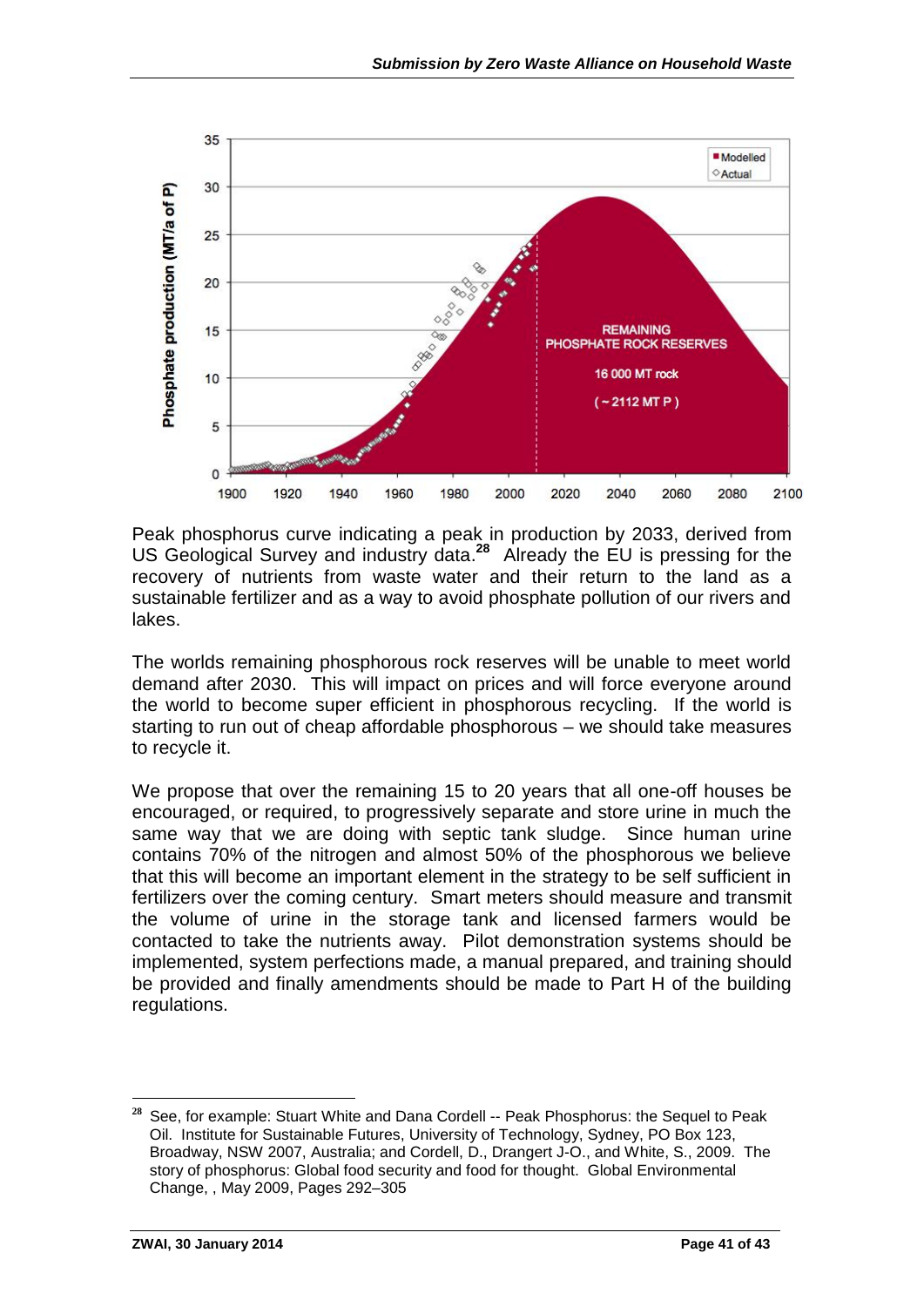| Approximate figures based on desktop research by Ollan Herr              |               |                                 |               |               |                                     |  |  |
|--------------------------------------------------------------------------|---------------|---------------------------------|---------------|---------------|-------------------------------------|--|--|
| <b>Analysis of various</b><br>pollutants and nutrients<br>in waste water | Grey<br>Water | <b>Kitchen</b><br><b>Solids</b> | <b>Faeces</b> | <b>Urine</b>  | Faeces&<br><b>Urine</b><br>together |  |  |
| Nitrogen N                                                               | 7%            | 8%                              | 15%           | 70%           | 85%                                 |  |  |
| <b>Phosphorous P</b>                                                     | 14%           | 14%                             | 26%           | 47%           | <b>73%</b>                          |  |  |
| <b>Potassium K</b>                                                       | 10%           | 37%                             | 18%           | 35%           | 53%                                 |  |  |
| <b>Faecal bacteria &amp; viruses</b>                                     |               |                                 | 100%          |               | <b>100%</b>                         |  |  |
| Volume of waste water /<br>person                                        | 160 litres    |                                 | 0.6 litre     | 1.5<br>litres |                                     |  |  |

#### **Table 4: Amounts of dissolved nitrogen and phosphorus in household wastewater and biological (human) wastes**.

The recovery of nitrogen and phosphorus from household liquid and semi-solid wastes has been carried out in Sweden for many years, primarily as a method of preventing eutrophication of Baltic Sea from coastal communities and holiday homes located on rocky islets. Recovery of these nutrients from household wastes should be attempted in Ireland.

# **5. CONCLUDING OBSERVATIONS**

There are very significant opportunities at the present for improving household waste collection practices, especially if we consider that discarded materials produced by the average household are not "wastes" in the accepted sense until they become mixed or contaminated by other materials. Addressing the "waste management problem" should begin at the design stage, when every item we use is designed and manufactured so that, at the end of the first stage of its useful life, it may be repaired, re-used, re-manufactured, re-cycled or returned to the soil and re-enter the biological cycle through composting.

This is the Zero Waste, Cradle to Cradle, or Circular Economy, based on the principles outlined in this submission. Implementing this system does not require new or complex technology, but a change in the way in which we view discarded materials, and in the economics of production, distribution and management of the secondary raw materials which we currently classify as "waste". Political will, public awareness and acceptance and a willingness to avoid the trap of "market forces" dictating what we do with materials, are the principal instruments to bring about the necessary change.

The result of this Zero Waste approach will be to provide employment, reduce unnecessary transportation over long distances of materials to be recycled or re-processed, and ease the transition to a sustainable form of society.

It is accepted that Ireland may be quite a long way from achieving this goal, but there are examples which we can follow, and systems which we can adapt to